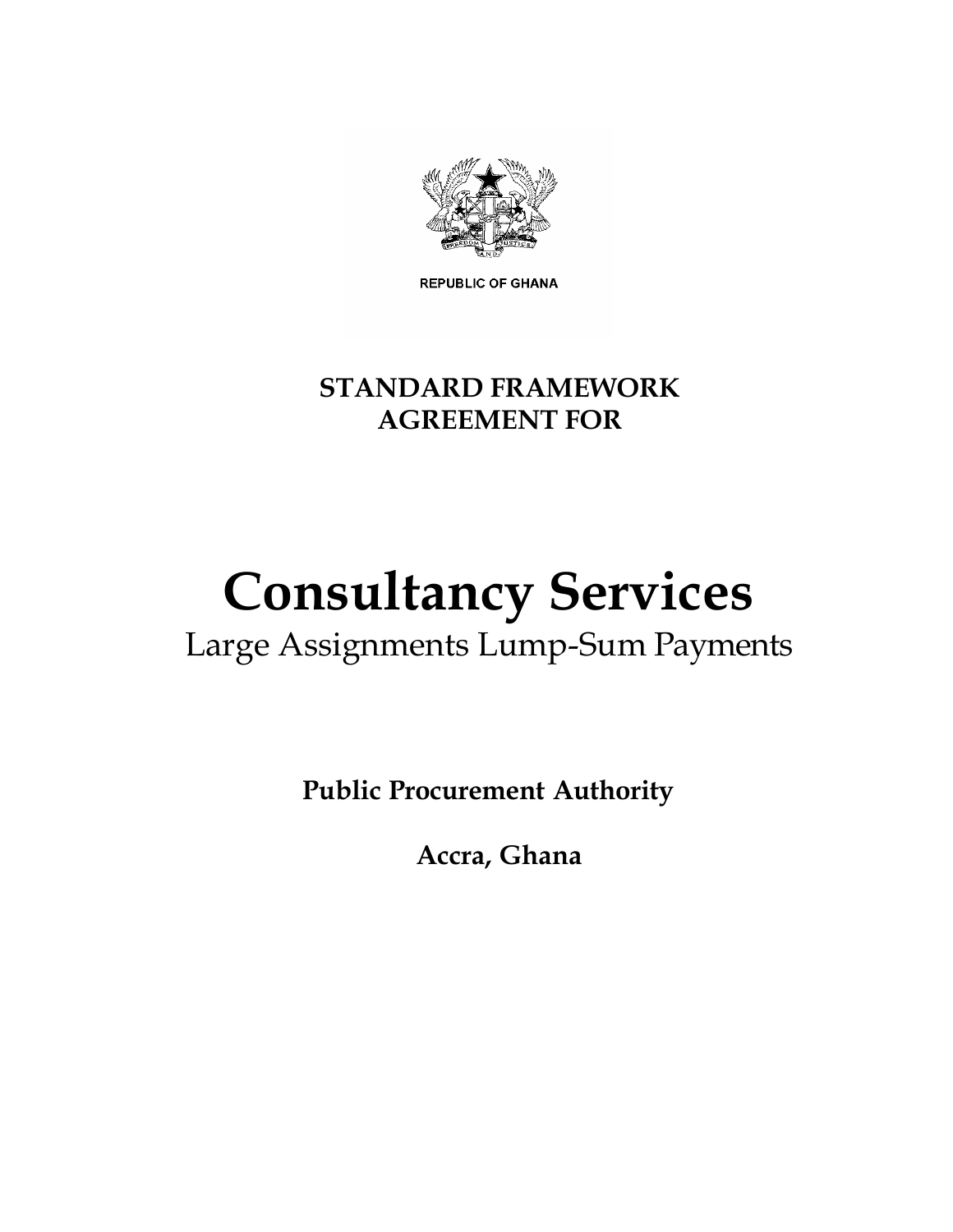# **Table of Contents**

| B. Call-Off Contract Commencement, Completion, Modification and Termination  10 |  |
|---------------------------------------------------------------------------------|--|
|                                                                                 |  |
|                                                                                 |  |
|                                                                                 |  |
|                                                                                 |  |
|                                                                                 |  |
|                                                                                 |  |
|                                                                                 |  |
|                                                                                 |  |
|                                                                                 |  |
|                                                                                 |  |
|                                                                                 |  |
|                                                                                 |  |
|                                                                                 |  |
|                                                                                 |  |
|                                                                                 |  |
|                                                                                 |  |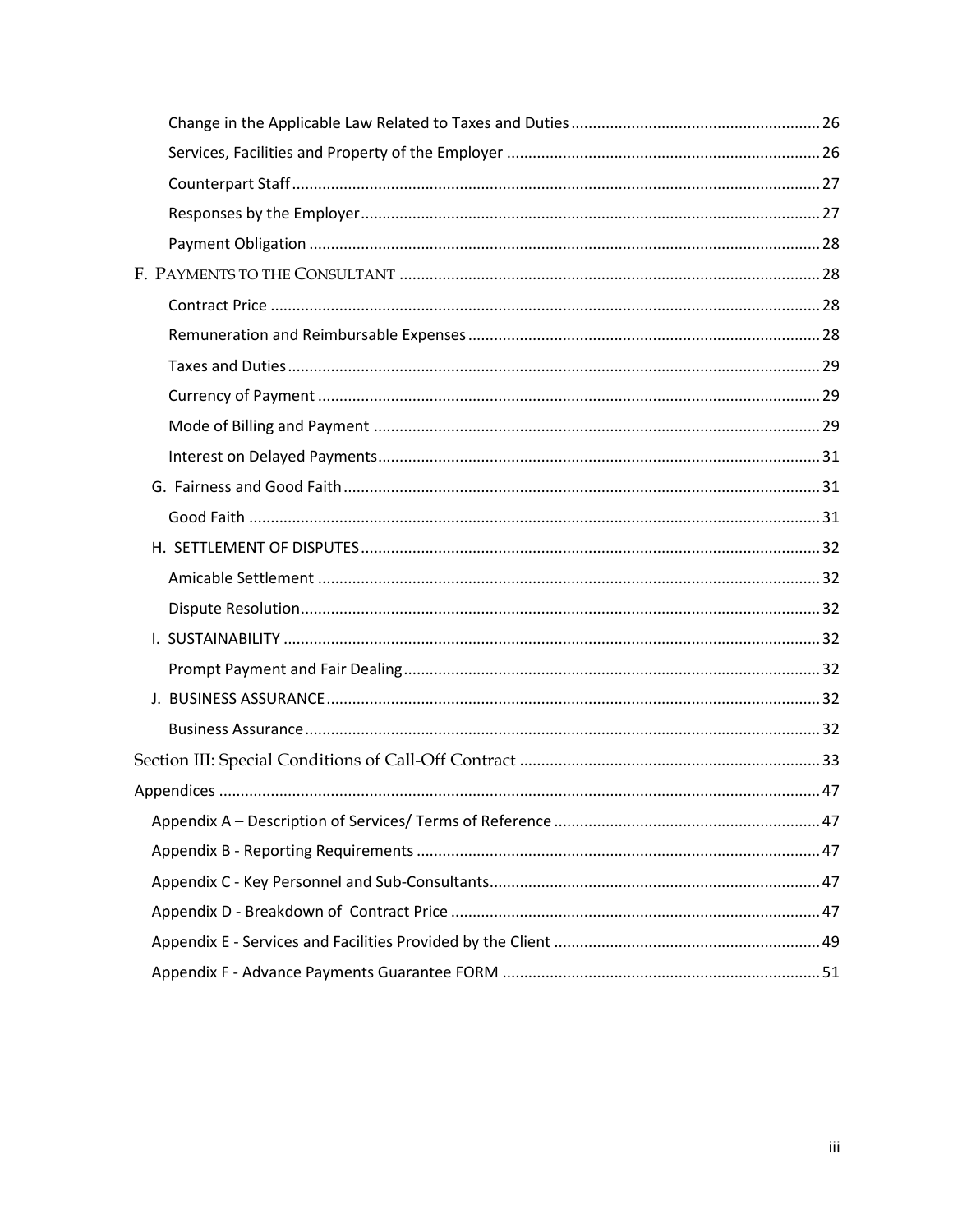# **Introduction**

<span id="page-4-0"></span>The standard Framework Agreement Form consists of four parts: the Framework Agreement Form to be signed by the Employer and the Consultant, the General Conditions of Call-Off (GCCC),; the Special Conditions of Call-Off Contract (SCCC); and the Appendices

Framework Agreement (FWA) is the Agreement between the parties, including any appendices, the basis on which Call-offs will be made by Purchasers. Framework Agreements are not contracts but are instruments of understanding that contain terms and conditions (clauses) applicable to Call-offs/Purchase Orders (contracts) issued under the FWA.

The General Conditions of Call-Off Contract, including Attachment 1, shall not be modified. The Special Conditions of Call-Off Contract that contain clauses specific to each Call-Off Contract intend to supplement, but not over-write or otherwise contradict, the General Conditions.

All italicized text (including footnotes) are for use in preparing the Tender documents and should not be included in the final product.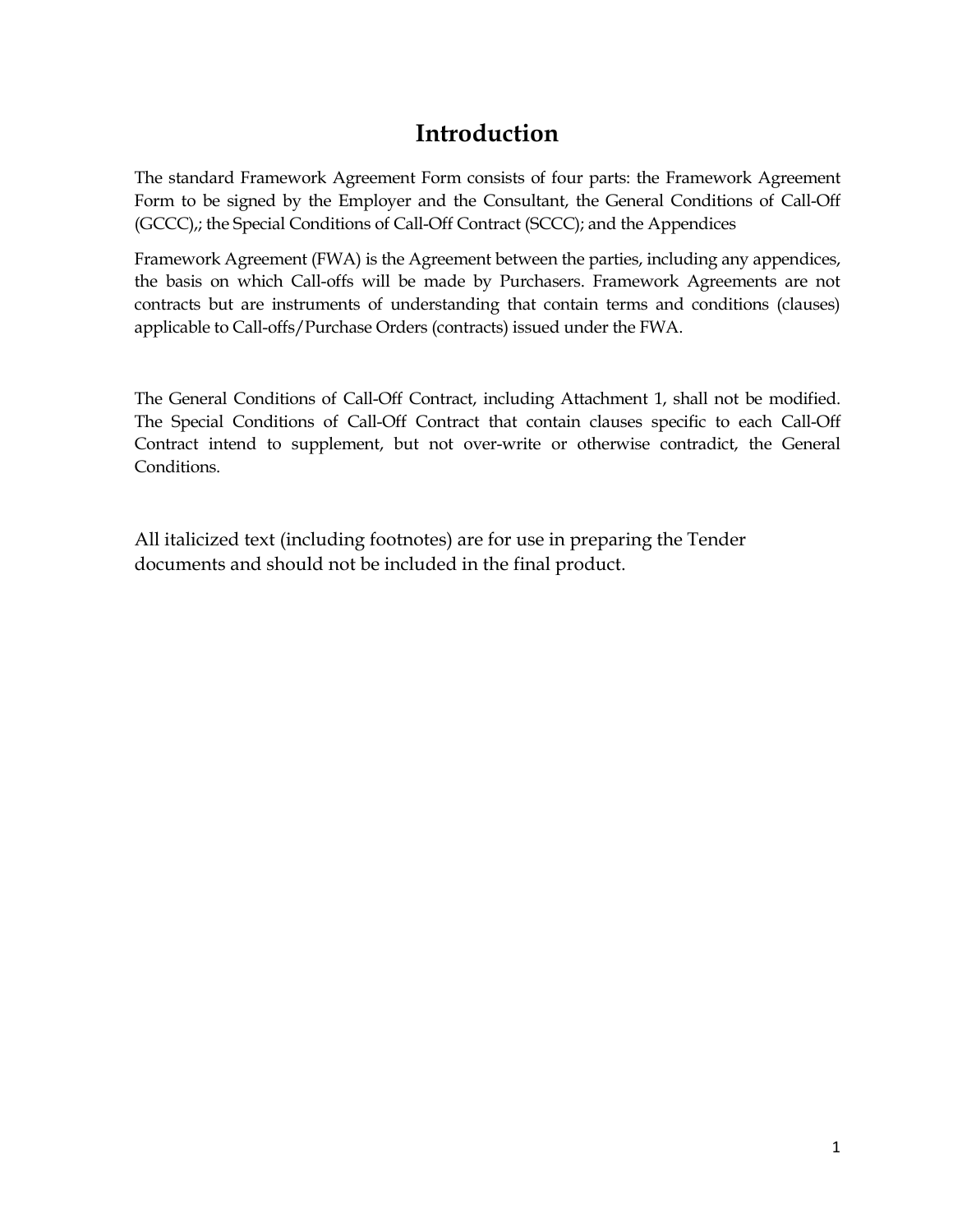## **FRAMEWORK AGREEMENT CONTRACT FOR CONSULTANCY SERVICES Lump-Sum Payments**

**Project Name** \_\_\_\_\_\_\_\_\_\_\_\_\_\_\_\_\_\_\_\_\_\_\_\_\_\_\_

**Framework Agreement No.** \_\_\_\_\_\_\_\_\_\_\_\_\_\_\_\_\_\_\_\_\_\_\_\_\_\_\_\_

**between**

[**Name of the Employer]**

**and**

[**Name of the Consultant**]

**Dated:**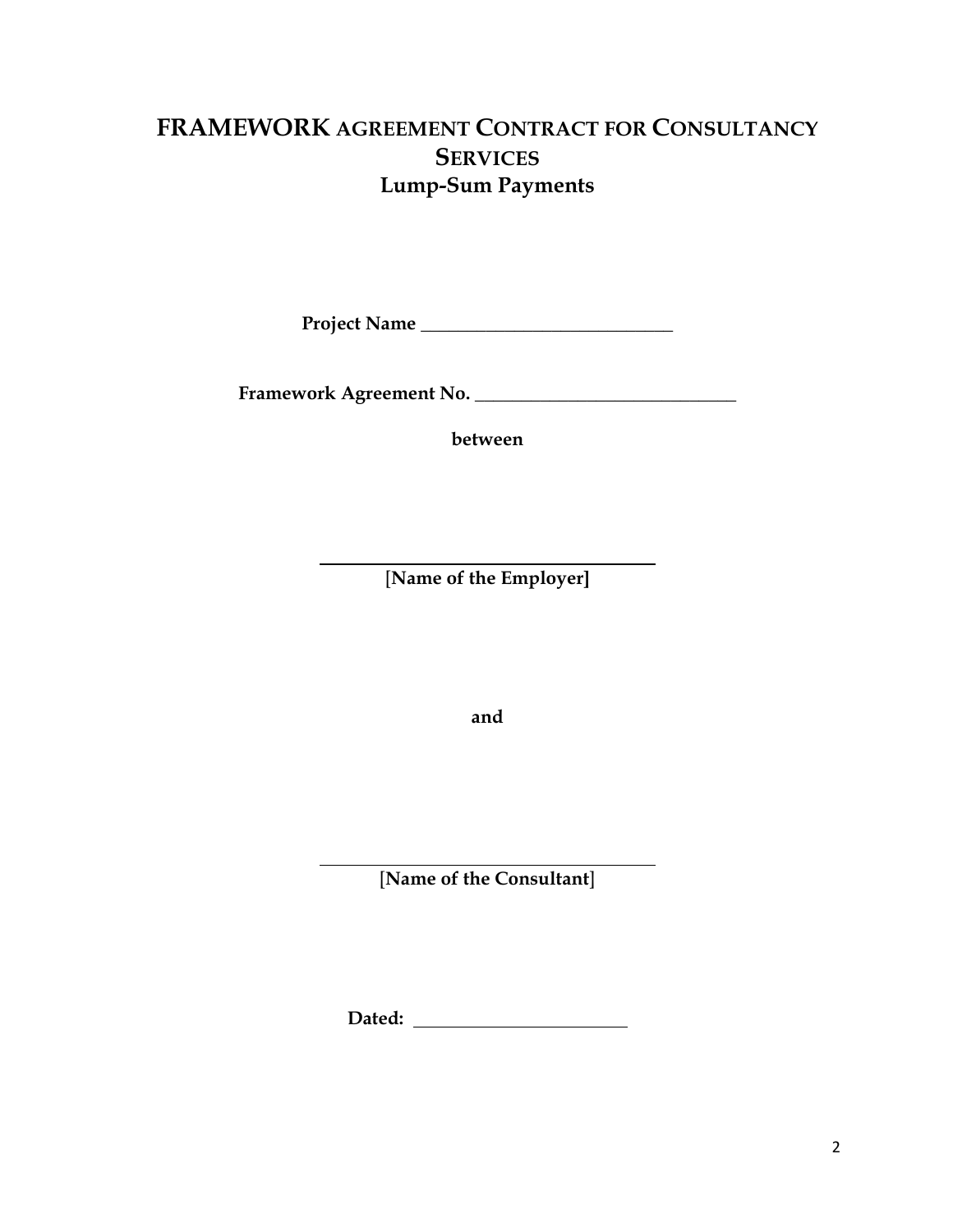# **Section I: Framework Agreement Form**

## **LUMP-SUM PAYMENTS**

<span id="page-6-0"></span>(Text in brackets [ ] is optional; all notes should be deleted in the final text)

This FRAMEWORK AGREEMENT (hereinafter called the " Agreement") is made the *[number]* day of the month of *[month]*, *[year]*, between, on the one hand, *[name of Procurement Entity]* (hereinafter called the "Employer") and, on the other hand, *[name of Consultant]* (hereinafter called the "Consultant").

[*Note*: If the Consultant consist of more than one entity, the above should be partially amended to read as follows: "…(hereinafter called the "Employer") and, on the other hand, a Joint Venture (name of the JV) consisting of the following entities, each member of which will be jointly and severally liable to the Employer for all the Consultant's obligations under this Agreement, namely, *[name of member]* and *[name of member]* (hereinafter called the "Consultant").]

#### WHEREAS

- (a) the Employer has requested the Consultant to provide certain consulting services as defined in this Agreement (hereinafter called the "Services");
- (b) the Consultant, having represented to the Employer that it has the required professional skills, expertise and technical resources, has agreed to provide the Services on the terms and conditions set forth in this Agreement;
- (c) The Employer intends to apply a portion of his budgetary allocation/local/credit/grant/financing] to eligible payments under the Agreement.
- (d) The Employer shall be entitled to issue Call-Offs under this Agreement.
- (e) All Call-Off Contracts issued under this Agreement shall bear both the Call-Off number and this Agreement number. Only written and signed Call-Off are valid under this Agreement.
- (f) All Call-Offs placed under the Agreement are subject to the terms and conditions of this Agreement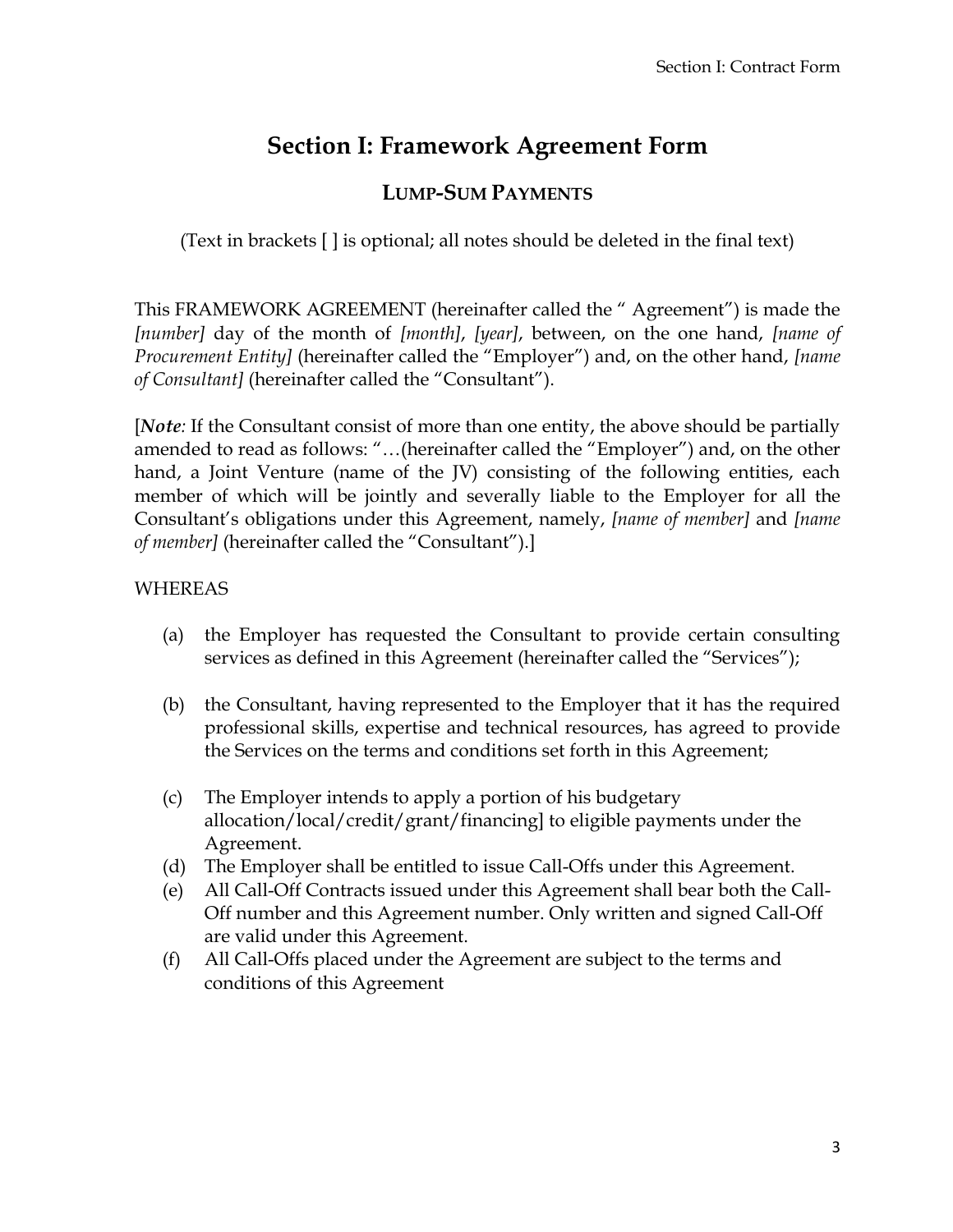NOW THEREFORE the parties hereto hereby agree as follows:

- 1. The following documents attached hereto shall be deemed to form an integral part of this Agreement:
	- (a) Section II: The General Conditions of Call-Off Contract;
	- (b) Section III: The Special Conditions of Call-Off Contract;
	- (c) Appendices:

|             | Appendix A: Description of the Services/ Terms of Reference |
|-------------|-------------------------------------------------------------|
| Appendix B: | <b>Reporting Requirements</b>                               |
| Appendix C: | Key Staff                                                   |
| Appendix D: | <b>Breakdown of Contract Price</b>                          |
| Appendix E: | Services and Facilities Provided by the Client              |
| Appendix F: | <b>Advance Payments Guarantee Form</b>                      |

In the event of any inconsistency between the documents, the following order of precedence shall prevail: the Special Conditions of Call-Off Contract; the General Conditions of Call-Off Contract, including Attachment 1; Appendix A; Appendix B; Appendix C, Appendix D and Appendix E. Any reference to this Agreement shall include, where the context permits, a reference to its Appendices.

- 2. The mutual rights and obligations of the Employer and the Consultant shall be as set forth in the Agreement, in particular:
	- (a) the Consultant shall carry out the Services in accordance with the provisions of the Call-Off Contract and abide by the provision of article 284 of the Constitution and the Criminal Code 1960 (Act 29) regarding corrupt and fraudulent practices; and
	- (b) the Employer shall make payments to the Consultant in accordance with the provisions of the Call-Off Contract.

IN WITNESS WHEREOF, the Parties hereto have caused this Agreement to be signed in their respective names as of the day and year first above written.

For and on behalf of *[Name of Employer]*

*[Authorized Representative of the Employer – name, title and signature]*

For and on behalf of *[Name of Consultant or Name of a Joint Venture]*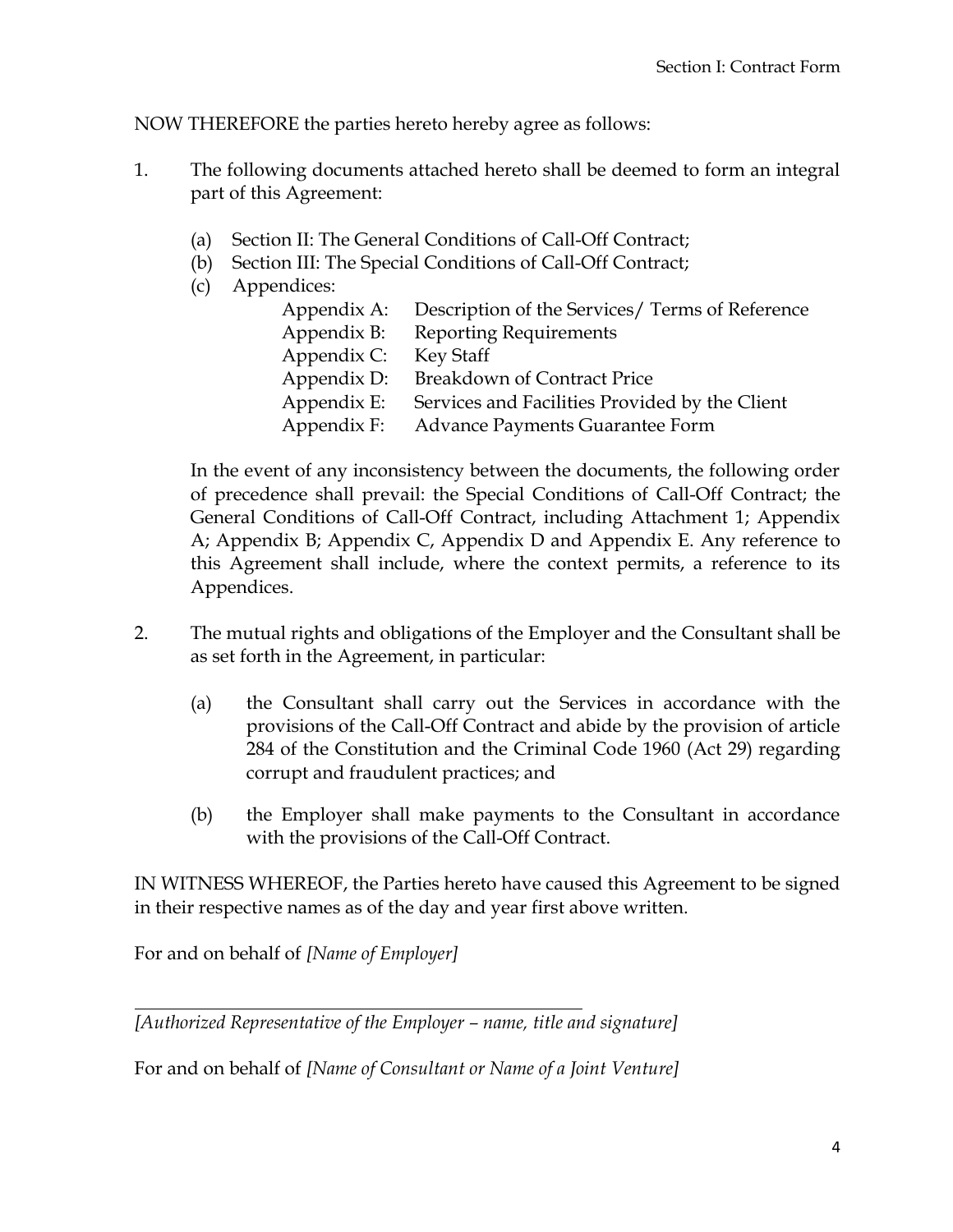*[Authorized Representative of the Consultant – name and signature] [Note: For a joint venture, either all members shall sign or only the lead member, in which case the power of attorney to sign on behalf of all members shall be attached.* 

For and on behalf of each of the members of the Consultant [insert the name of the Joint Venture]

*[Name of the lead member]*

*[Authorized Representative on behalf of a Joint Venture]*

*[add signature blocks for each member if all are signing]*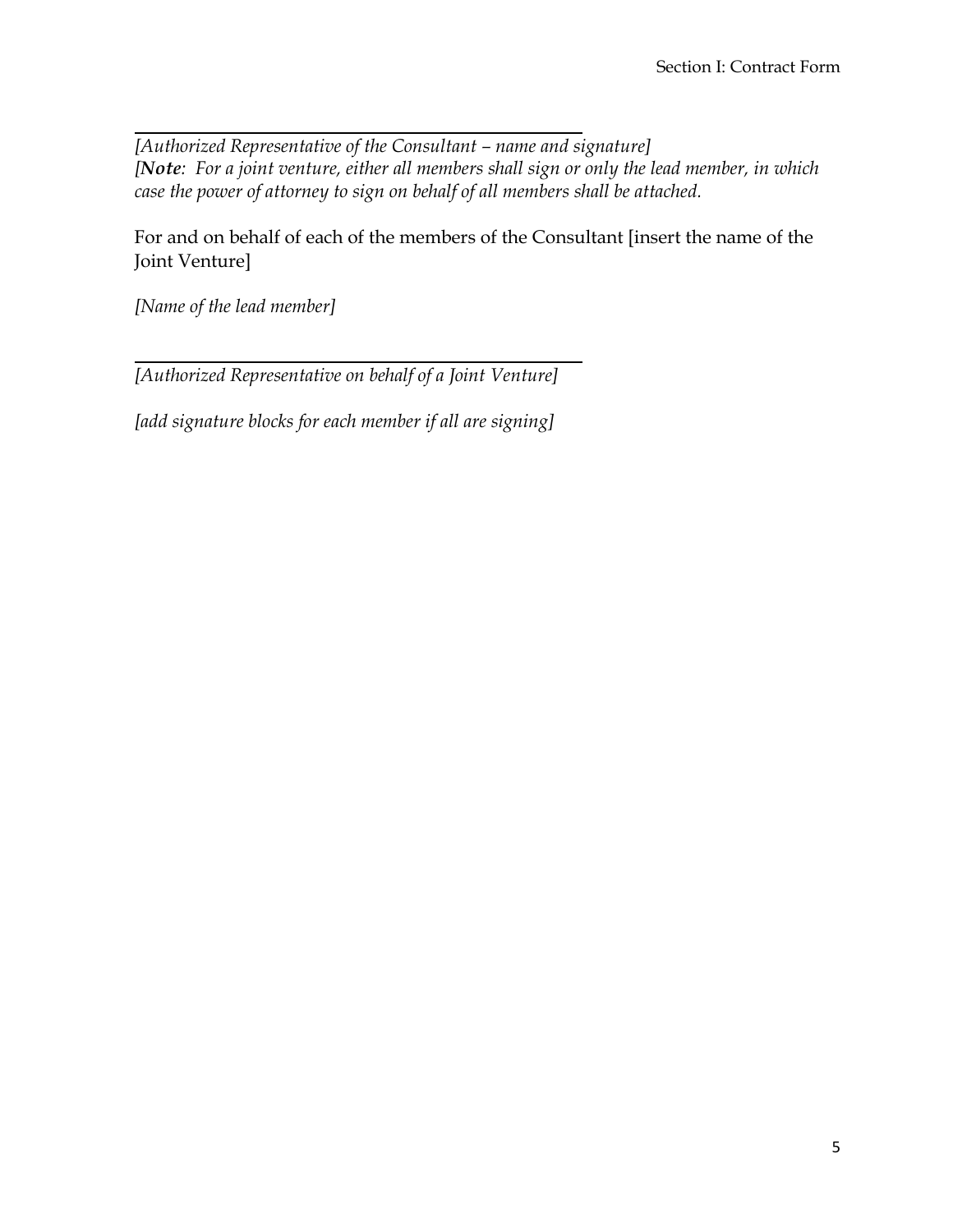## <span id="page-9-0"></span>**Section II: General Conditions of Call-Off Contract**

#### **A. General Provisions**

- <span id="page-9-2"></span><span id="page-9-1"></span>1. **Definitions** 1.1. Unless the context otherwise requires, the following terms whenever used in the Call-Off Contract have the following meanings:
	- (a) "Applicable Law" means the laws and any other instruments having the force of law in the Republic of Ghana.
	- (b) "Employer" means Procurement Entity that signs the Framework Agreement for the Services with the selected Consultant.
	- (c) "Consultant" means a legally-established professional consulting firm or entity selected by the Employer to provide the Services under the signed Framework Agreement.
	- (d) "Contract" means the Call-Off Contract
	- (e) "Agreement" means the legally binding written Framework Agreement signed between the Employer and the Consultant and which includes all the attached documents listed in its paragraph 1 of the Form of Call-Off Contract (the General Conditions (GCCC), the Special Conditions (SCCC), and the Appendices).
	- (f) "Day" means a working day unless indicated otherwise.
	- (g) "Effective Date" means the date on which the Call-Off Contract comes into force and effect pursuant to Clause **GCCC 12.**
	- (h) "Foreign Currency" means any currency other than the Currency of The Republic of Ghana.
	- (i) "GCCC" means these General Conditions of Call-Off Contract.
	- (j) "Government" means the government of The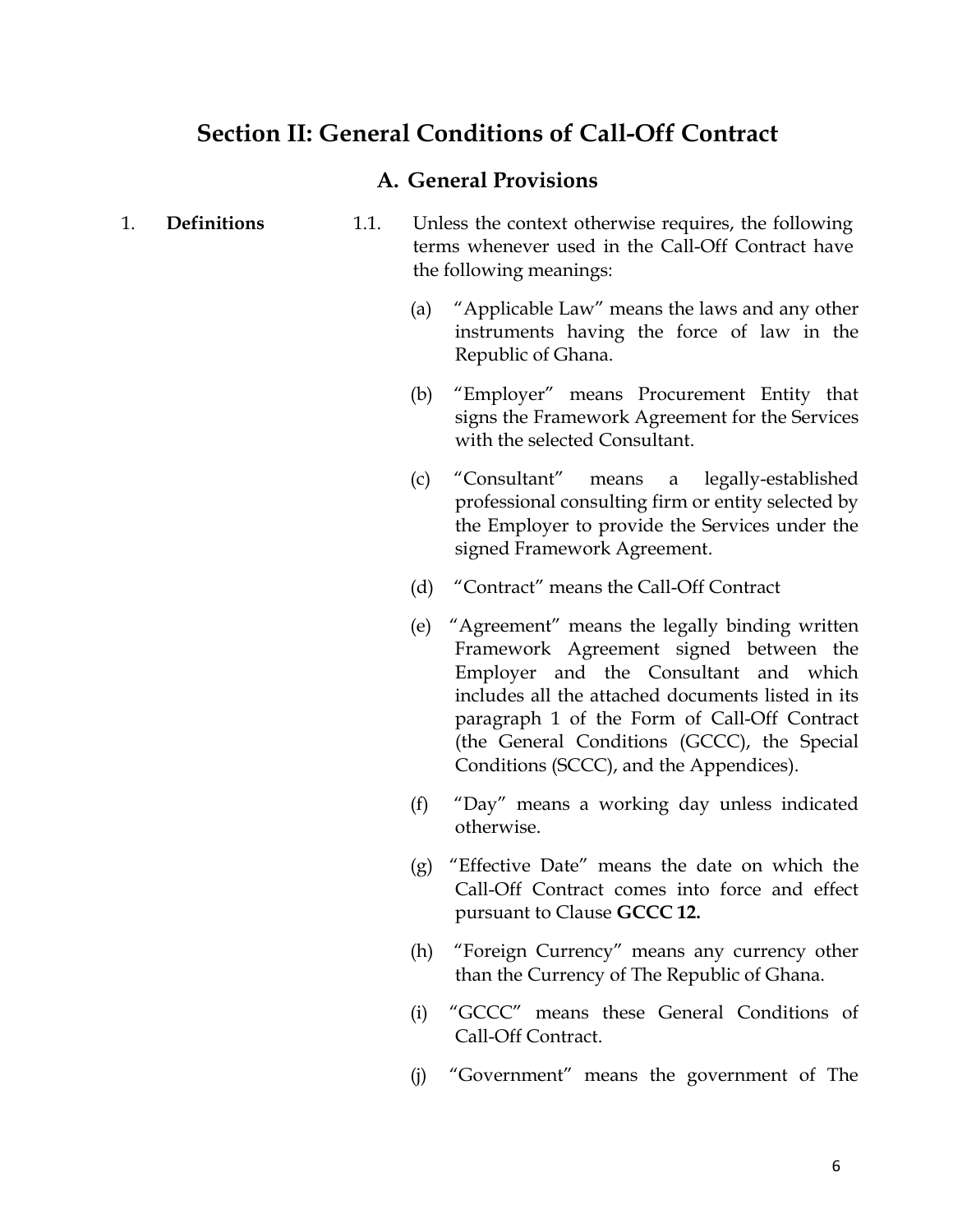Republic of Ghana.

- (k) "Joint Venture (JV)" means an association with or without a legal personality distinct from that of its members, of more than one entity where one member has the authority to conduct all businesses for and on behalf of any and all the members of the JV, and where the members of the JV are jointly and severally liable to the Employer for the performance of the Call-Off Contract.
- (l) "Key Staff" means an individual professional whose skills, qualifications, knowledge and experience are critical to the performance of the Services under the Call-Off Contract and whose Curricula Vitae (CV) was taken into account in the technical evaluation of the Consultant's proposal.
- (m) "Local Currency" means the currency of The Republic of Ghana.
- (n) "Non-Key Staff" means an individual professional provided by the Consultant or its Sub-consultant to perform the Services or any part thereof under the Call-Off Contract.
- (o) "Party" means the Employer or the Consultant, as the case may be, and "Parties" means both of them.
- (p) "SCCC" means the Special Conditions of Call-Off Contract by which the GCCC may be amended or supplemented but not over-written.
- (q) "Services" means the work to be performed by the Consultant pursuant to the Call-Off Contract, as described in Appendix A hereto.
- (r) "Staff" means, collectively, Key Staff, Non-Key staff, or any other staff of the Consultant, Subconsultant or JV member(s) assigned by the Consultant to perform the Services or any part thereof under the Call-Off Contract.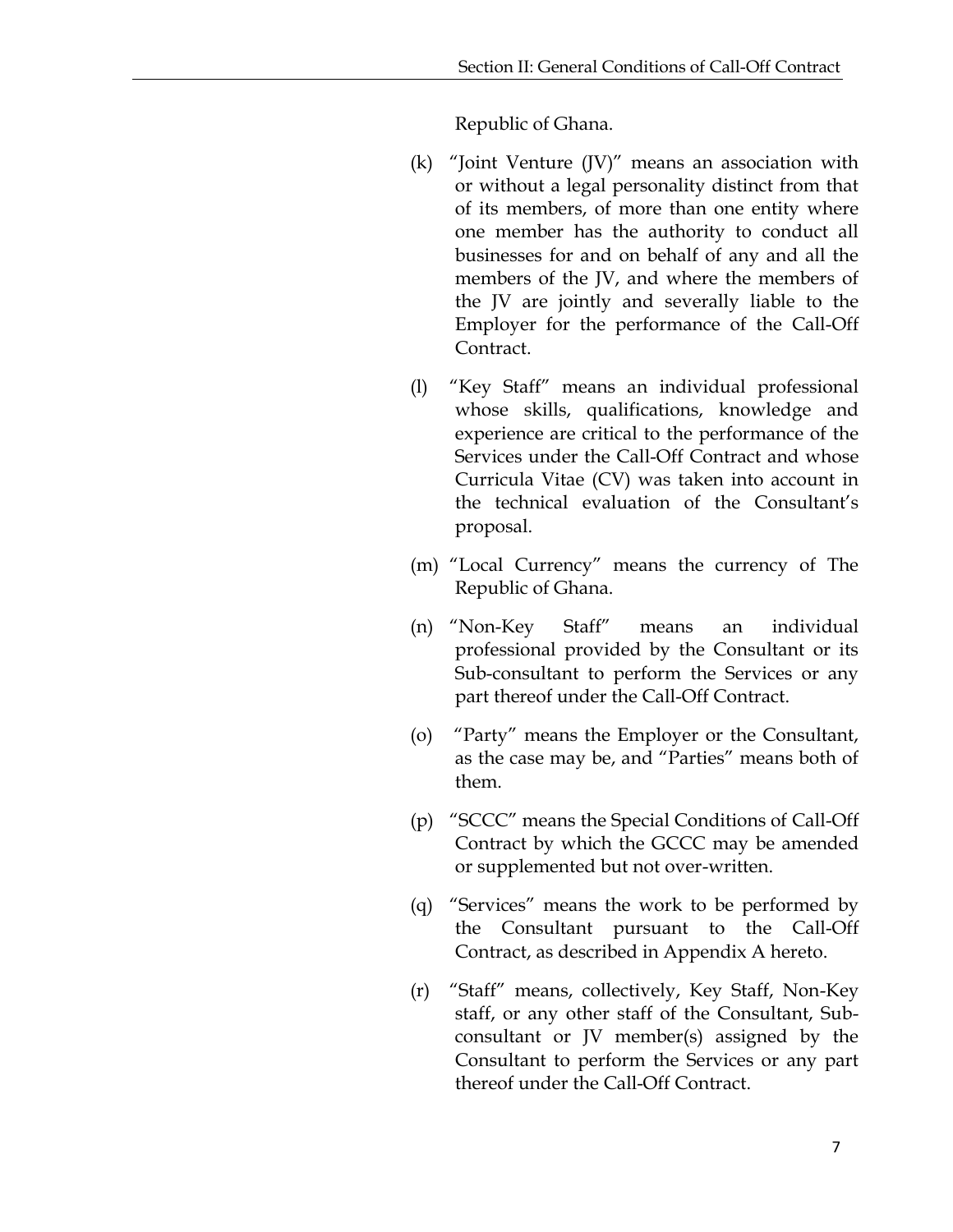- (s) "Sub-consultants" means an entity to whom/which the Consultant subcontracts any part of the Services while remaining solely liable for the execution of the Call-Off Contract.
- (t) "Third Party" means any person or entity other than the Government of Ghana, the Employer, the Consultant or a Sub-consultant.
- <span id="page-11-0"></span>2. **Relationship between the Parties** 2.1. Nothing contained herein shall be construed as establishing a relationship of master and servant or of principal and agent as between the Employer and the Consultant. The Consultant, subject to the Call-Off Contract, has complete charge of the Staff and sub-Consultants, if any, performing the Services and shall be fully responsible for the Services performed by them or on their behalf hereunder.
- <span id="page-11-1"></span>3. **Law Governing Call-Off Contract** 3.1. This Call-Off Contract, its meaning and interpretation, and the relation between the Parties shall be governed by the Applicable Law.
- <span id="page-11-2"></span>4. **Language** 4.1. The Call-Off Contract has been executed in English, the official language of the Republic of Ghana, which shall be the binding and controlling language for all matters relating to the meaning or interpretation of this Call-Off Contract.
- <span id="page-11-3"></span>5. **Headings** 5.1. The headings shall not limit, alter or affect the meaning of the Call-Off Contract.
- <span id="page-11-4"></span>6. **Communications** 6.1. Any communication required or permitted to be given or made pursuant to the Call-Off Contract shall be in writing in the language specified in Clause **GCCC 4**. Any such notice, request or consent shall be deemed to have been given or made when delivered in person to an authorized representative of the Party to whom the communication is addressed, or when sent to such Party at the address specified in the **SCCC**.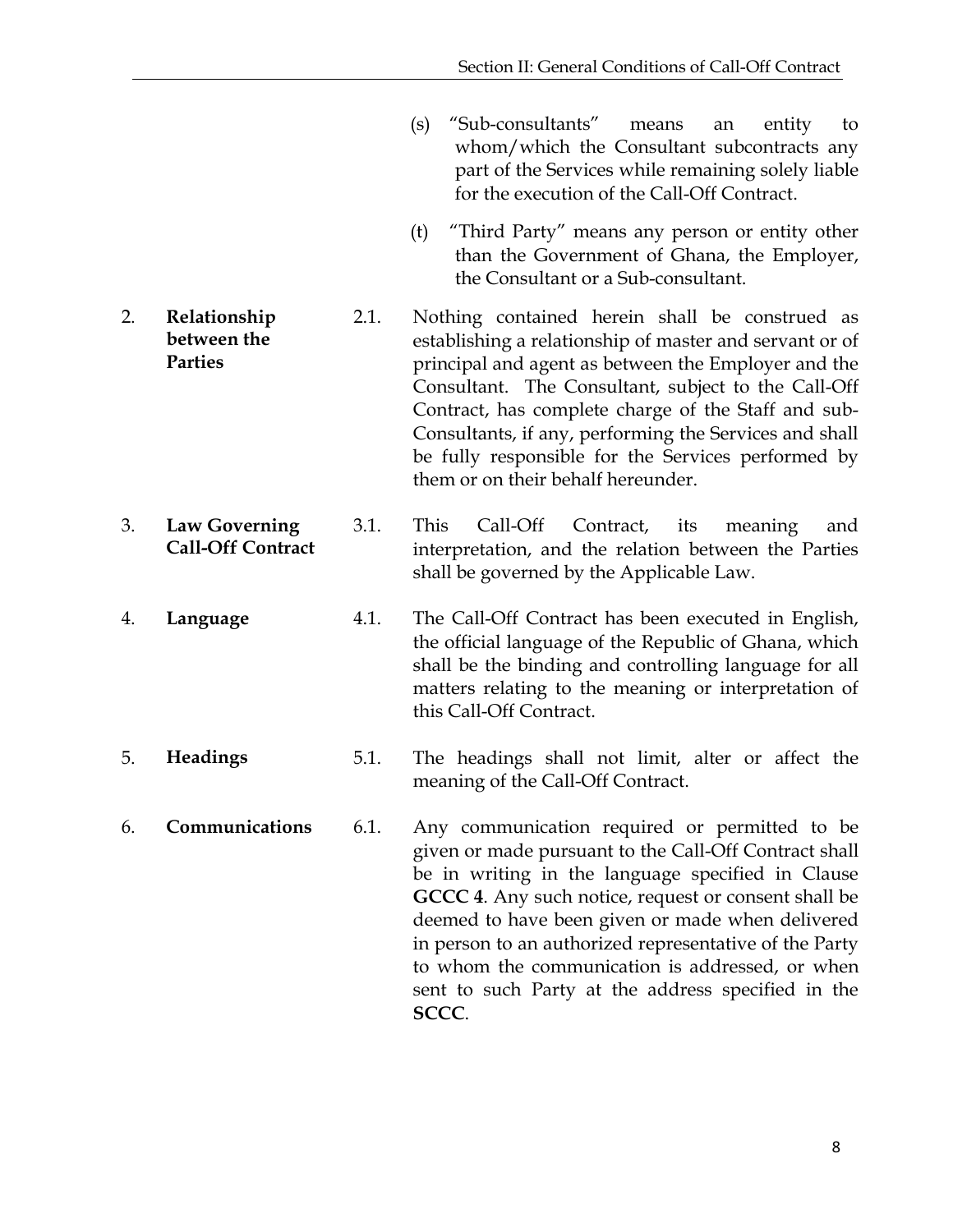- 6.2. A Party may change its address for notice hereunder by giving the other Party any communication of such change to the address specified in the **SCCC.**
- <span id="page-12-0"></span>7. **Location** 7.1. The Services under the Framework Agreement shall be performed at such locations as are specified in Appendix A hereto and, where the location of a particular task is not so specified, at such locations, whether in the Government's country or elsewhere, as the Employer may approve.
- <span id="page-12-1"></span>8. **Authority of Member in Charge** 8.1. In case the Consultant is a Joint Venture, the members hereby authorize the member specified in the **SCCC** to act on their behalf in exercising all the Consultant's rights and obligations towards the Employer under the Call-Off Contract, including without limitation the receiving of instructions and payments from the Employer.
- <span id="page-12-2"></span>9. **Authorized Representatives** 9.1. Any action required or permitted to be taken, and any document required or permitted to be executed under the Call-Off Contract by the Employer or the Consultant may be taken or executed by the officials specified in the **SCCC**.
- <span id="page-12-3"></span>10. **Commissions and Fees** 10.1 The Employer requires the Consultant to disclose any commissions, gratuities or fees that may have been paid or are to be paid to agents or any other party with respect to the selection process or execution of the Call-Off Contract. The information disclosed must include at least the name and address of the agent or the other party, the amount and currency, and the purpose of the commission, gratuity or fee. Failure to disclose such commissions, gratuities or fees may result in termination of the Framework Agreement and/orCall-Off Contract and/or sanctions by the Employer
- <span id="page-12-4"></span>11. **Assignment** 11.1 Neither Party shall assign the whole or any part of the Call-Off Contract or any benefit or interest in or under the Call-Off Contract. However, either party: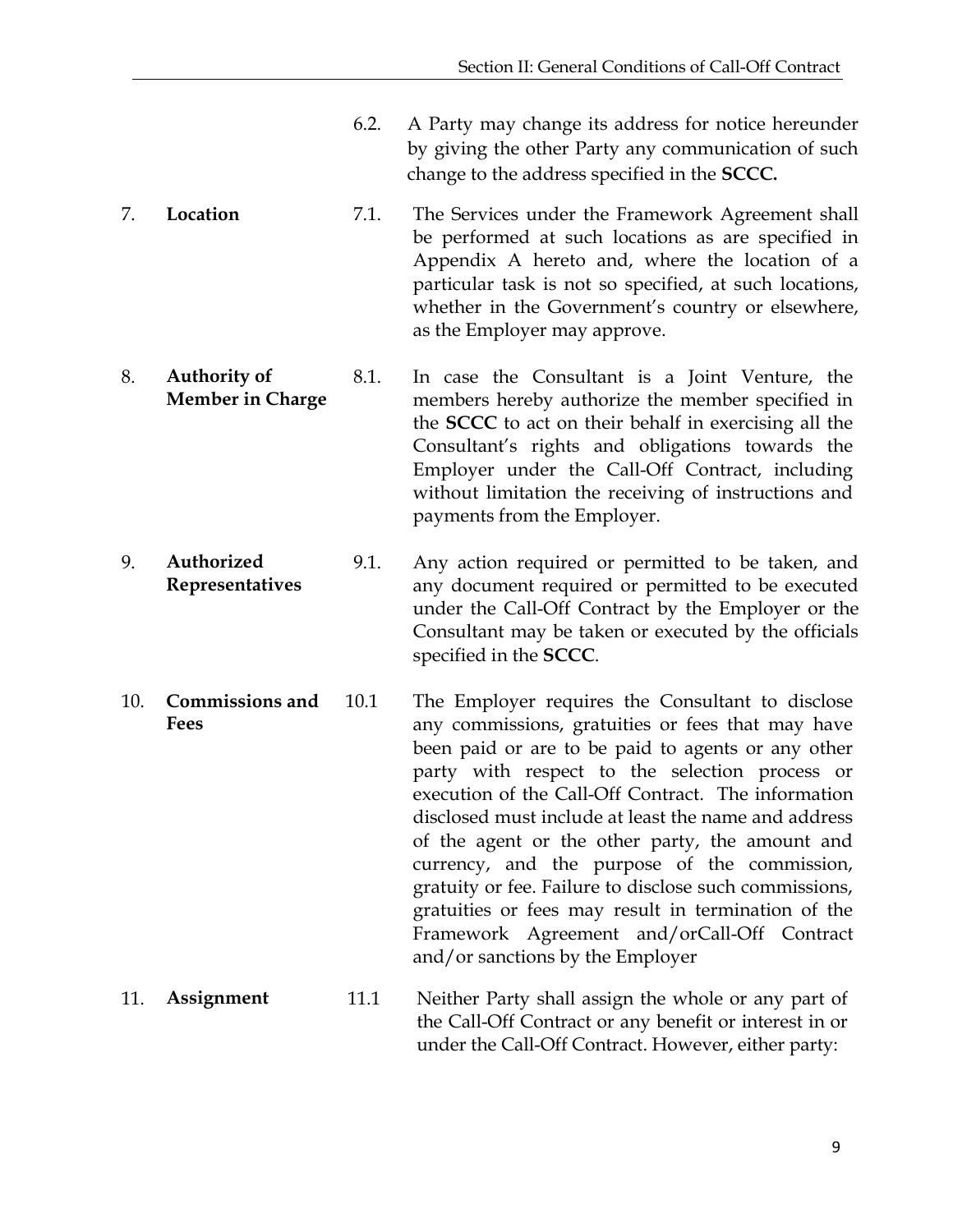- (a) may assign the whole or any part with the prior agreement of the other Party, at the sole discretion of such other Party, and
- (b) may, as security in favour of a bank or financial institution, assign its right to any moneys due, or to become due, under the Call-Off Contract.

### <span id="page-13-0"></span>**B. Call-Off Contract Commencement, Completion, Modification and Termination**

- <span id="page-13-1"></span>12. **Effective date of Call-Off Contract** 12.1 The Call-Off Contract shall come into force and effect on the date (the "Effective Date") of the Employer's notice to the Consultant instructing the Consultant to begin carrying out the Services. This notice shall confirm that the effectiveness conditions, if any, listed in the **SCCC** have been met.
- <span id="page-13-2"></span>13. **Termination of Call-Off Contract for Failure to Become Effective** 13.1 If the Call-Off Contract has not become effective within such time period after the date of Call-Off Contract signature as specified in the **SCCC**, either Party may, by not less than twenty two (22) days written notice to the other Party, declare the Call-Off Contract to be null and void, and in the event of such a declaration by either Party, neither Party shall have any claim against the other Party with respect hereto.
- <span id="page-13-3"></span>14. **Commencement of Services** The Consultant shall confirm availability of Key Staff and begin carrying out the Services not later than the number of days after the Effective Date specified in the **SCCC**.
- <span id="page-13-4"></span>15. **Intended Completion Date** 15.1 Unless terminated earlier pursuant to Clause **GCCC 20** hereof, the Call-Off Contract shall expire at the end of such time period after the Effective Date as specified in the **SCCC**.
- <span id="page-13-5"></span>16. **Entire Agreement** 16.1 The Framework Agreement contains all covenants, stipulations and provisions agreed by the Parties. No agent or representative of either Party has authority to make, and the Parties shall not be bound by or be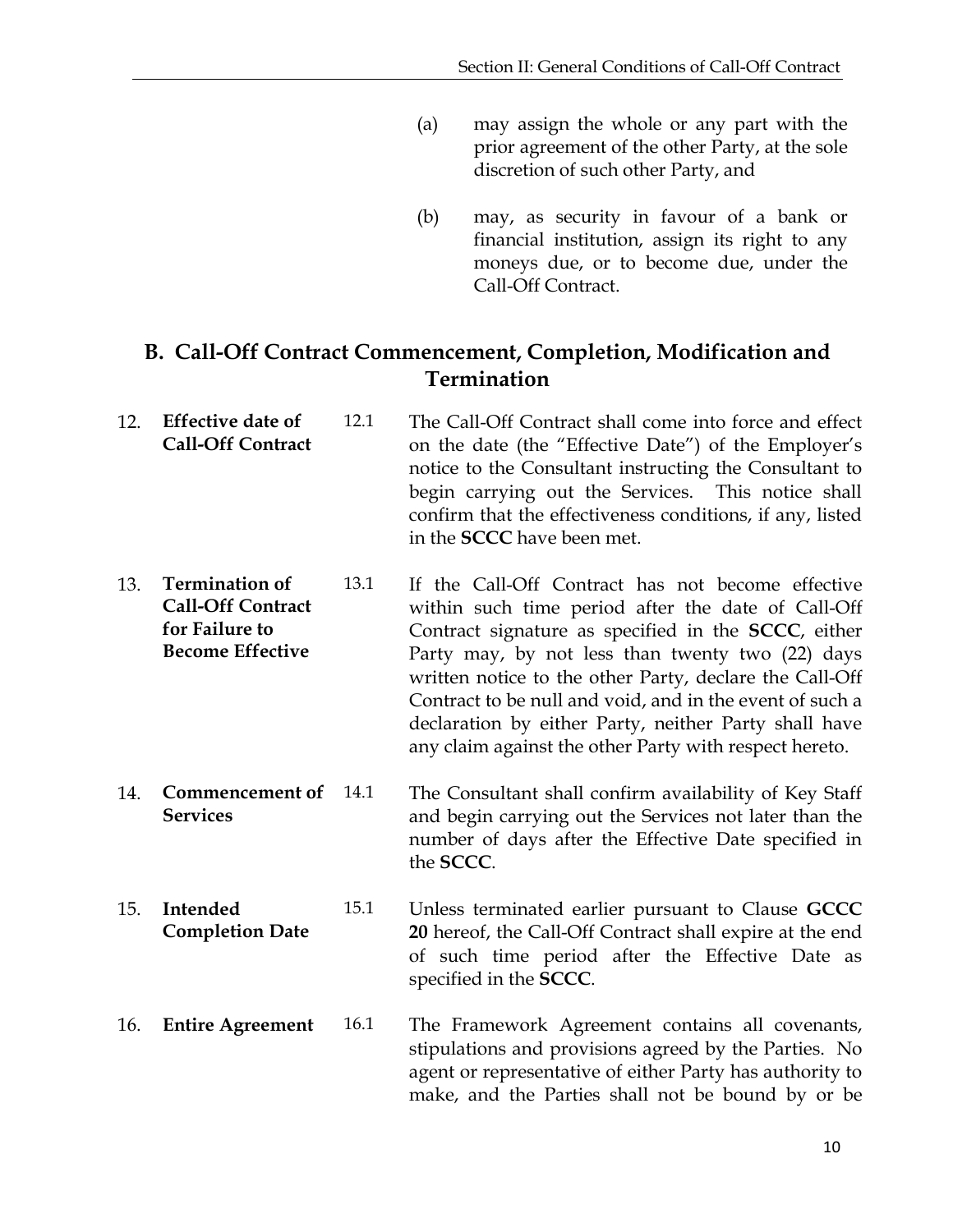liable for, any statement, representation, promise or agreement not set forth herein.

- <span id="page-14-0"></span>17. **Modifications or Variations** 17.1 Any modification or variation of the terms and conditions of the Framework Agreement, including any modification or variation of the scope of the Services, may only be made by written agreement between the Parties. However, each Party shall give due consideration to any proposals for modification or variation made by the other Party.
- <span id="page-14-2"></span><span id="page-14-1"></span>18. **Force Majeure**
	- **Definition** 18.1 For the purposes of the Call-Off Contract, "Force Majeure" means an event which is beyond the reasonable control of a Party, is not foreseeable, is unavoidable, and makes a Party's performance of its obligations hereunder impossible or so impractical as reasonably to be considered impossible under the circumstances, and subject to those requirements, includes, but is not limited to, war, riots, civil disorder, earthquake, fire, explosion, storm, flood or other adverse weather conditions, strikes, lockouts or other industrial action confiscation or any other action by Government agencies.
		- 18.2 Force Majeure shall not include (i) any event which is caused by the negligence or intentional action of a Party or such Party's Staff, Sub-consultants or agents or employees, nor (ii) any event which a diligent Party could reasonably have been expected to both take into account at the time of the conclusion of the Call-Off Contract, and avoid or overcome in the carrying out of its obligations hereunder.
		- 18.3 Force Majeure shall not include insufficiency of funds or failure to make any payment required hereunder.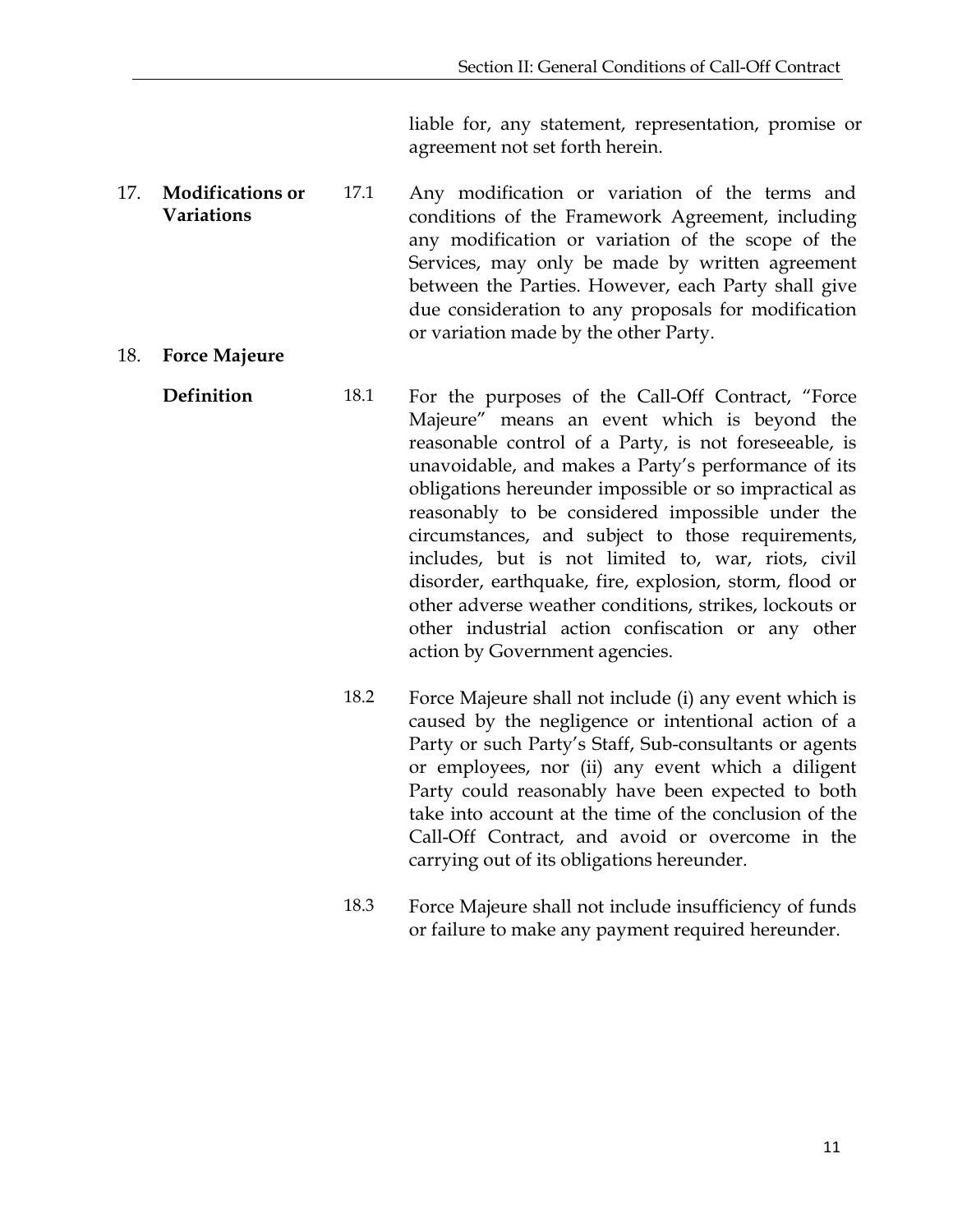<span id="page-15-0"></span>**No Breach of Call-Off Contract** 18.4 The failure of a Party to fulfill any of its obligations hereunder shall not be considered to be a breach of, or default under, the Call-Off Contract insofar as such inability arises from an event of Force Majeure, provided that the Party affected by such an event has taken all reasonable precautions, due care and reasonable alternative measures, all with the objective of carrying out the terms and conditions of the Call-Off Contract.

<span id="page-15-1"></span>**Measures to be Taken** 18.5 A Party affected by an event of Force Majeure shall continue to perform its obligations under the Call-Off Contract as far as is reasonably practical, and shall take all reasonable measures to minimize the consequences of any event of Force Majeure.

> A Party affected by an event of Force Majeure shall notify the other Party of such event as soon as possible, and in any case not later than fourteen (14) calendar days following the occurrence of such event, providing evidence of the nature and cause of such event, and shall similarly give written notice of the restoration of normal conditions as soon as possible.

> Any period within which a Party shall, pursuant to the Call-Off Contract, complete any action or task, shall be extended for a period equal to the time during which such Party was unable to perform such action as a result of Force Majeure.

During the period of their inability to perform the Services as a result of an event of Force Majeure, the Consultant, upon instructions by the Employer, shall either:

- a. demobilize, in which case the Consultant shall be reimbursed for additional costs they reasonably and necessarily incurred, and, if required by the Employer, in reactivating the Services; or
- b. continue with the Services to the extent reasonably possible, in which case the Consultant shall continue to be paid under the terms of the Call-Off Contract and be reimbursed for additional costs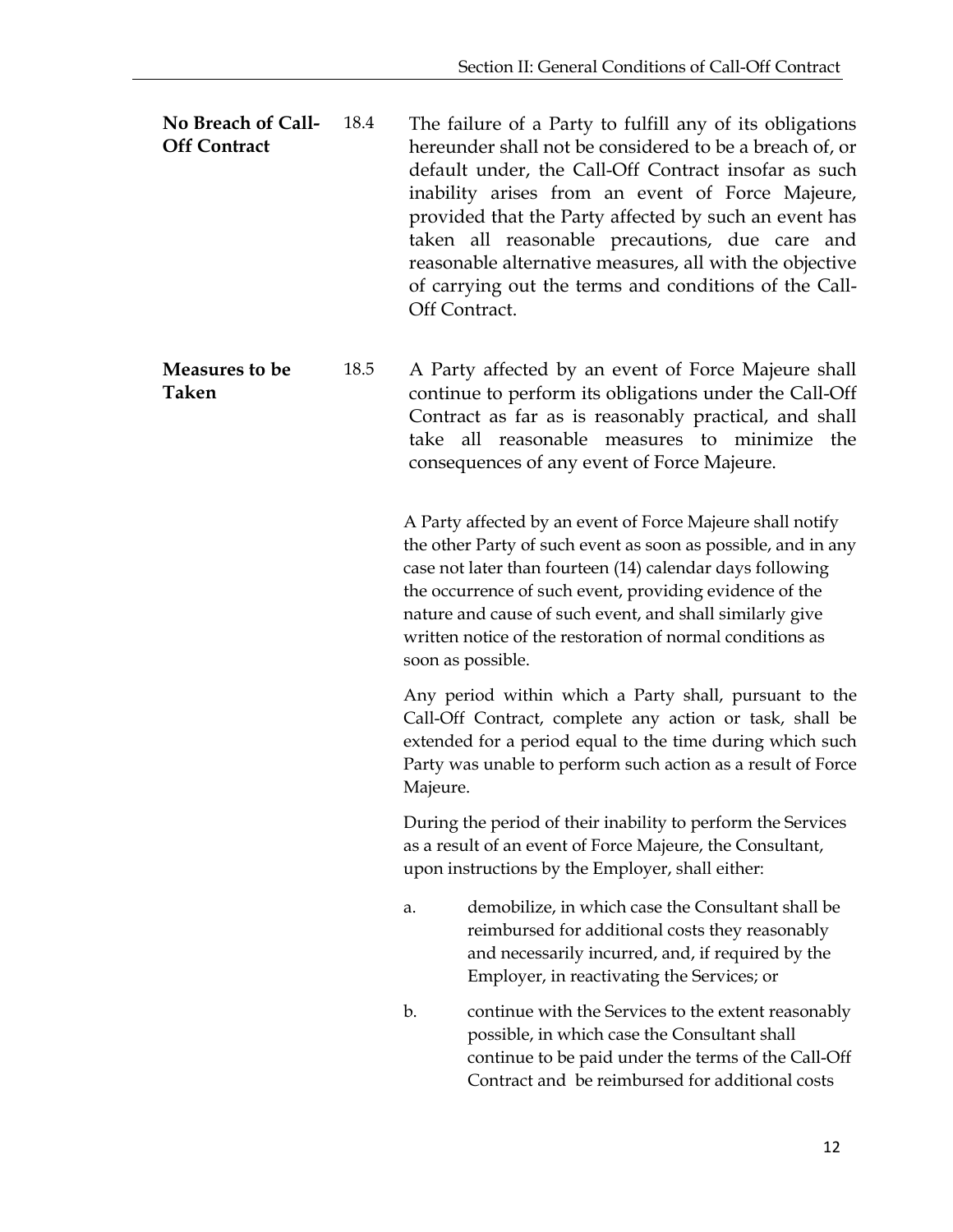reasonably and necessarily incurred.

In the case of disagreement between the Parties as to the existence or extent of Force Majeure, the matter shall be settled according to Clauses **GCCC 58** and **59**.

<span id="page-16-0"></span>19. **Suspension** 19.1 The Employer may, by written notice of suspension to the Consultant, suspend all payments to the Consultant hereunder if the Consultant fails to perform any of its obligations under the Call-Off Contract, including the carrying out of the Services, provided that such notice of suspension (i) shall specify the nature of the failure, and (ii) shall request the Consultant to remedy such failure within a period not exceeding thirty (30) calendar days after receipt by the Consultant of such notice of suspension.

- <span id="page-16-2"></span><span id="page-16-1"></span>20. **Termination** 20.1 The Framework Agreement and/or Call-Off Contract may be terminated by either Party as per provisions set up below:
	- **By the Employer** 20.1.1 The Employer may terminate the Call-Off Contract in case of the occurrence of any of the events specified in paragraphs (a) through (f) of this Clause. In such an occurrence the Employer shall give at least thirty (30) calendar days' written notice of termination to the Consultant in case of the events referred to in (a) through (d); at least sixty (60) calendar days' written notice in case of the event referred to in (e); and at least five (5) calendar days' written notice in case of the event referred to in (f):
		- a. If the Consultant fails to remedy a failure in the performance of its obligations hereunder, as specified in a notice of suspension pursuant to Clause **GCCC 19**;
		- b. If the Consultant becomes (or, if the Consultant consists of more than one entity, if any of its members becomes) insolvent or bankrupt or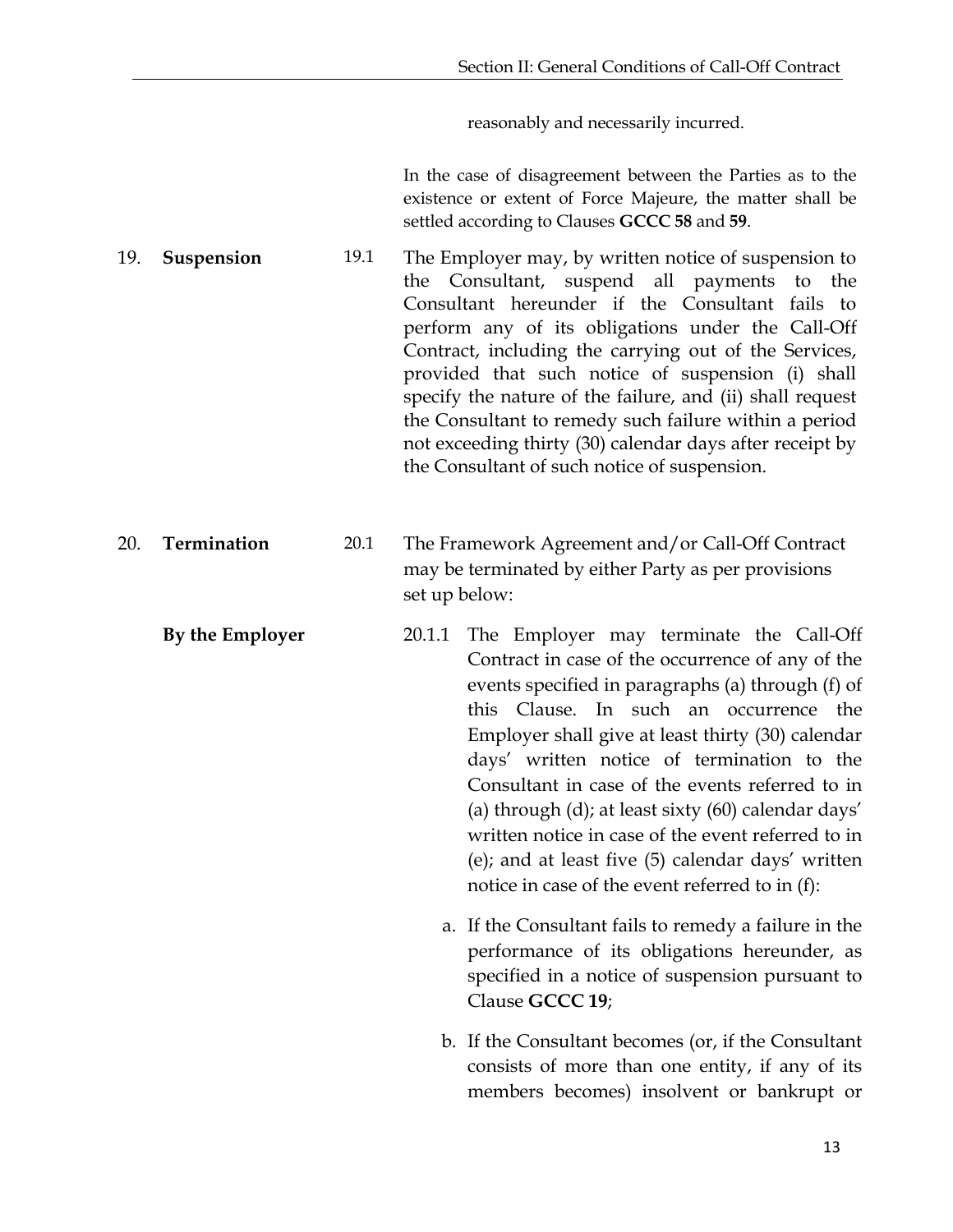enter into any agreements with their creditors for relief of debt or take advantage of any law for the benefit of debtors or go into liquidation or receivership whether compulsory or voluntary;

- c. If the Consultant fails to comply with any final decision reached as a result of arbitration proceedings pursuant to Clause **GCCC 55.1**;
- d. If, as the result of Force Majeure, the Consultant is unable to perform a material portion of the Services for a period of not less than sixty (60) calendar days;
- e. If the Employer, in its sole discretion and for any reason whatsoever, decides to terminate the Call-Off Contract;
- f. If the Consultant fails to confirm availability of Key Staff as required in Clause **GCCC 14**.
- 20.1.2 Furthermore, if the Employer determines that the Consultant has engaged in corrupt, fraudulent, collusive, coercive *[or obstructive]* practices, in competing for or in executing the Call-Off Contract, then the Employer may, after giving fourteen (14) calendar days written notice to the Consultant, terminate the Consultant's employment under the Call-Off Contract.
- <span id="page-17-0"></span>**By the Consultant** 20.1.3 The Consultant may terminate the Call-Off Contract, by not less than thirty (30) calendar days' written notice to the Employer, in case of the occurrence of any of the events specified in paragraphs (a) through (d) of this Clause.
	- a. If the Employer fails to pay any money due to the Consultant pursuant to the Call-Off Contract and not subject to dispute pursuant to Clauses **GCCC 56.1** within forty-five (45)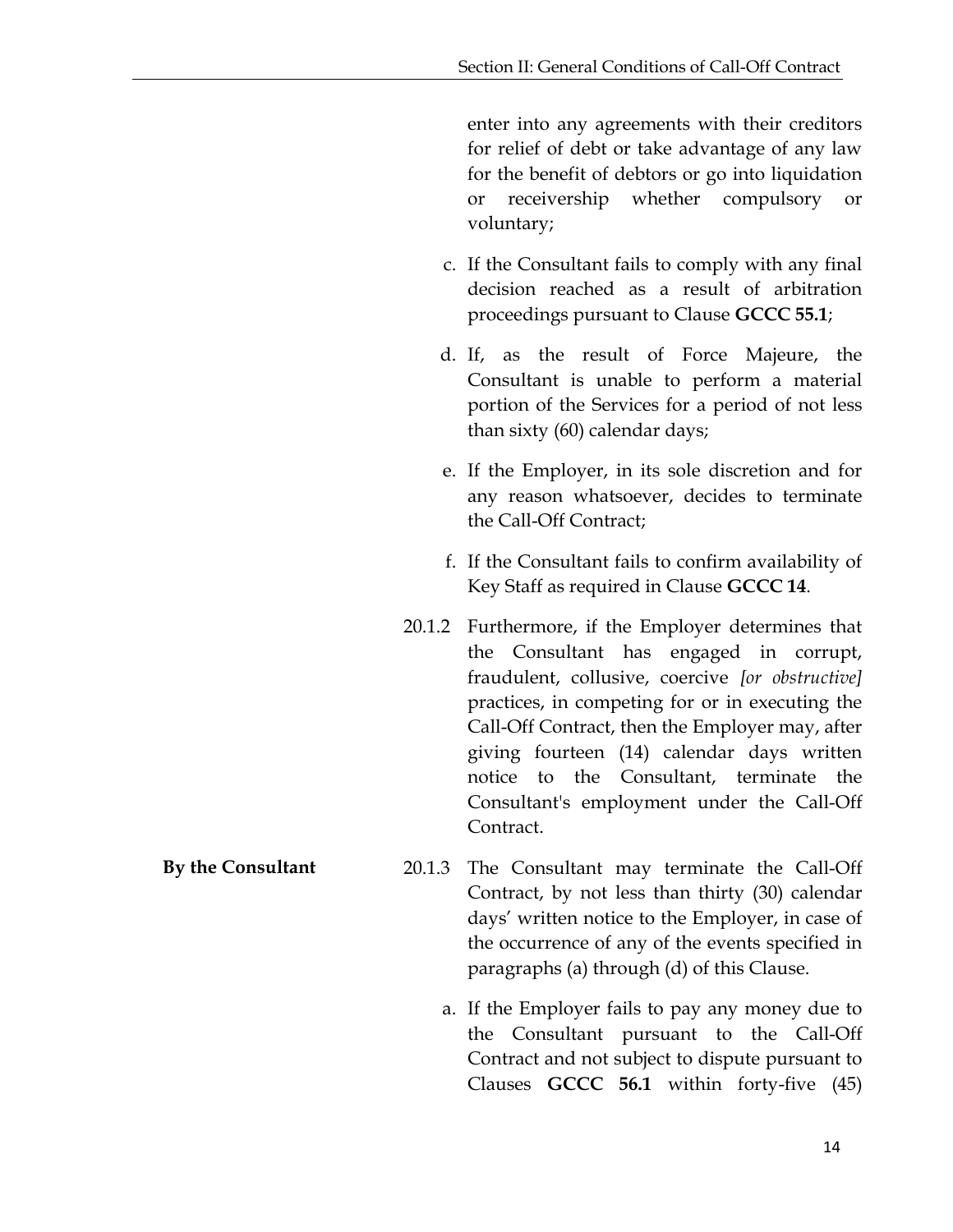calendar days after receiving written notice from the Consultant that such payment is overdue.

- b. If, as the result of Force Majeure, the Consultant is unable to perform a material portion of the Services for a period of not less than sixty (60) calendar days.
- c. If the Employer fails to comply with any final decision reached as a result of arbitration pursuant to Clause **GCCC 56.1.**
- d. If the Employer is in material breach of its obligations pursuant to the Call-Off Contract and has not remedied the same within fortyfive (45) days (or such longer period as the Consultant may have subsequently approved in writing) following the receipt by the Employer of the Consultant's notice specifying such breach.
- 20.1.4 Upon termination of the Call-Off Contract pursuant to Clauses **GCCC 13** or **GCCC 20** hereof, or upon expiration of the Call-Off Contract pursuant to Clause **GCCC 15**, all rights and obligations of the Parties hereunder shall cease, except (i) such rights and obligations as may have accrued on the date of termination or expiration, (ii) the obligation of confidentiality set forth in Clause GCCC 22, (iii) the Consultant's obligation to permit inspection, copying and auditing of their accounts and records set forth in Clause GCCC 25, and (iv) any right which a Party may have under the Applicable Law.
- 20.1.5 Upon termination of the Call-Off Contract by notice of either Party to the other pursuant to Clauses **GCCC 20.1a** or **GCCC 20.1b**, the Consultant shall, immediately upon dispatch or receipt of such notice, take all necessary steps

<span id="page-18-0"></span>**Cessation of Rights and Obligations**

<span id="page-18-1"></span>**Cessation of Services**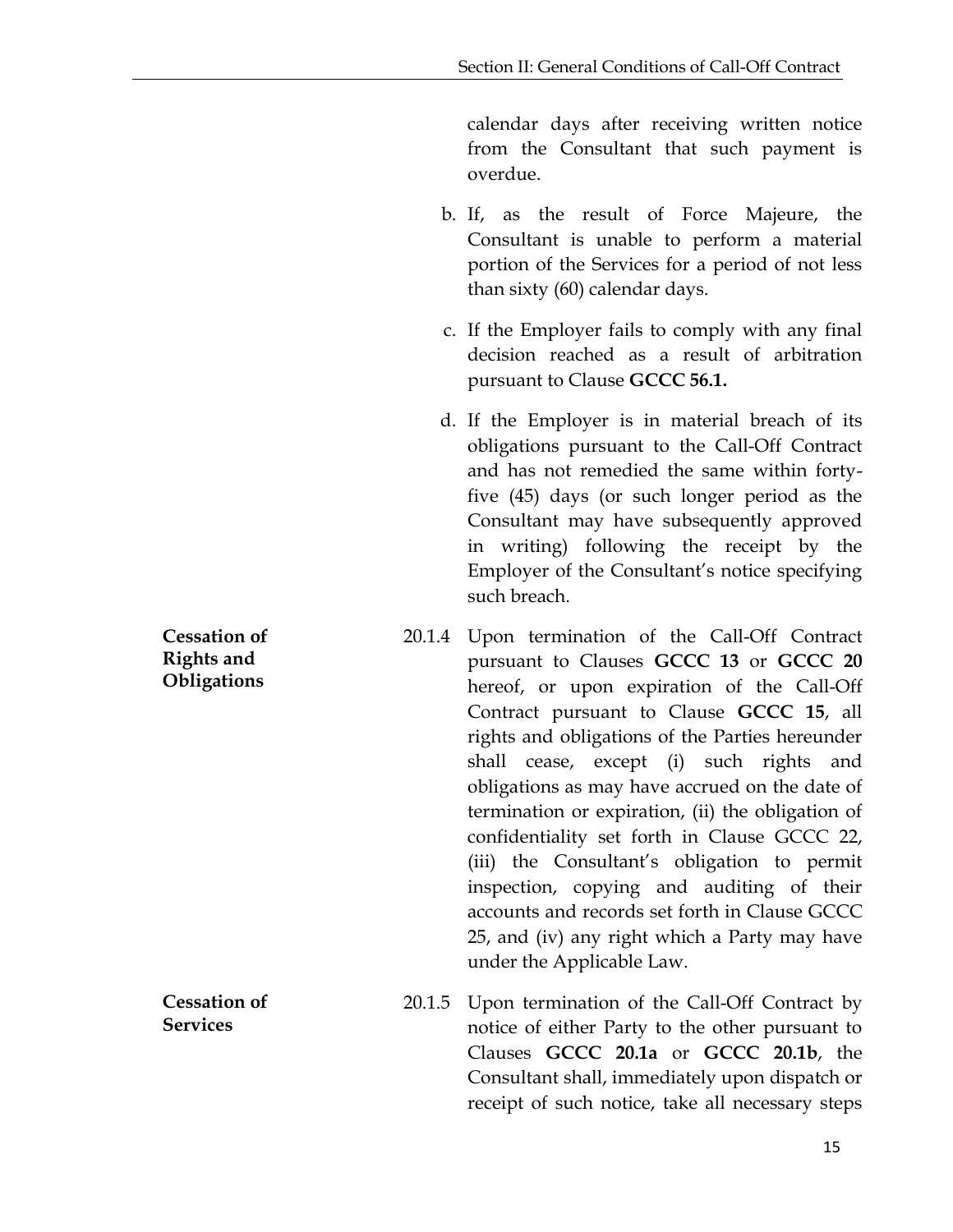to bring the Services to a close in a prompt and orderly manner and shall make every reasonable effort to keep expenditures for this purpose to a minimum. With respect to documents prepared by the Consultant and equipment and materials furnished by the Employer, the Consultant shall proceed as provided, respectively, by Clauses **GCCC 33.1** or **33.2**.

- 20.16 Upon termination of the Call-Off Contract, the Employer shall make the following payments to the Consultant:
	- a. remuneration for Services satisfactorily performed prior to the effective date of termination, and [*reimbursable*] expenditures for expenditures actually incurred prior to the effective date of termination; and pursuant to Clause **GCCC 47**;
	- b. in the case of termination pursuant to paragraphs (d) and (e) of Clause **GCCC 20.1.1**, reimbursement of any reasonable cost incidental to the prompt and orderly termination of this Call-Off Contract, including the cost of the return travel of the Staff.

<span id="page-19-0"></span>**Payment upon Termination**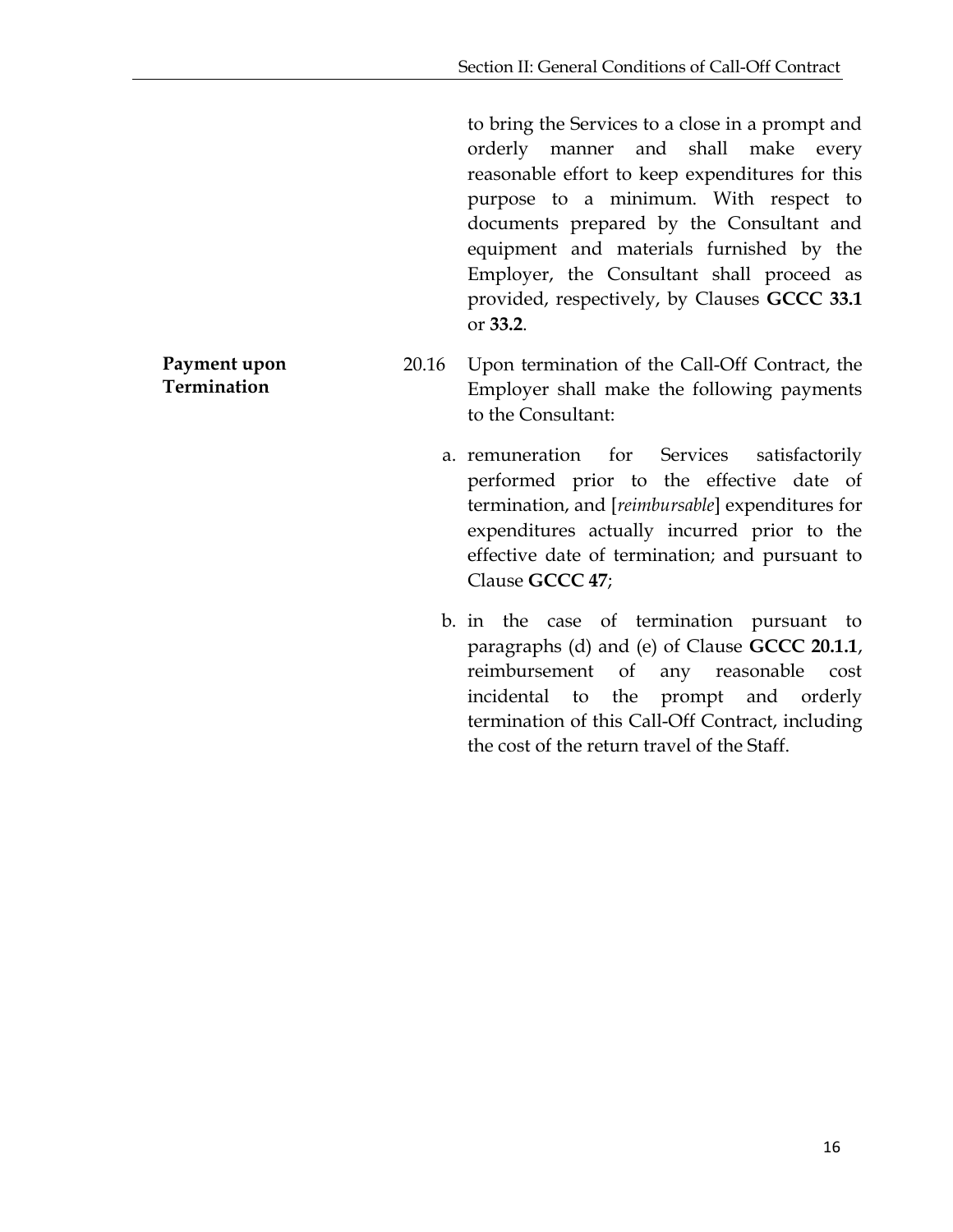#### **C. OBLIGATIONS OF THE CONSULTANT**

#### <span id="page-20-1"></span><span id="page-20-0"></span>21. **General**

- <span id="page-20-2"></span>**Standard of Performance** 21.1 The Consultant shall perform the Services and carry out the Services with all due diligence, efficiency and economy, in accordance with generally accepted professional standards and practices, and shall observe sound management practices, and employ appropriate technology and safe and effective equipment, machinery, materials and methods. The Consultant shall always act, in respect of any matter relating to the Call-Off Contract or to the Services, as a faithful adviser to the Employer, and shall at all times support and safeguard the Employer's legitimate interests in any dealings with the third parties.
	- 21.2 The Consultant shall employ and provide such qualified and experienced Staff and Sub-consultants as are required to carry out the Services.
	- 21.3 The Consultant may subcontract part of the Services to an extent and with such Key Staff and Sub-consultants as may be approved in advance by the Employer. Notwithstanding such approval, the Consultant shall retain full responsibility for the Services.
- <span id="page-20-3"></span>**Law Applicable to Services** 21.4 The Consultant shall perform the Services in accordance with the Call-Off Contract and the Applicable Law and shall take all practicable steps to ensure that any of its Staff and Subconsultants, comply with the Applicable Law.
	- 21.5 Throughout the execution of the Call-Off Contract, the Consultant shall comply with the import of goods and services prohibitions in The Republic of Ghana
	- 21.6 The Employer shall notify the Consultant in writing of relevant local customs, and the Consultant shall, after such notification, respect such customs.
- <span id="page-20-4"></span>22. **Conflict of Interests** 22.1 The Consultant shall hold the Employer's interests paramount, without any consideration for future work, and strictly avoid conflict with other assignments or their own corporate interests.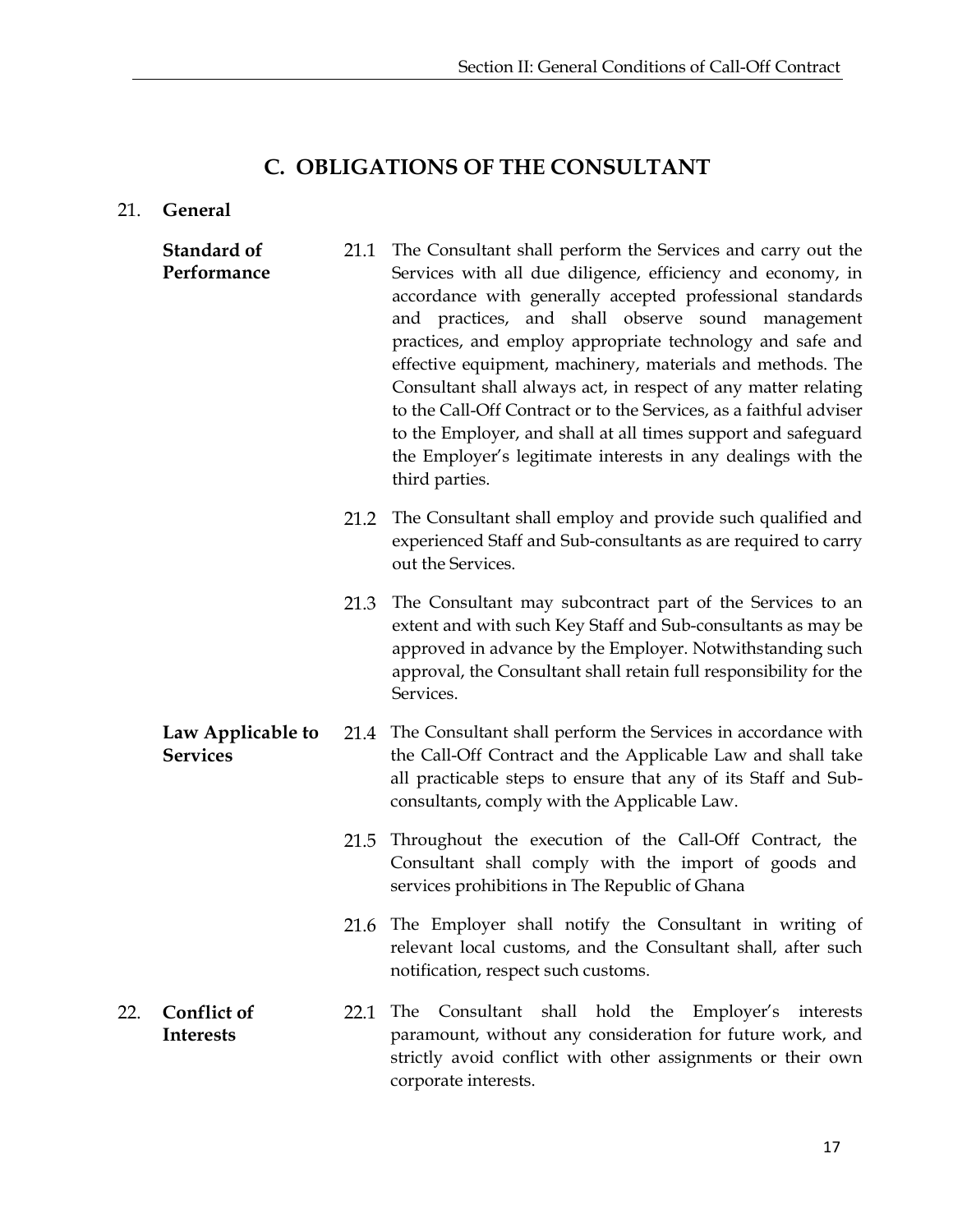<span id="page-21-0"></span>**Consultant Not to Benefit from Commissions, Discounts, etc.** 22.1.1 The payment of the Consultant pursuant to GCCC F (Clauses **GCCC 48** through **53**) shall constitute the Consultant's only payment in connection with the Call-Off Contract and, subject to Clause GCCC 21.1.3, the Consultant shall not accept for its own benefit any trade commission, discount or similar payment in connection with activities pursuant to the Call-Off Contract or in the discharge of its obligations hereunder, and the Consultant shall use its best efforts to ensure that any Sub-consultants, as well as the Staff and agents of either of them, similarly shall not receive any such additional payment.

- 22.1.2 Furthermore, if the Consultant, as part of the Services, has the responsibility of advising the Employer on the procurement of goods, works or services and shall at all times exercise such responsibility in the best interest of the Employer. Any discounts or commissions obtained by the Consultant in the exercise of such procurement responsibility shall be for the account of the Employer.
- <span id="page-21-1"></span>**Consultant and Affiliates Not to Engage in Certain Activities** 22.1.3 The Consultant agrees that, during the term of the Call-Off Contract and after its termination, the Consultant and any entity affiliated with the Consultant, as well as any Sub-consultants and any entity affiliated with such Sub-consultants, shall be disqualified from providing goods, works or non-consulting services resulting from or directly related to the Consultant's Services for the preparation or implementation of the project, unless otherwise indicated in the **SCCC**.

<span id="page-21-2"></span>**Prohibition of Conflicting Activities** 22.1.4 The Consultant shall not engage, and shall cause its Staff as well as its Sub-consultants not to engage, either directly or indirectly, in any business or professional activities that would conflict with the activities assigned to them under the Call-Off Contract.

<span id="page-21-3"></span>**Strict Duty to Disclose Conflicting**  22.1.5 The Consultant has an obligation and shall ensure that its Staff and Sub-consultants shall have an obligation to disclose any situation of actual or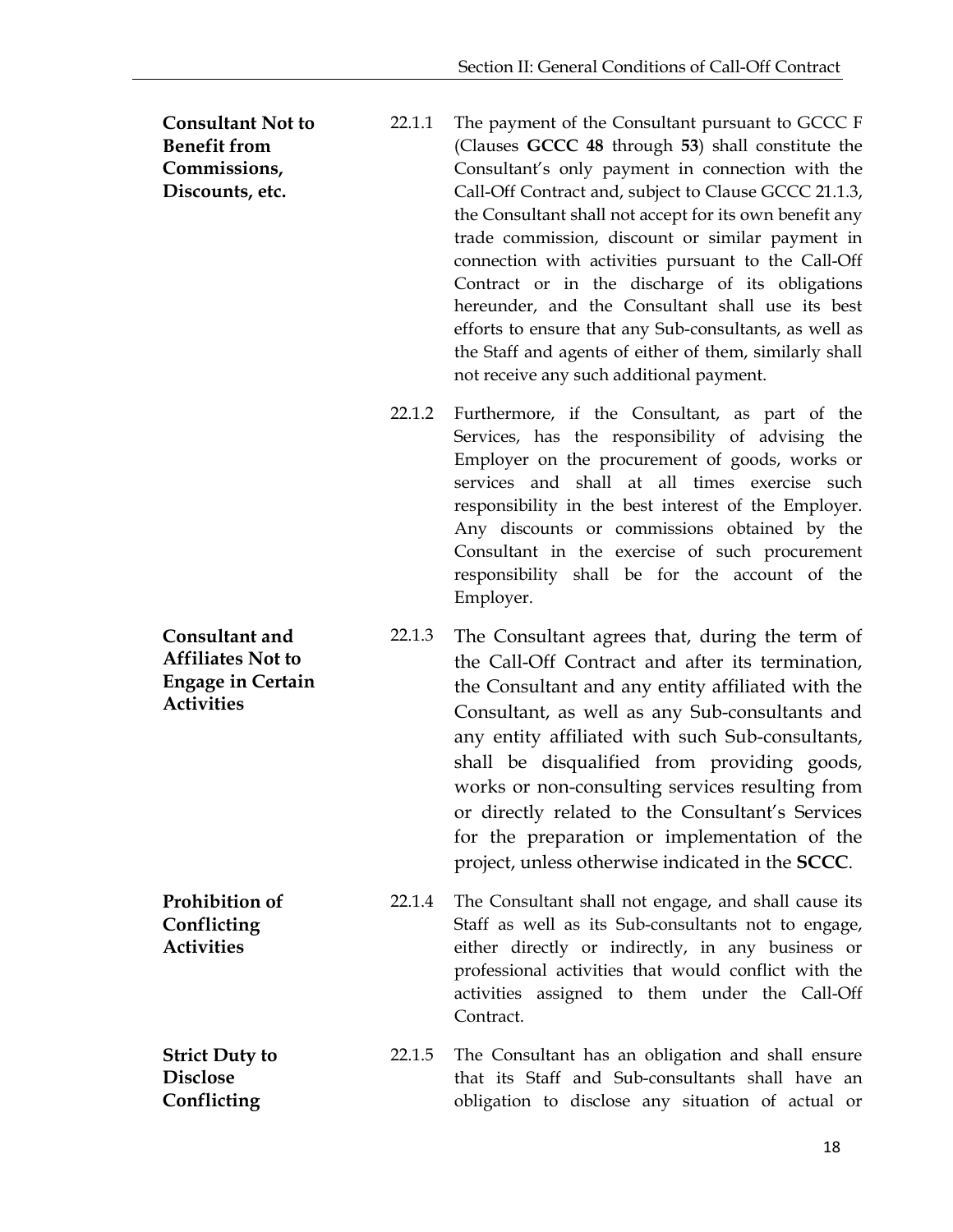Activities **Activities** potential conflict that impacts their capacity to serve the best interest of their Employer, or that may reasonably be perceived as having this effect. Failure to disclose said situations may lead to the disqualification of the Consultant or the termination of its Call-Off Contract.

<span id="page-22-0"></span>23. **Confidentiality** 23.1 Except with the prior written consent of the Employer, the Consultant and the Staff shall not at any time communicate to any person or entity any confidential information acquired in the course of the Services, nor shall the Consultant and the Staff make public the recommendations formulated in the course of, or as a result of, the Services.

<span id="page-22-1"></span>24. **Liability of the Consultant** 24.1 Subject to additional provisions, if any, set forth in the **SCCC**, the Consultant's liability under the Call-Off Contract shall be as determined under the Applicable Law.

<span id="page-22-2"></span>25. **Insurance to be taken out by the Consultant** 25.1 The Consultant (i) shall take out and maintain, and shall cause any Sub-consultants to take out and maintain, at its (or the Sub-consultants', as the case may be) own cost but on terms and conditions approved by the Employer, insurance against the risks, and for the coverage specified in the **SCCC,** and (ii) at the Employer's request, shall provide evidence to the Employer showing that such insurance has been taken out and maintained and that the current premiums therefore have been paid. The Consultant shall ensure that such insurance is in place prior to commencing the Services as stated in Clause **GCCC 14**.

<span id="page-22-3"></span>26. **Accounting, Inspection and Auditing** 26.1 The Consultant shall keep, and shall make all reasonable efforts to cause its Sub-consultants to keep, accurate and systematic accounts and records in respect of the Services and in such form and detail as will clearly identify relevant time changes and costs.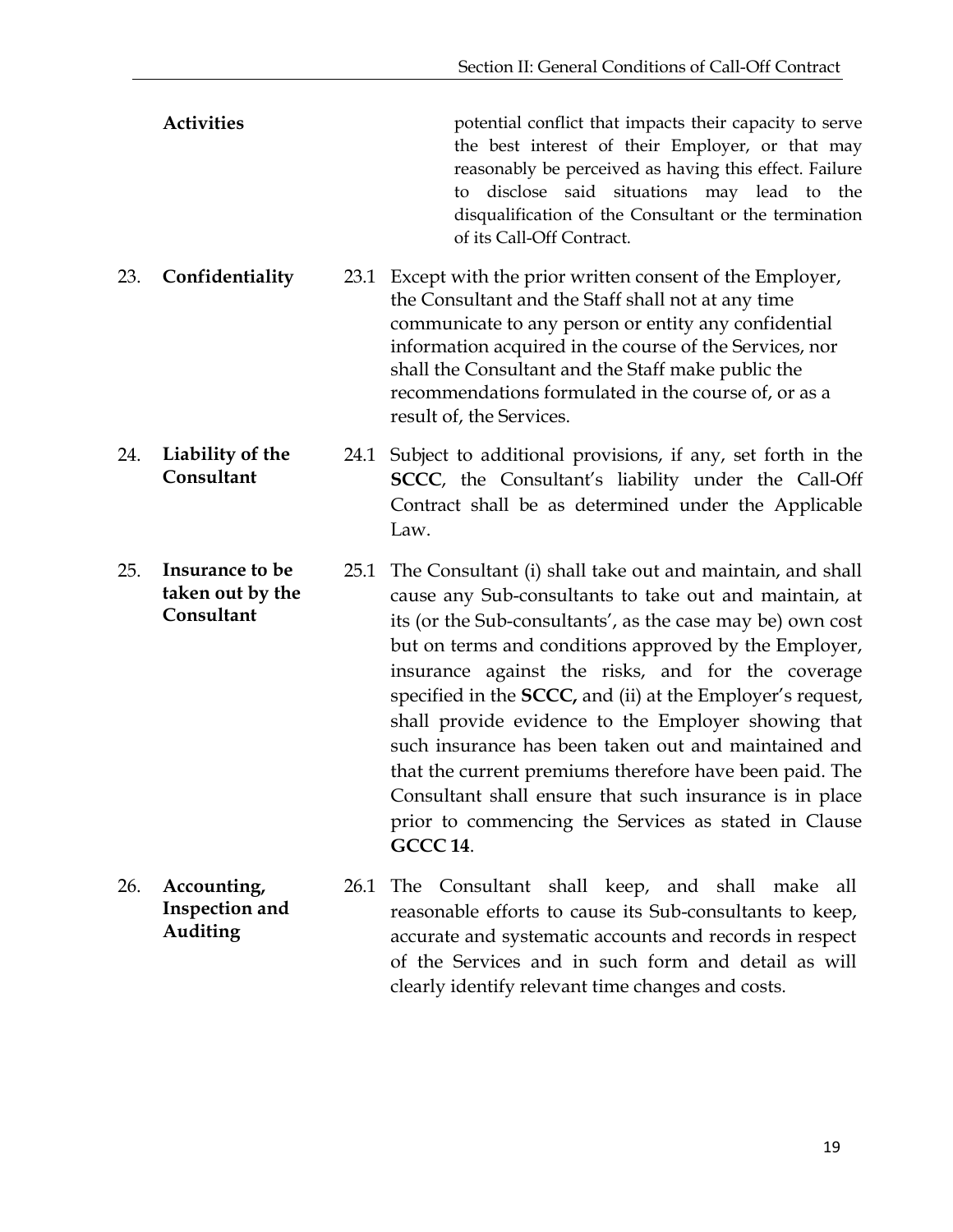- 26.2 The Consultant shall permit and shall cause its Subconsultants to permit, the Employer and/or persons appointed by the Employer to inspect the Site and/or all accounts and records relating to the performance of the Call-Off Contract and the submission of the Proposal to provide the Services, and to have such accounts and records audited by auditors appointed by the Employer if requested by the Employer. The Consultant is to note that acts intended to materially impede the exercise of the Employer's inspection and audit rights provided for under this Clause constitute a prohibited practice subject to Call-Off Contract termination (as well as to a determination of ineligibility under the Employer's prevailing sanctions procedures.)
- <span id="page-23-0"></span>27. **Labour Laws** 27.1 The Consultant shall comply with all the relevant labour laws applicable in the Country, including laws relating to workers employment, working hours, health, safety, welfare, and immigration and shall allow them all their legal rights.
	- 27.2 Consultant shall require his employees to obey all applicable laws, including those concerning safety at work
- <span id="page-23-1"></span>28. **Health and Safety** 28.1 The Consultant shall at all times take all reasonable precautions to maintain the health and safety of his personnel
- <span id="page-23-2"></span>29. **Protection of the Environment** 29.1 The Consultant shall at all times observe the laws and regulations regarding the protection of the environment
- <span id="page-23-3"></span>30. **Consultants' Actions Requiring Employer's Prior Approval** 30.1 The Consultant shall obtain the Employer's prior approval in writing or in electronic forms that provide record of the content of communication before taking any of the following actions:
	- a. entering into a subcontract for the performance of any part of the Services,
	- b. appointing such members of the Personnel not listed by name in Appendix C ("Key Personnel and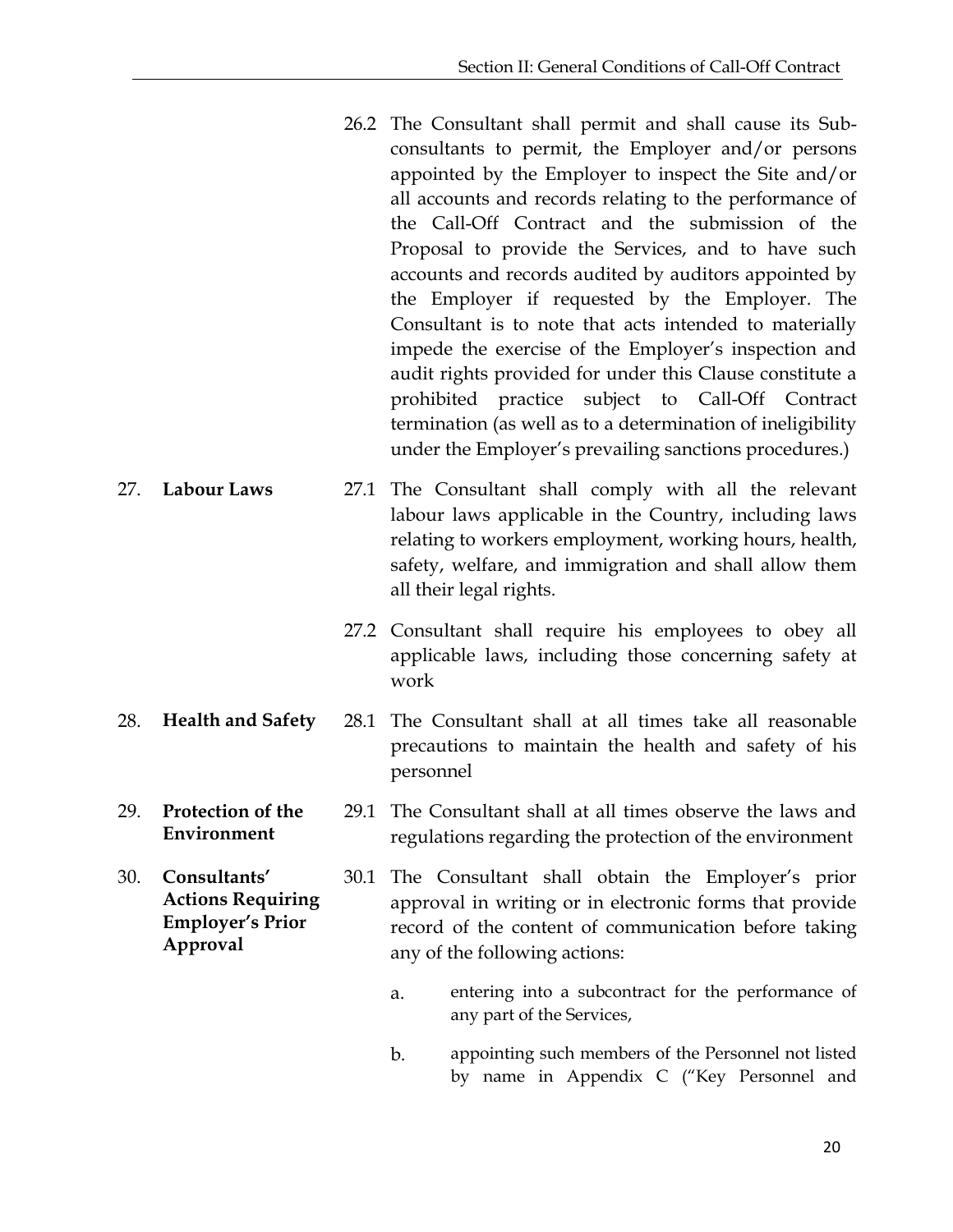Subcontractors"),

c. changing the Work Plan for Performing the Services; and

any other action that may be specified in the **SCCC**.

31.1 The Consultant shall submit to the Employer the reports and documents specified in **Appendix A**, in the form, in the numbers and within the time periods set forth in the said Appendix.

- <span id="page-24-1"></span>32. **Proprietary Rights of the Employer in Reports and Records** 32.1 Unless otherwise indicated in the **SCCC**, all reports and relevant data and information such as maps, diagrams, plans, databases, other documents and software, supporting records or material compiled or prepared by the Consultant for the Employer in the course of the Services shall be confidential and become and remain the absolute property of the Employer. The Consultant shall, not later than upon termination or expiration of the Framework Agreement, deliver all such documents to the Employer, together with a detailed inventory thereof. The Consultant may retain a copy of such documents, data and/or software but shall not use the same for purposes unrelated to the Framework Agreement without prior written approval of the Employer.
	- 32.2 If license agreements are necessary or appropriate between the Consultant and third parties for purposes of development of the plans, drawings, specifications, designs, databases, other documents and software, the Consultant shall obtain the Employer's prior written approval to such agreements, and the Employer shall be entitled at its discretion to require recovering the expenses related to the development of the program(s) concerned. Other restrictions about the future use of these documents and software, if any, shall be specified in the **SCCC**.
- <span id="page-24-0"></span>31. **Reporting Obligations**
-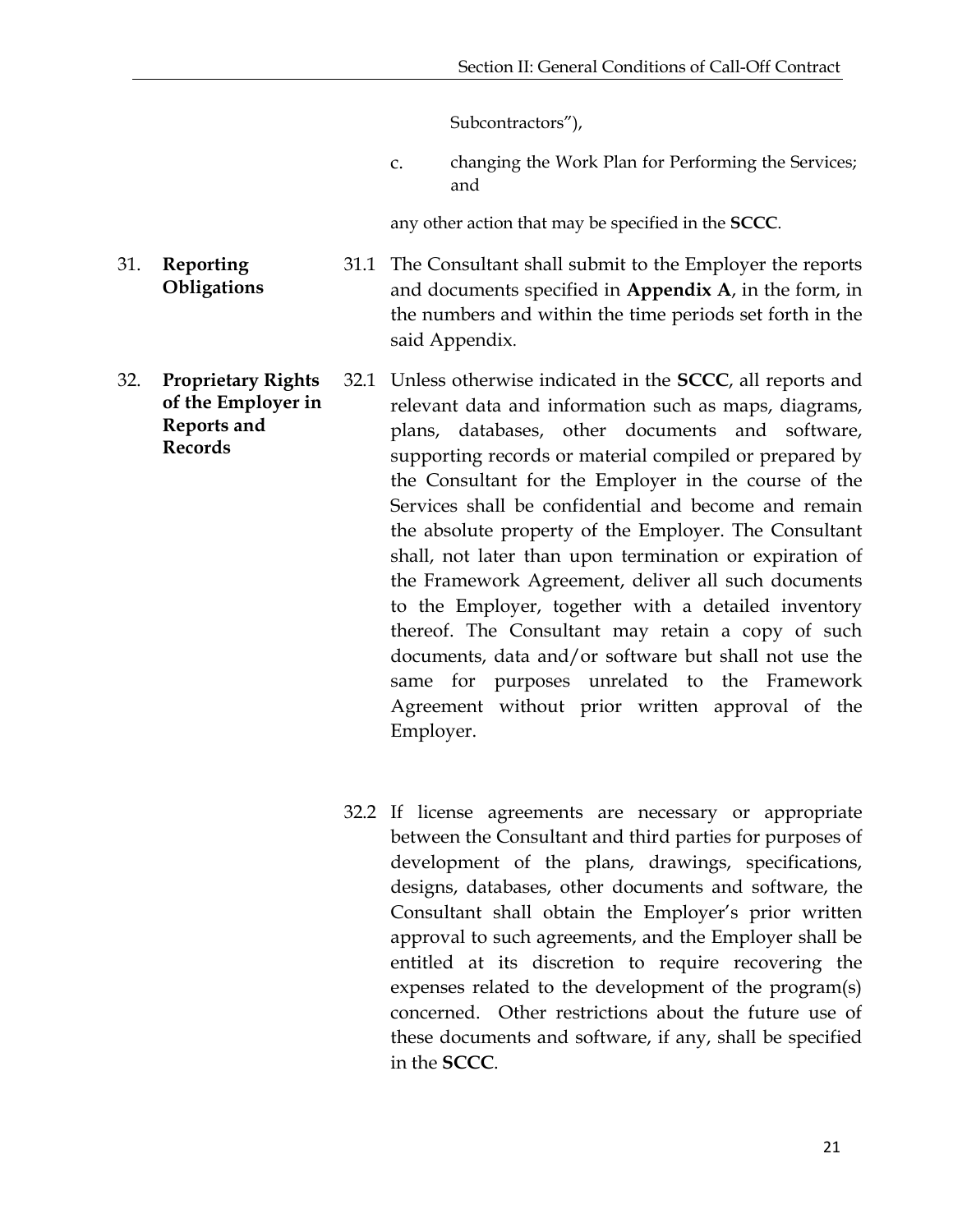- <span id="page-25-0"></span>33. **Equipment, Vehicles and Materials**  33.1 Equipment, vehicles and materials made available to the Consultant by the Employer, or purchased by the Consultant with funds provided by the Employer, shall be the property of the Employer and shall be marked accordingly. Upon termination or expiration of the Call-Off Contract, the Consultant shall make available to the Employer an inventory of such equipment, vehicles and materials and shall dispose of such equipment, vehicles and materials in accordance with the Employer's instructions. While in possession of such equipment, vehicles and materials, the Consultant, unless otherwise instructed by the Employer in writing, shall insure them at the expense of the Employer in an amount equal to their full replacement value and ensure regular maintenance of same, at the expense of the Employer.
	- 33.2 Any equipment or materials brought by the Consultant or its Staff into the country for the use either for the project or personal use shall remain the property of the Consultant or the Staff concerned, as applicable.
- <span id="page-25-1"></span>34. **Liquidated Damages** 34.1 The Consultant shall pay liquidated damages to the Employer at the rate per day stated in the **SCCC** for each day that the Completion Date is later than the Intended Completion Date. The total amount of liquidated damages shall not exceed the amount defined in the **SCCC**. The Employer may deduct liquidated damages from payments due to the Consultant. Payment of liquidated damages shall not affect the Consultants' liabilities.
- <span id="page-25-2"></span>35. **Correction for Over-payment** 35.1 If the Intended Completion Date is extended after liquidated damages have been paid, the Employer shall correct any overpayment of liquidated damages by the Consultant by adjusting the next payment certificate. The Service Provider shall be paid interest on the overpayment, calculated from the date of payment to the date of repayment, at the rates specified in Clause **GCCC 53**.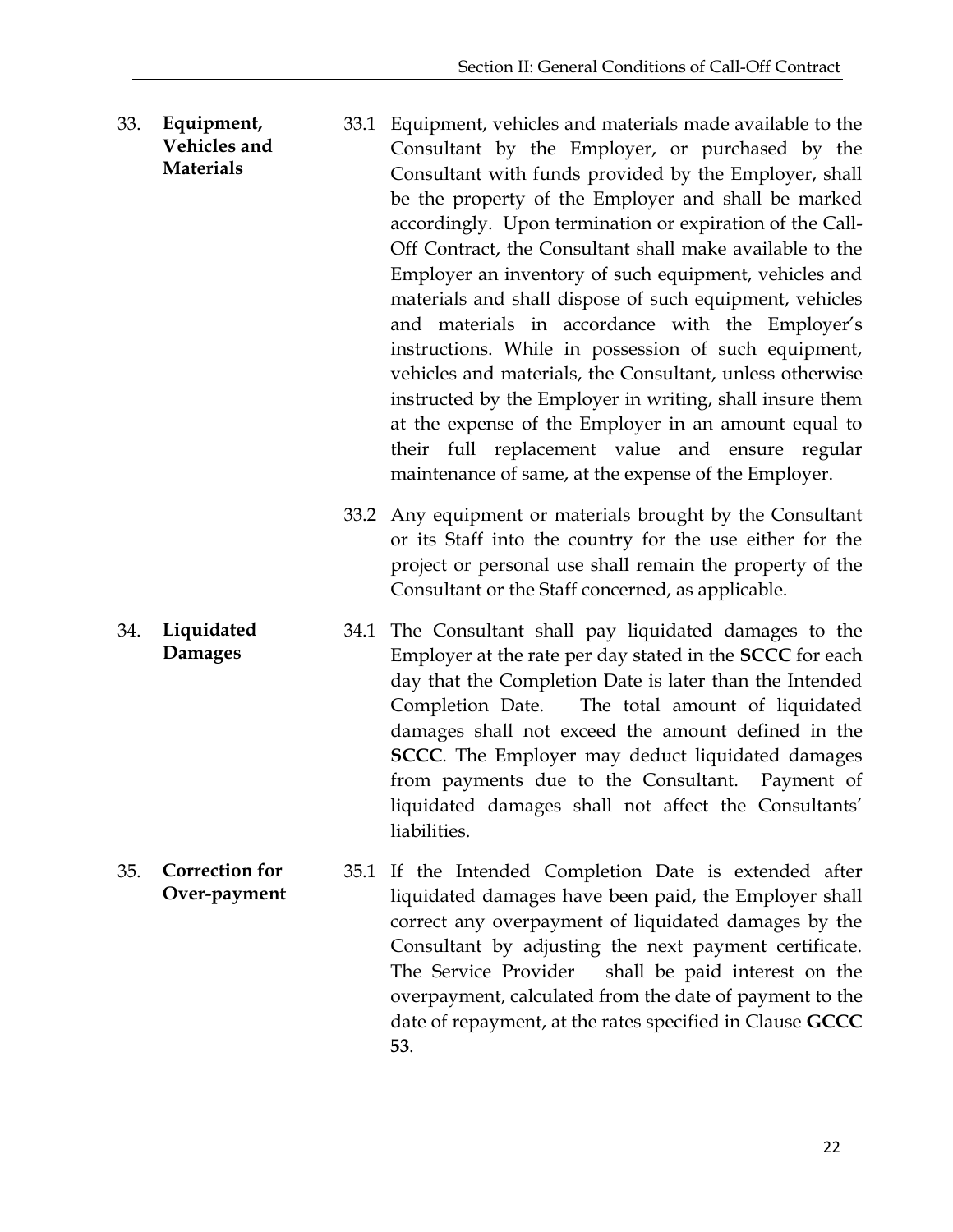#### **D. CONSULTANT'S STAFF AND SUB-CONSULTANTS**

#### <span id="page-26-1"></span><span id="page-26-0"></span>36. **Description of Key Staff** 36.1 The title, agreed job description, minimum qualification and time-input estimates to carry out the Services of each of the Consultant's Key Staff are described in **Appendix B.**

- 36.2 If required to comply with the provisions of Clause **GCCC 21.1**, adjustments with respect to the estimated time-input of Key Staff set forth in **Appendix B** may be made by the Consultant by a written notice to the Employer, provided (i) that such adjustments shall not alter the original timeinput estimates for any individual by more than 10% or one week, whichever is larger; and (ii) that the aggregate of such adjustments shall not cause payments under the Call-Off Contract to exceed the Call-Off Contract Price set forth in Clause **GCCC 48.2.**
- 36.3 If additional work is required beyond the scope of the Services specified in **Appendix A**, the estimated time-input for the Key Staff may be increased by agreement in writing between the Employer and the Consultant. In case where payments under the Call-Off Contract exceed the Call-Off Contract Price set forth in Clause **GCCC 48.1,** the Parties shall sign a Call-Off Contract amendment.
- 37.1 Except as the Employer may otherwise agree in writing, no changes shall be made in the Key Staff.
	- 37.2 Notwithstanding the above, the substitution of Key Staff during Call-Off Contract execution may be considered only based on the Consultant's written request and due to circumstances outside the reasonable control of the Consultant, including but not limited to death or medical incapacity. In such case, the Consultant shall forthwith provide as a replacement, a person of equivalent or better qualifications and experience, and at the same rate of remuneration.
- <span id="page-26-3"></span>38. **Approval of Additional Key Staff** 38.1 If during execution of the Call-Off Contract, additional Key Staff are required to carry out the Services, the Consultant shall submit to the Employer for review and approval a copy of their Curricula Vitae (CVs). If the Employer does not object in

<span id="page-26-2"></span>37. **Replacement of Key Staff**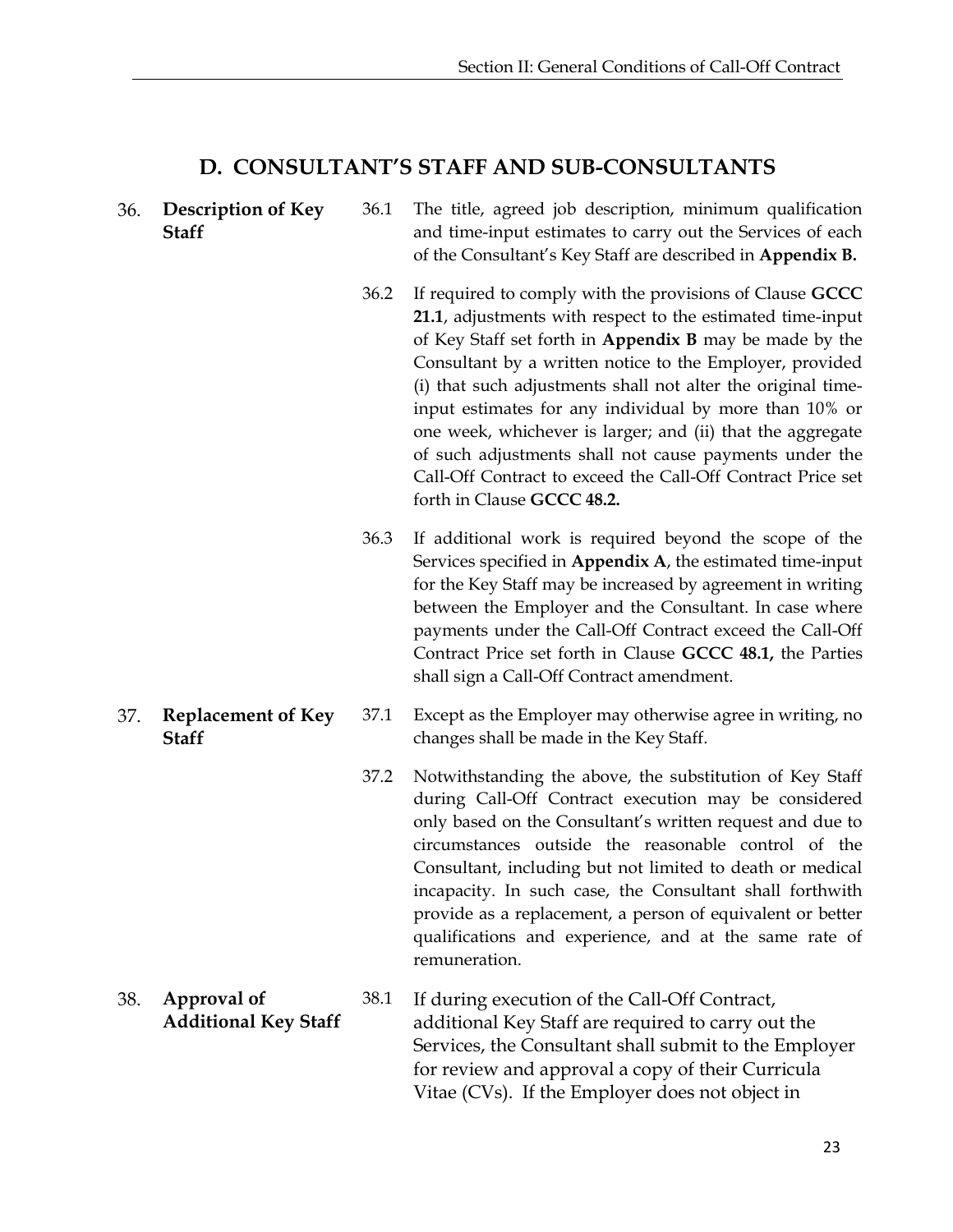writing (stating the reasons for the objection) within twenty two (22) days from the date of receipt of such CVs, such additional Key Staff shall be deemed to have been approved by the Employer.

- <span id="page-27-0"></span>39. **Removal of Staff or Sub-consultants** 39.1 If the Employer finds that any of the Staff or Subconsultant has committed serious misconduct or has been charged with having committed a criminal action, or shall the Employer determine that Consultant's Expert of Subconsultant have engaged in corrupt, fraudulent, collusive, coercive or obstructive practice while performing the Services, the Consultant shall, at the Employer's written request, provide a replacement.
	- 39.2 In the event that any of Key Staff, Non-Key Staff or Subconsultants is found by the Employer to be incompetent or incapable in discharging assigned duties, the Employer, specifying the grounds therefore, may request the Consultant to provide a replacement.
	- 39.3 Any replacement of the removed Staff or Sub-consultants shall possess equivalent or better qualifications and experience and shall be acceptable to the Employer.
- <span id="page-27-1"></span>40. **Replacement or Removal of Staff – Impact on Payments** 40.1 Except as the Employer may otherwise agree, (i) the Consultant shall bear all additional travel and other costs arising out of or incidental to any removal and/or replacement, and (ii) the remuneration to be paid for any of the Staff provided as a replacement shall not exceed the remuneration which would have been payable to the Staff replaced or removed.
- <span id="page-27-2"></span>41. **Working Hours, Overtime, Leave, etc.** 41.1 Working hours and holidays for Staff are set forth in **Appendix B**. To account for travel time to/from The Republic of Ghana, Staff carrying out Services inside The Republic of Ghana shall be deemed to have commenced or finished work in respect of the Services such number of days before their arrival in, or after their departure from, The Republic of Ghana as is specified in **Appendix B**.
	- 41.2 The Staff shall not be entitled to be paid for overtime nor to take paid sick leave or vacation leave except as specified in **Appendix B**, and the Consultant's remuneration shall be deemed to cover these items.

24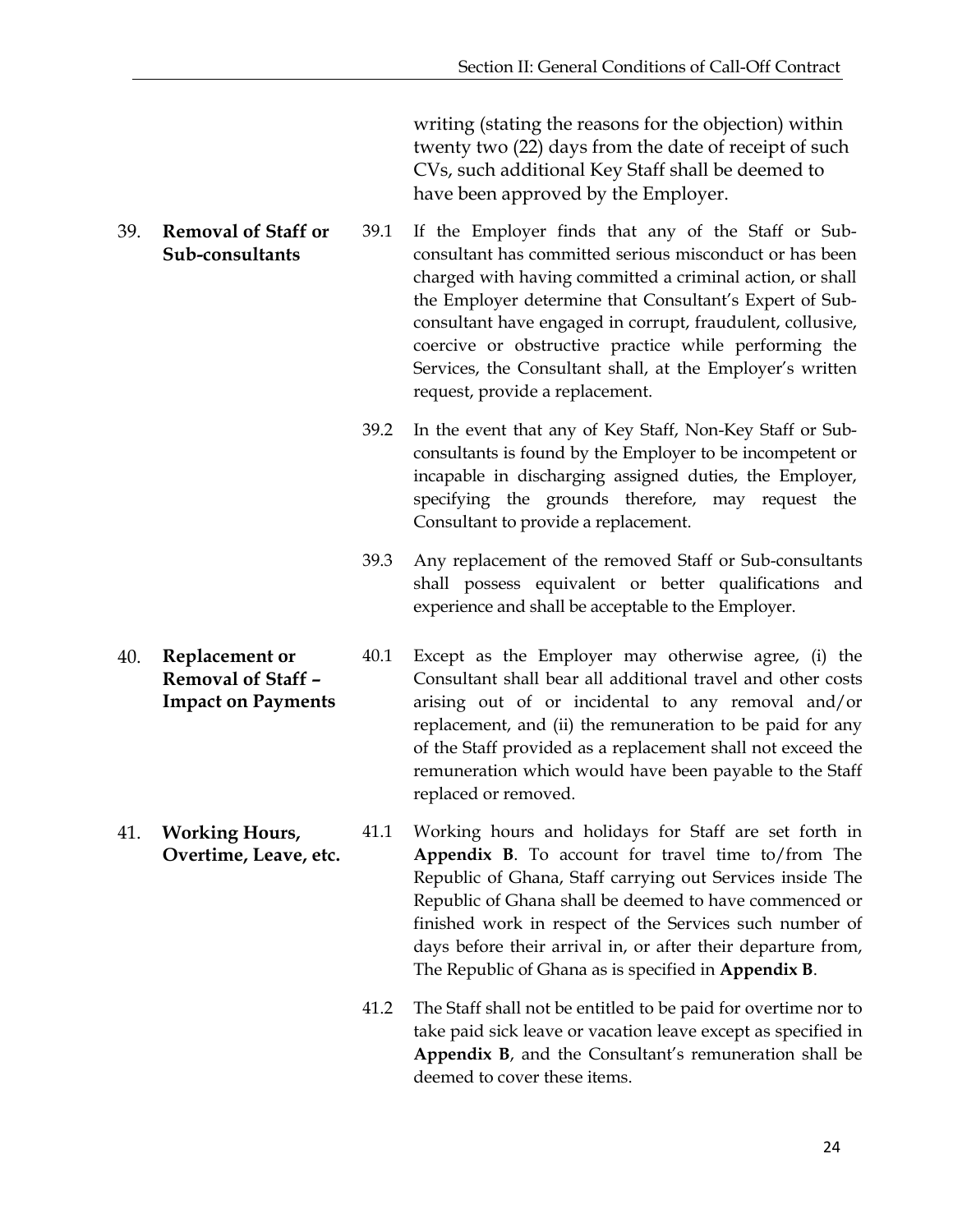41.3 Any taking of leave by Key Staff shall be subject to the prior approval by the Consultant who shall ensure that absence for leave purposes will not delay the progress and or impact adequate supervision of the Services.

#### **E. OBLIGATIONS OF THE EMPLOYER**

- <span id="page-28-1"></span><span id="page-28-0"></span>42. **Assistance and Exemptions**
- 42.1 Unless otherwise specified in the **SCCC**, the Employer shall use its best efforts to:
	- a. Assist the Consultant with obtaining permits and such other documents as shall be necessary to enable the Consultant to perform the Services.
	- b. Assist the Consultant with promptly obtaining, for the Staff and, if appropriate, their eligible dependents, all necessary entry and exit visas, residence permits, exchange permits and any other documents required for their stay in The Republic of Ghana while carrying out the Services under the Call-Off Contract.
	- c. Facilitate prompt clearance through customs of any property required for the Services and of the personal effects of the Staff and their eligible dependents.
	- d. Issue to officials, agents and representatives of the Government all such instructions and information as may be necessary or appropriate for the prompt and effective implementation of the Services.
	- e. Assist the Consultant and the Staff and any Subconsultants employed by the Consultant for the Services with obtaining exemption from any requirement to register or obtain any permit to practice their profession or to establish themselves either individually or as a corporate entity in The Republic of Ghana according to the applicable law in The Republic of Ghana.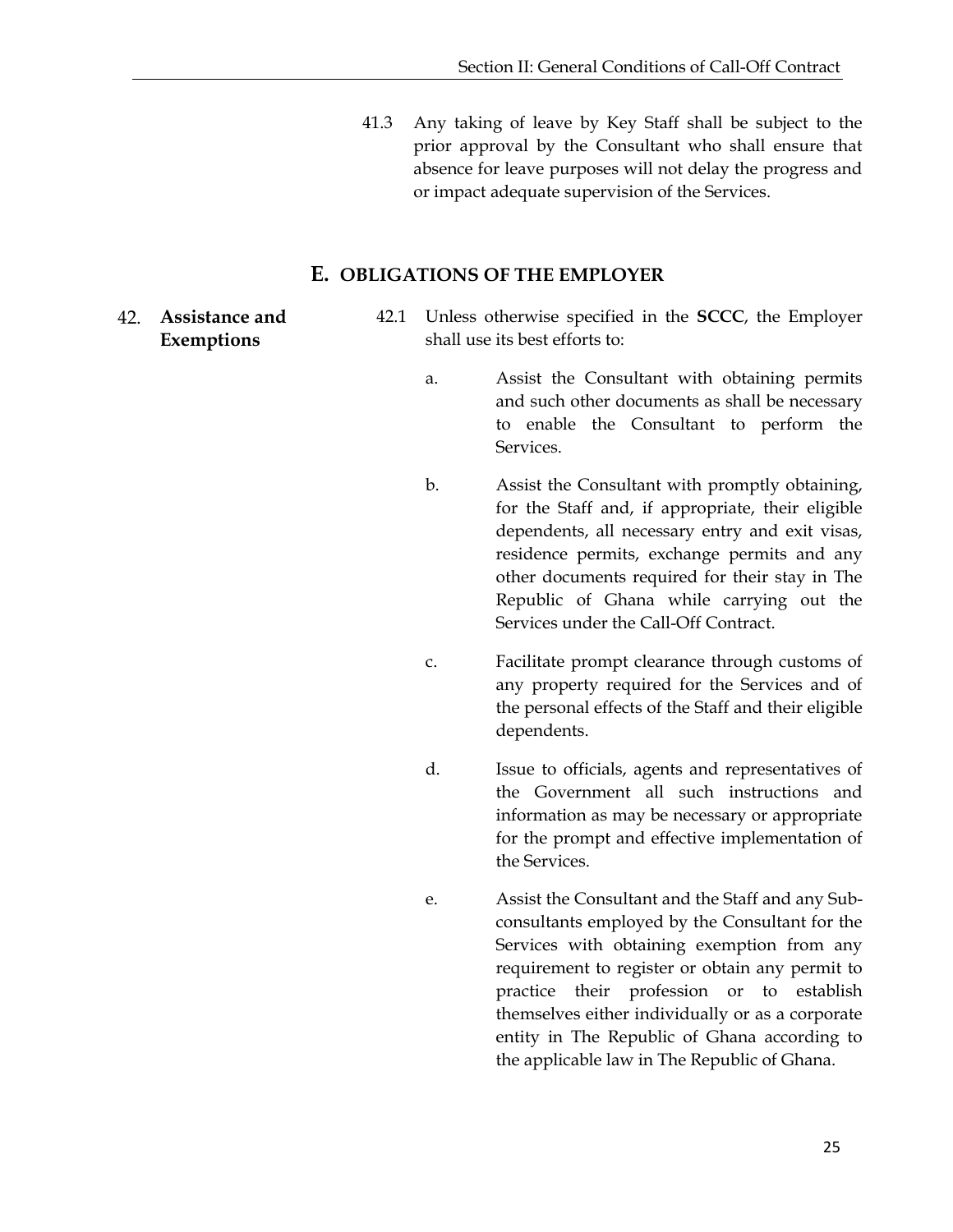- f. Assist the Consultant, any Sub-consultants and the Staff of either of them with obtaining the privilege, pursuant to the applicable law in The Republic of Ghana, of bringing into The Republic of Ghana reasonable amounts of foreign currency for the purposes of the Services or for the personal use of the Staff and of withdrawing any such amounts as may be earned therein by the Staff in the execution of the Services.
- g. Provide to the Consultant any such other assistance as may be specified in the **SCCC**.
- <span id="page-29-0"></span>43. **Access to Project Site** 43.1 The Employer warrants that the Consultant shall have, free of charge, unimpeded access to the project site in respect of which access is required for the performance of the Services. The Employer will be responsible for any damage to the project site or any property thereon resulting from such access and will indemnify the Consultant and each of the Staff in respect of liability for any such damage, unless such damage is caused by the wilful default or negligence of the Consultant or any Subconsultants or the Staff of either of them.

<span id="page-29-1"></span>44. **Change in the Applicable Law Related to Taxes and Duties** 44.1 If, after the date of the Call-Off Contract, there is any change in the applicable law in The Republic of Ghana with respect to taxes and duties which increases or decreases the cost incurred by the Consultant in performing the Services, then the remuneration and reimbursable expenses otherwise payable to the Consultant under the Call-Off Contract shall be increased or decreased accordingly by agreement between the Parties hereto, and corresponding adjustments shall be made to the Call-Off Contract Price specified in Clause **GCCC 48.1**

<span id="page-29-2"></span>45. **Services, Facilities and Property of the Employer** 45.1 The Employer shall make available to the Consultant, for the purposes of the Services and free of any charge, the services, facilities and property described in the Terms of Reference (**Appendix A)** at the times and in the manner specified in said **Appendix A.**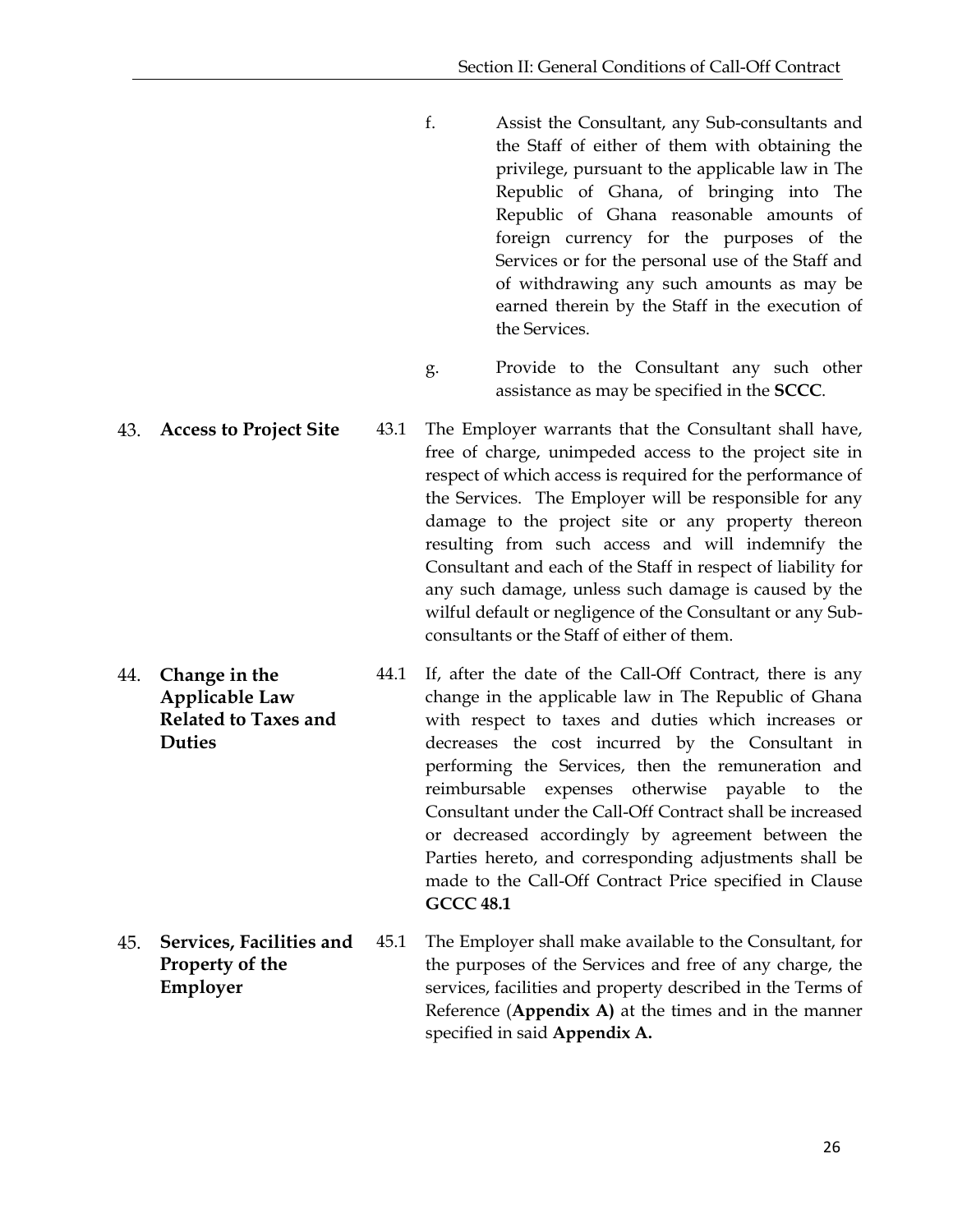- 45.2 In case that such services, facilities and property shall not be made available to the Consultant as and when specified in **Appendix A**, the Parties shall agree on (i) any time extension that it may be appropriate to grant to the Consultant for the performance of the Services, (ii) the manner in which the Consultant shall procure any such services, facilities and property from other sources, and (iii) the additional payments, if any, to be made to the Consultant as a result thereof pursuant to Clause **GCCC 48.3.**
- <span id="page-30-0"></span>46. **Counterpart Staff** 46.1 The Employer shall make available to the Consultant free of charge such professional and support counterpart staff, to be nominated by the Employer with the Consultant's advice, if specified in **Appendix A**.
	- 46.2 If counterpart staff are not provided by the Employer to the Consultant as and when specified in **Appendix A**, the Employer and the Consultant shall agree on (i) how the affected part of the Services shall be carried out, and (ii) the additional payments, if any, to be made by the Employer to the Consultant as a result thereof pursuant to Clause **GCCC 48.3**.
	- 46.3 Professional and support counterpart staff, excluding Employer's liaison staff, shall work under the exclusive direction of the Consultant. If any member of the counterpart staff fails to perform adequately any work assigned to such member by the Consultant that is consistent with the position occupied by such member, the Consultant may request the replacement of such member, and the Employer shall not unreasonably refuse to act upon such request.
	- 47.1 The Employer shall provide responses to reports and documents submitted by the Consultant as specified by the Call-Off Contract including facilitation of timely stakeholder participation without undue delay.
		- 47.2 The Consultant shall be entitled to compensation if the agreed Call-Off Contract duration is exceeded due to delays caused by the Employer. The compensation shall be based on additional time spent on the project by the Consultant and shall be subjected to negotiation between
- <span id="page-30-1"></span>47. **Responses by the Employer**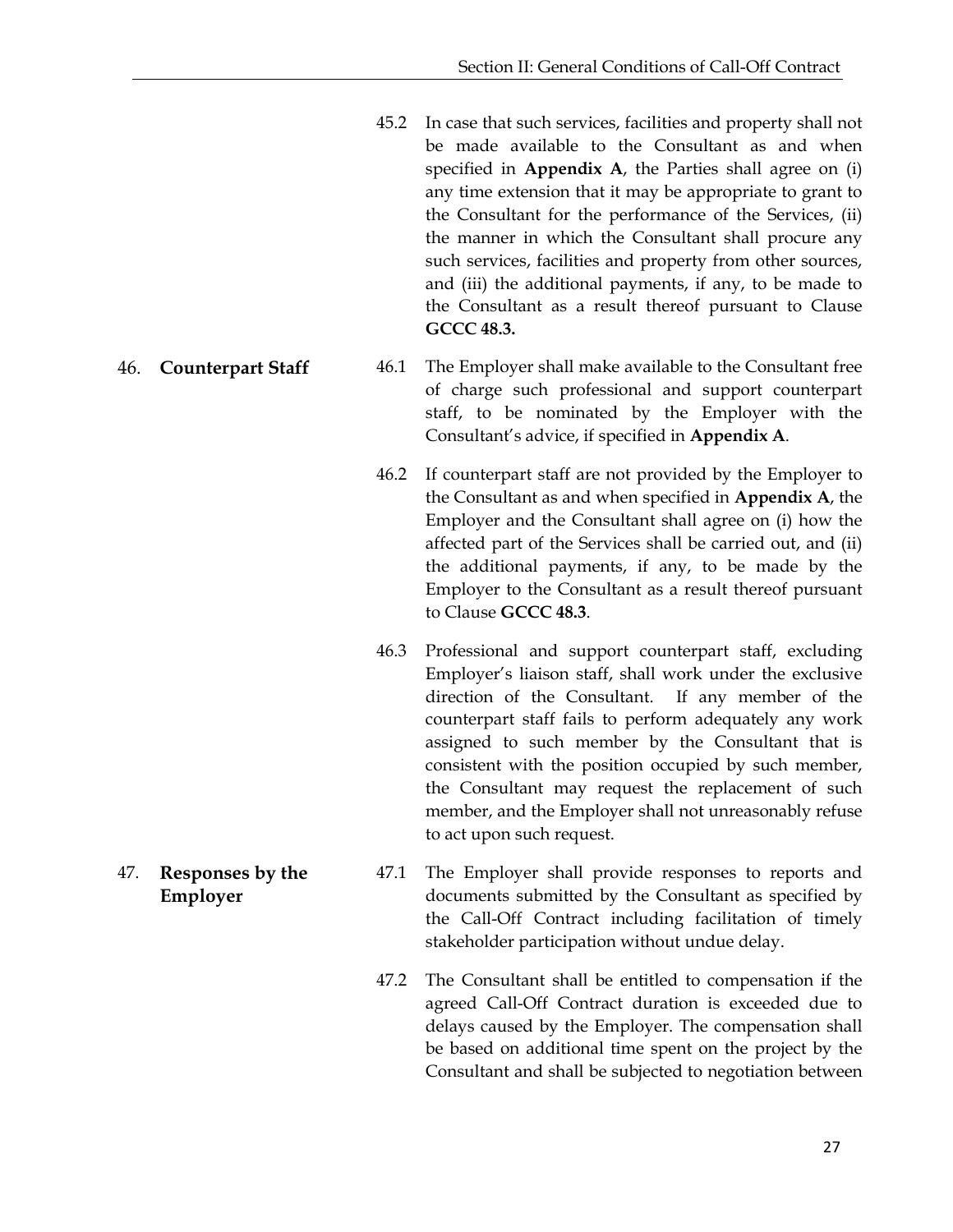the Consultant and the Employer.

If the parties fail to agree, the Consultant shall be entitled to price adjustment as specified in GCCC 50.3.

<span id="page-31-0"></span>48. **Payment Obligation** 48.1 In consideration of the Services performed by the Consultant under the Call-Off Contract, the Employer shall make such payments to the Consultant and in such manner as is provided by **GCCC F** below.

#### **F. PAYMENTS TO THE CONSULTANT**

- <span id="page-31-3"></span><span id="page-31-2"></span><span id="page-31-1"></span>49. **Contract Price** 49.1 An estimate of the Contract Price is set forth in **Appendix C**  (Remuneration)*.* 49.2 Any change to the Contract price specified in Clause **GCCC 40.1** can be made only if the Parties have agreed to the revised scope of Services pursuant to Clause **GCCC 17** and have amended in writing the Terms of Reference in **Appendix A**. **50. Remuneration and Reimbursable Expenses** 50.1 The Employer shall pay to the Consultant (i) remuneration that shall be determined on the basis of time actually spent by each Expert in the performance of the Services after the date of commencing of Services or such other date as the Parties shall agree in writing; and (ii) reimbursable expenses that are actually and reasonably incurred by the Consultant in the performance of the Services. 50.2 All payments shall be at the rates set forth in **Appendix C**.
	- 50.3 Unless the **SCCC** provides for the price adjustment of the remuneration rates, said remuneration shall be fixed for the duration of the Call-Off Contract.
	- 50.4 The remuneration rates shall cover: (i) such salaries and allowances as the Consultant shall have agreed to pay to the Staff as well as factors for social charges and overheads (bonuses or other means of profit-sharing shall not be allowed as an element of overheads), (ii) the cost of backstopping by home office staff not included in the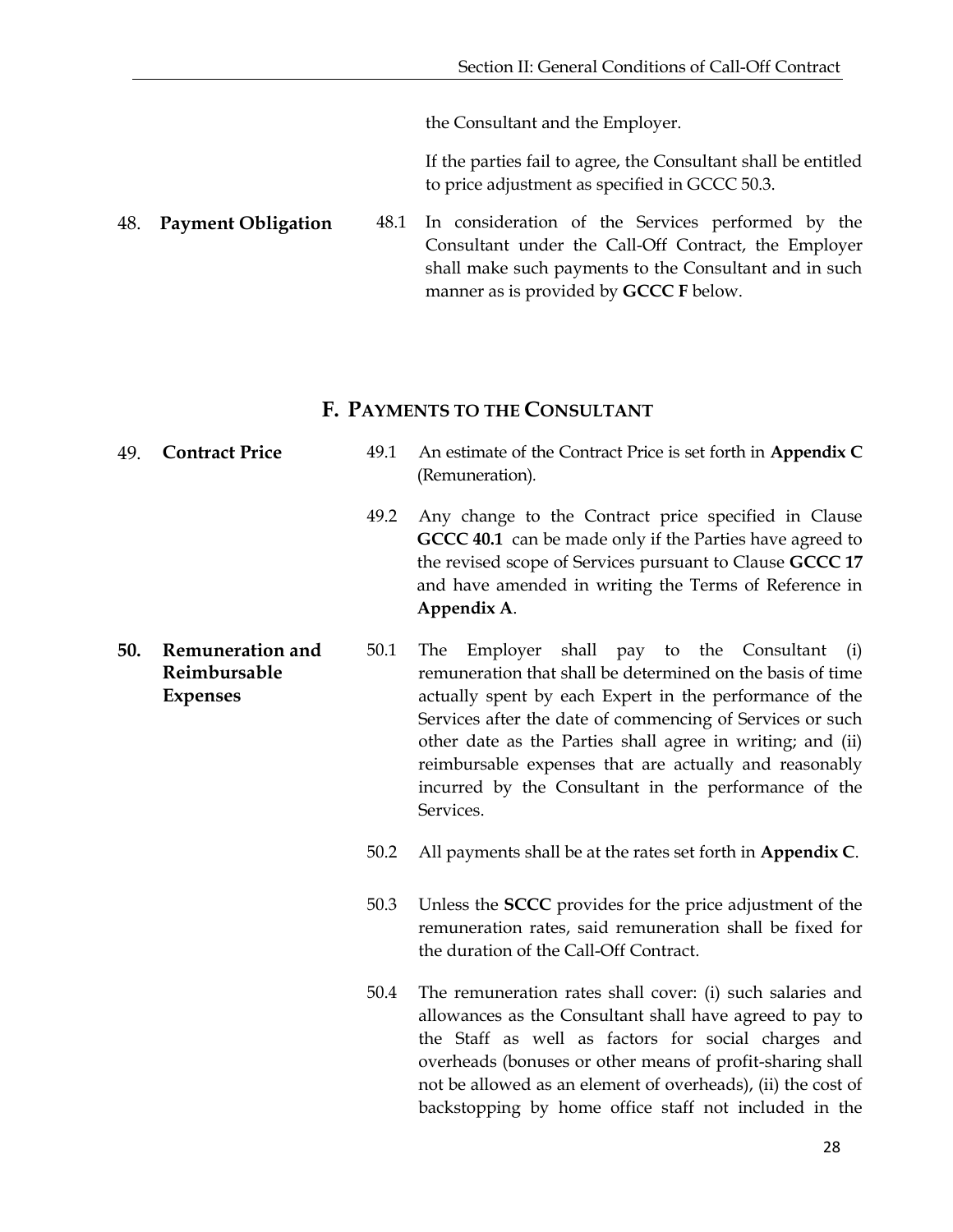Staff' list in **Appendix B**, (iii) the Consultant's profit, and (iv) any other items as specified in the **SCCC**.

- 50.5 Any rates specified for Staff not yet appointed shall be provisional and shall be subject to revision, with the written approval of the Employer, once the applicable remuneration rates and allowances are known.
- <span id="page-32-0"></span>**51. Taxes and Duties** 51.1 The Consultant, Sub-consultants and Staff are responsible for meeting any and all tax liabilities arising out of the Call-Off Contract unless it is stated otherwise in the **SCCC**.
	- 51.2 As an exception to the above and as stated in the **SCCC**, all local identifiable indirect taxes (itemized and finalized at Call-Off Contract negotiations) are reimbursed to the Consultant or are paid by the Employer on behalf of the Consultant.
- <span id="page-32-1"></span>**52. Currency of Payment** 52.1 Any payment under the Call-Off Contract shall be made in the currency(ies) specified in the **SCCC.**
- <span id="page-32-2"></span>53. **Mode of Billing and Payment** 53.1 Billings and payments in respect of the Services shall be made as follows:
	- a. *Advance payment*. Within the number of days after the Effective Date, the Employer shall pay to the Consultant an advance payment as specified in the **SCCC**. Unless otherwise indicated in the **SCCC**, an advance payment shall be made against an advance payment bank guarantee acceptable to the Employer in an amount (or amounts) and in a currency (or currencies) specified in the **SCCC**. Such guarantee (i) is to remain effective until the advance payment has been fully set off, and (ii) is to be in the form set forth in **Appendix D**, or in such other form as the Employer shall have approved in writing. The advance payments will be set off by the Employer in equal instalments against the statements for the number of months of the Services specified in the **SCCC** until said advance payments have been fully set off.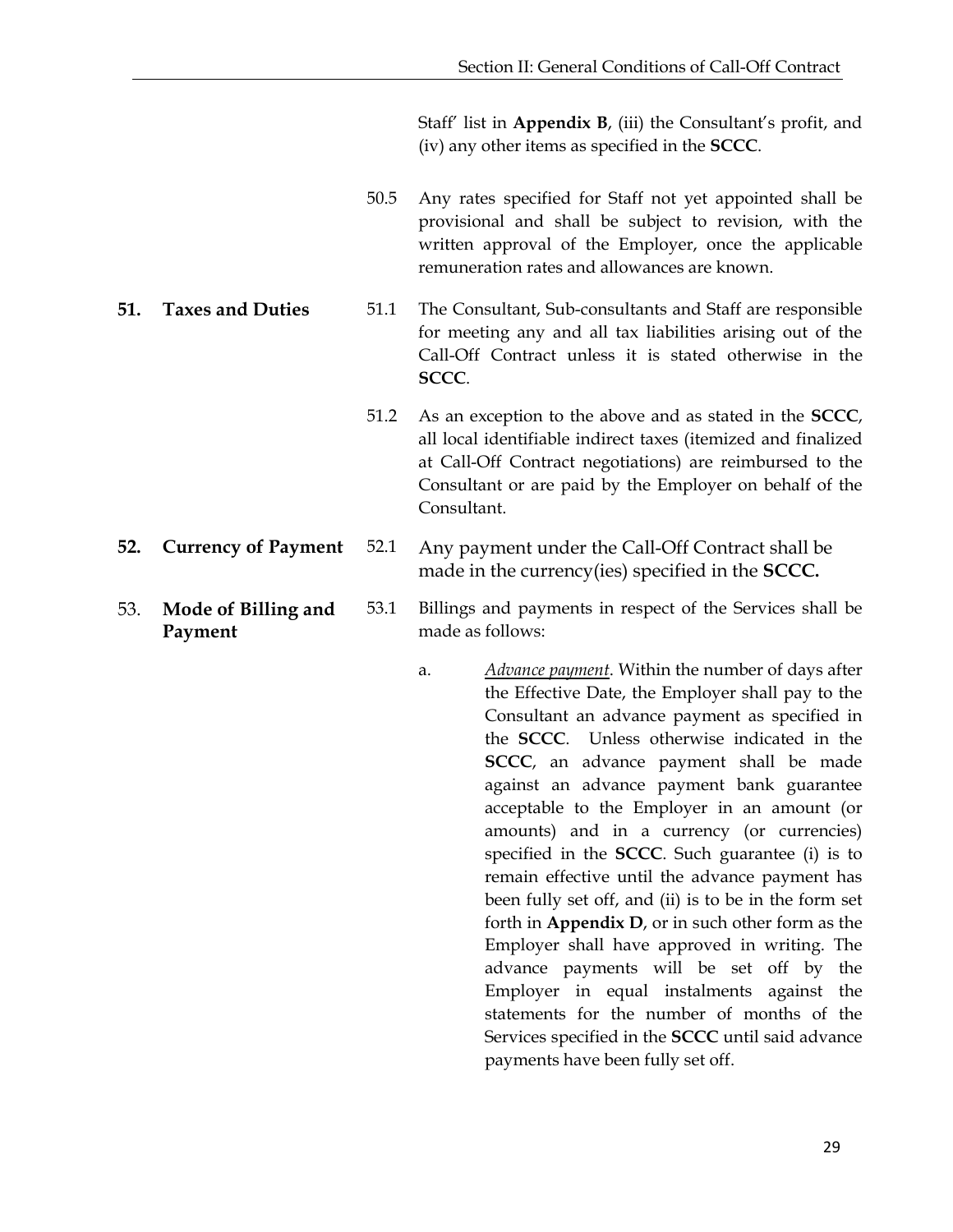- b. *Requests for Payment.* As soon as practicable and not later than fifteen (15) days after the end of each calendar month during the period of the Services, or after the end of each time interval otherwise indicated in the **SCCC**, the Consultant shall submit to the Employer, in duplicate, itemized invoices, accompanied by the receipts or other appropriate supporting documents, of the amounts payable pursuant to Clauses GCCC 44 and GCCC 45 for such interval, or any other period indicated in the **SCCC**. Separate invoices shall be submitted for expenses incurred in foreign currency and in local currency. Each invoice shall show remuneration and reimbursable expenses separately.
- c. *Payments by Employer.* The Employer shall pay the Consultant's invoices within sixty Thirty (30) days [or as specified in the **SCCC**] after the receipt by the Employer of such itemized invoices with supporting documents. Only such portion of an invoice that is not satisfactorily supported may be withheld from payment. Should any discrepancy be found to exist between actual payment and costs authorized to be incurred by the Consultant, the Employer may add or subtract the difference from any subsequent payments.
- d. *The Final Payment* .The final payment under this Clause shall be made only after the final report and a final invoice, identified as such, shall have been submitted by the Consultant and approved as satisfactory by the Employer. The Services shall be deemed completed and finally accepted by the Employer and the final report and final invoice shall be deemed approved by the Employer as satisfactory ninety sixty(60) calendar days [or as specified in the **SCCC**] after receipt of the final report and final invoice by the Employer unless the Employer, within such sixty(60) calendar day [or as specified in the **SCCC**]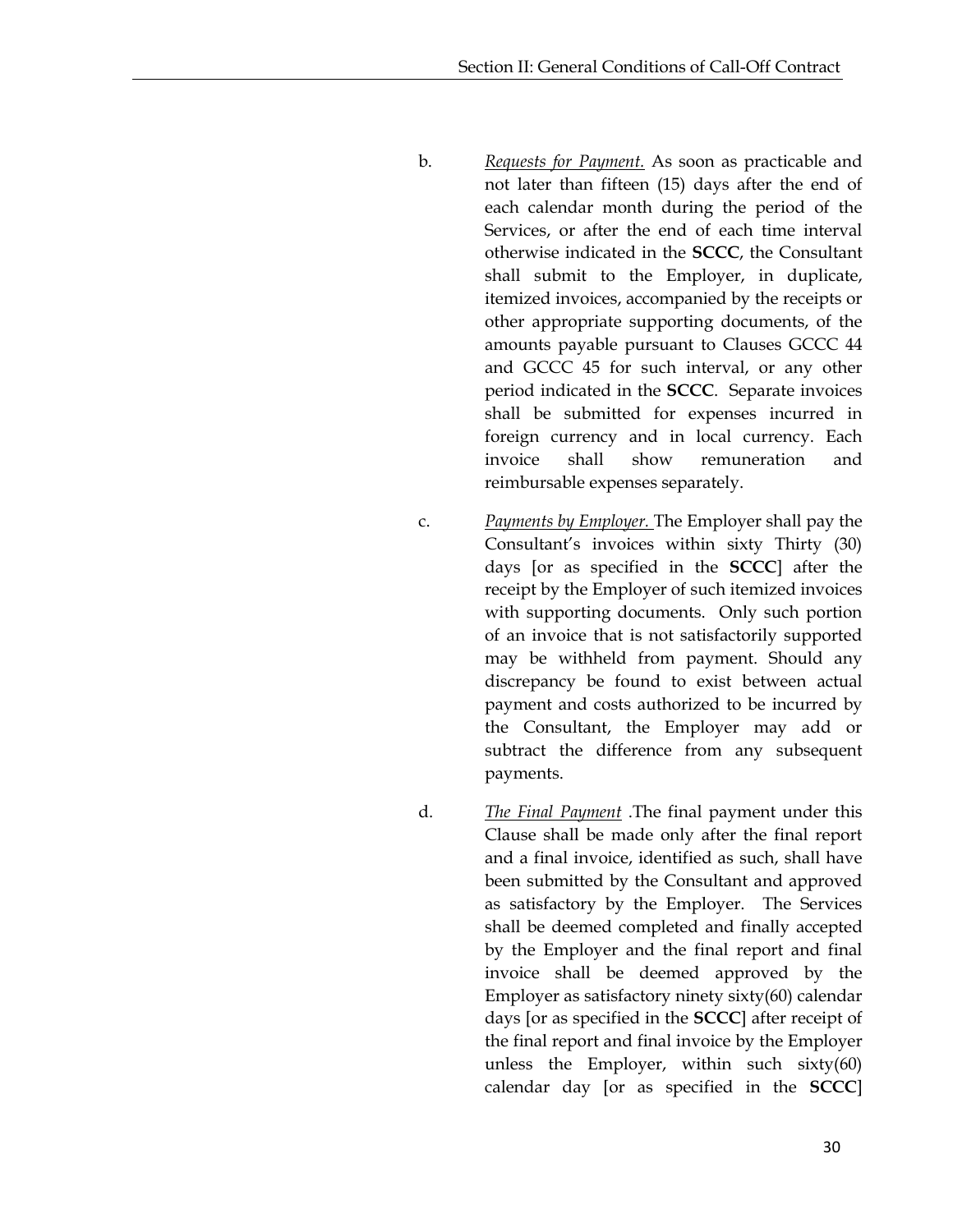period, gives written notice to the Consultant specifying in detail deficiencies in the Services, the final report or final invoice. The Consultant shall thereupon promptly make any necessary corrections, and thereafter the foregoing process shall be repeated. Any amount that the Employer has paid or has caused to be paid in accordance with this Clause in excess of the amounts payable in accordance with the provisions of the Call-Off Contract shall be reimbursed by the Consultant to the Employer within thirty (30) days after receipt by the Consultant of notice thereof. Any such claim by the Employer for reimbursement must be made within twelve (12) calendar months after receipt by the Employer of a final report and a final invoice approved by the Employer in accordance with the above.

- e. All payments under the Call-Off Contract shall be made to the accounts of the Consultant specified in the **SCCC**.
- f. With the exception of the final payment under (d) above, payments do not constitute acceptance of the Services nor relieve the Consultant of any obligations hereunder.
- 54.1 If the Employer had delayed payments beyond fifteen (15) days after the due date stated in Clause **GCCC 52.1 (c)**, interest shall be paid to the Consultant on any amount due by, not paid on, such due date for each day of delay at the annual rate stated in the **SCCC.**

## **G. Fairness and Good Faith**

<span id="page-34-2"></span><span id="page-34-1"></span>**55. Good Faith** 55.1 The Parties undertake to act in good faith with respect to each other's rights under the Framework Agreement and to adopt all reasonable measures to ensure the realization of the objectives of the Framework Agreement.

<span id="page-34-0"></span>**54. Interest on Delayed Payments**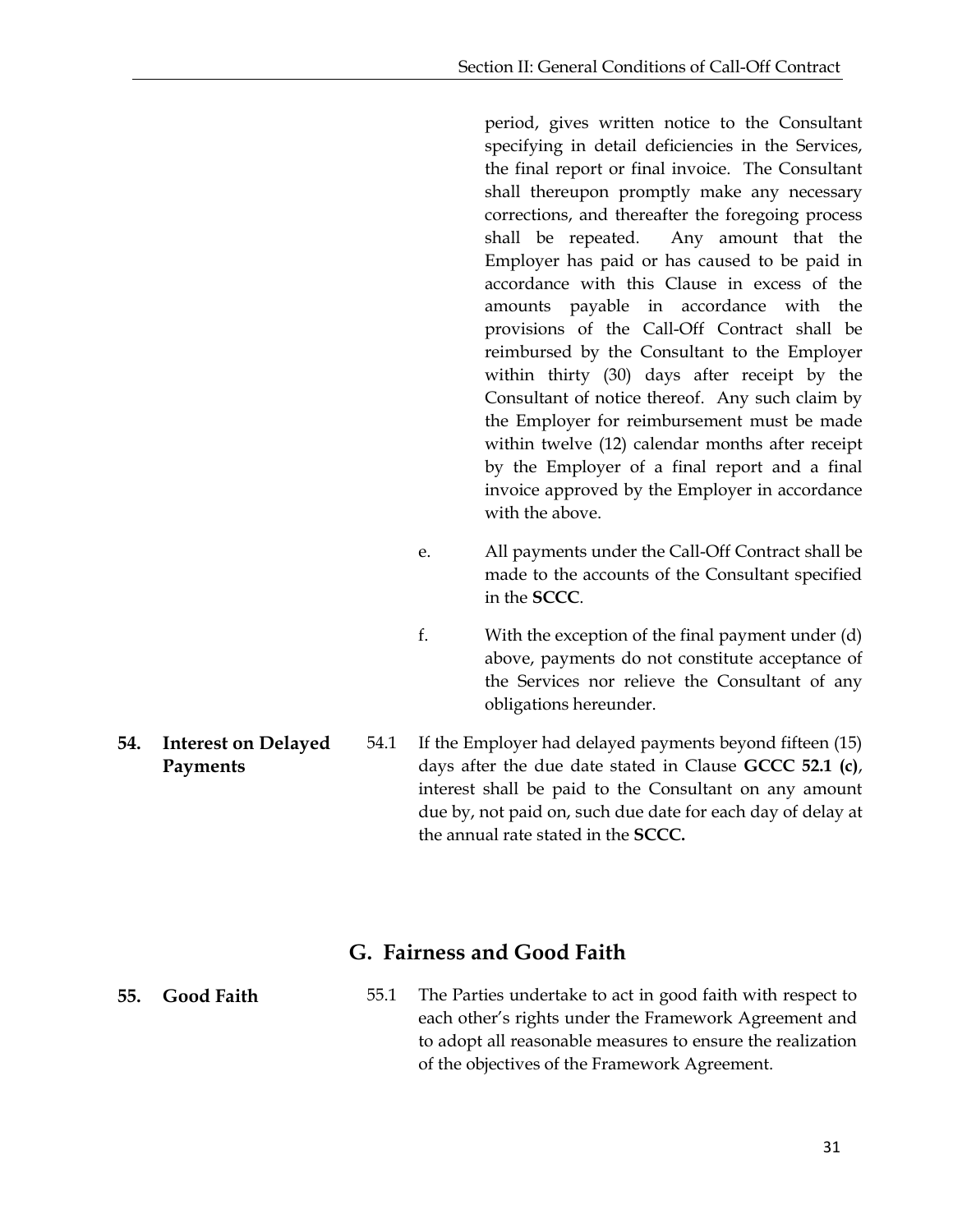#### **H. SETTLEMENT OF DISPUTES**

#### <span id="page-35-1"></span><span id="page-35-0"></span>56. **Amicable Settlement** 56.1 The Parties shall seek to resolve any dispute amicably by mutual consultation.

- 56.2 If either Party objects to any action or inaction of the other Party, the objecting Party may file a written Notice of Dispute to the other Party providing in detail the basis of the dispute. The Party receiving the Notice of Dispute will consider it and respond in writing within fourteen (14) days after receipt. If that Party fails to respond within fourteen (14) days, or the dispute cannot be amicably settled within fourteen (14) days following the response of that Party, Clause **GCCC 57.1** shall apply.
- <span id="page-35-2"></span>**57. Dispute Resolution** 57.1 Any dispute between the Parties arising under or related to the Call-Off Contract that cannot be settled amicably may be referred to by either Party to the adjudication/arbitration in accordance with the provisions specified in the **SCCC**.

#### **I. SUSTAINABILITY**

<span id="page-35-4"></span><span id="page-35-3"></span>**58. Prompt Payment and Fair Dealing** 58.1 The Consultant provides access to accounts (as part of the open book process) to allow timeliness of payments to subcontractors and suppliers to be verified.

#### **J. BUSINESS ASSURANCE**

.

.

- <span id="page-35-6"></span>**59. Business Assurance** 59.1 The Employer assures the Consultant a minimum percentage of Agreement Price during the life of the FWA in accordance with the provisions specified in the SCCC.
- <span id="page-35-5"></span>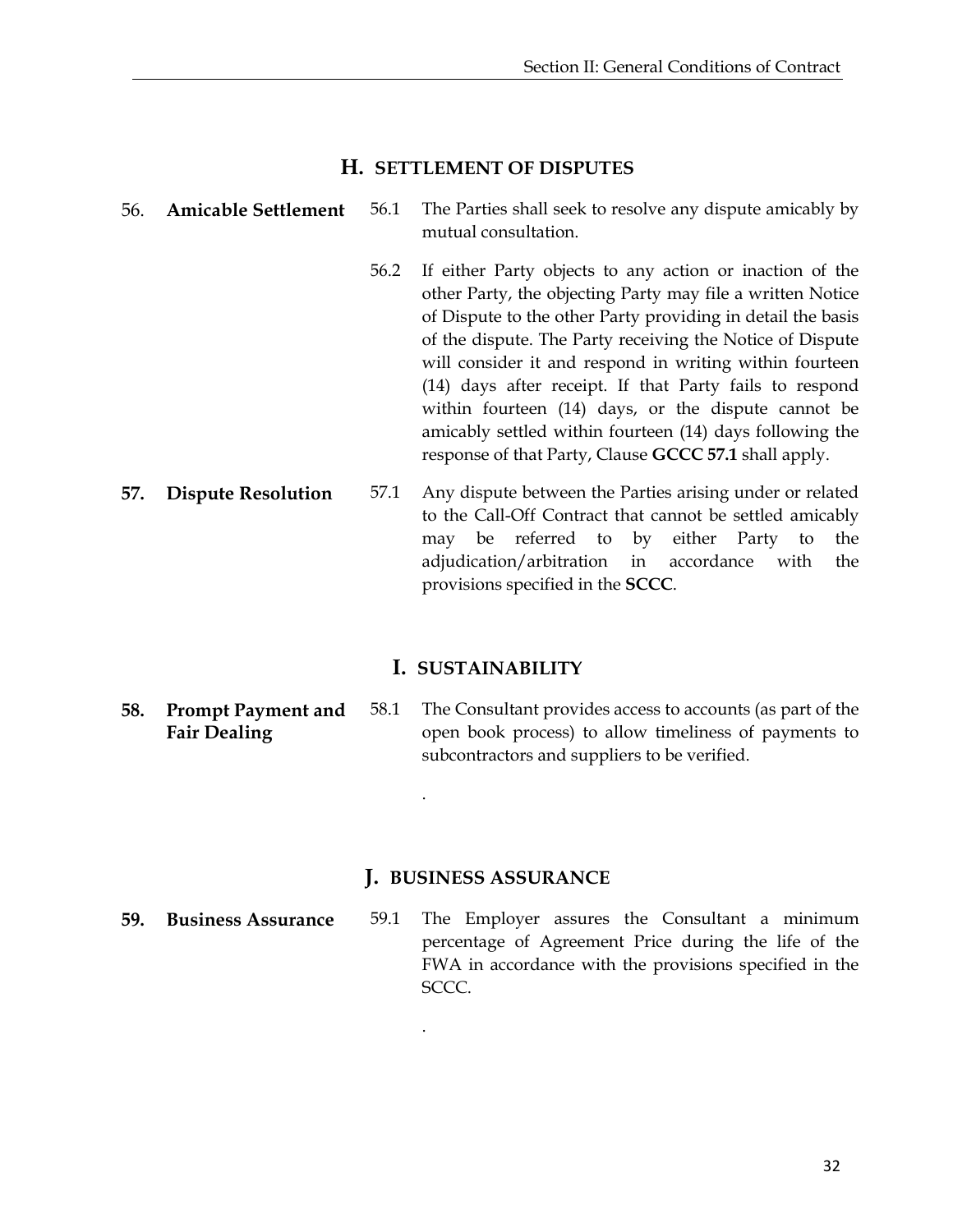# **Section III: Special Conditions of Call-Off Contract**

<span id="page-36-0"></span>[Notes in brackets are for guidance purposes only and should be deleted in the final text of the signed Call-Off Contract]

| <b>GCCC Clause</b><br>Reference | Amendments of, and Supplements to, Clauses in the General<br><b>Conditions of Call-Off Contract</b>                                                                              |  |
|---------------------------------|----------------------------------------------------------------------------------------------------------------------------------------------------------------------------------|--|
| 6.1 and 6.2                     | The addresses are:                                                                                                                                                               |  |
|                                 |                                                                                                                                                                                  |  |
|                                 | Attention :<br>[specify name of authorized representative]                                                                                                                       |  |
|                                 | Facsimile:                                                                                                                                                                       |  |
|                                 |                                                                                                                                                                                  |  |
|                                 |                                                                                                                                                                                  |  |
|                                 | Attention:<br>[specify name of authorized representative]                                                                                                                        |  |
|                                 | Facsimile:                                                                                                                                                                       |  |
|                                 |                                                                                                                                                                                  |  |
| 8.1                             | [Note: If the Consultant consists only of one entity, state "N/A";                                                                                                               |  |
|                                 | <b>OR</b>                                                                                                                                                                        |  |
|                                 | If the Consultant is a Joint Venture consisting of more than one entity, the<br>name of the JV member whose address is specified in Clause SCCC6.1 should<br>be inserted here. ] |  |
|                                 | The Lead Member on behalf of the JV is                                                                                                                                           |  |
|                                 | [insert name of the member]                                                                                                                                                      |  |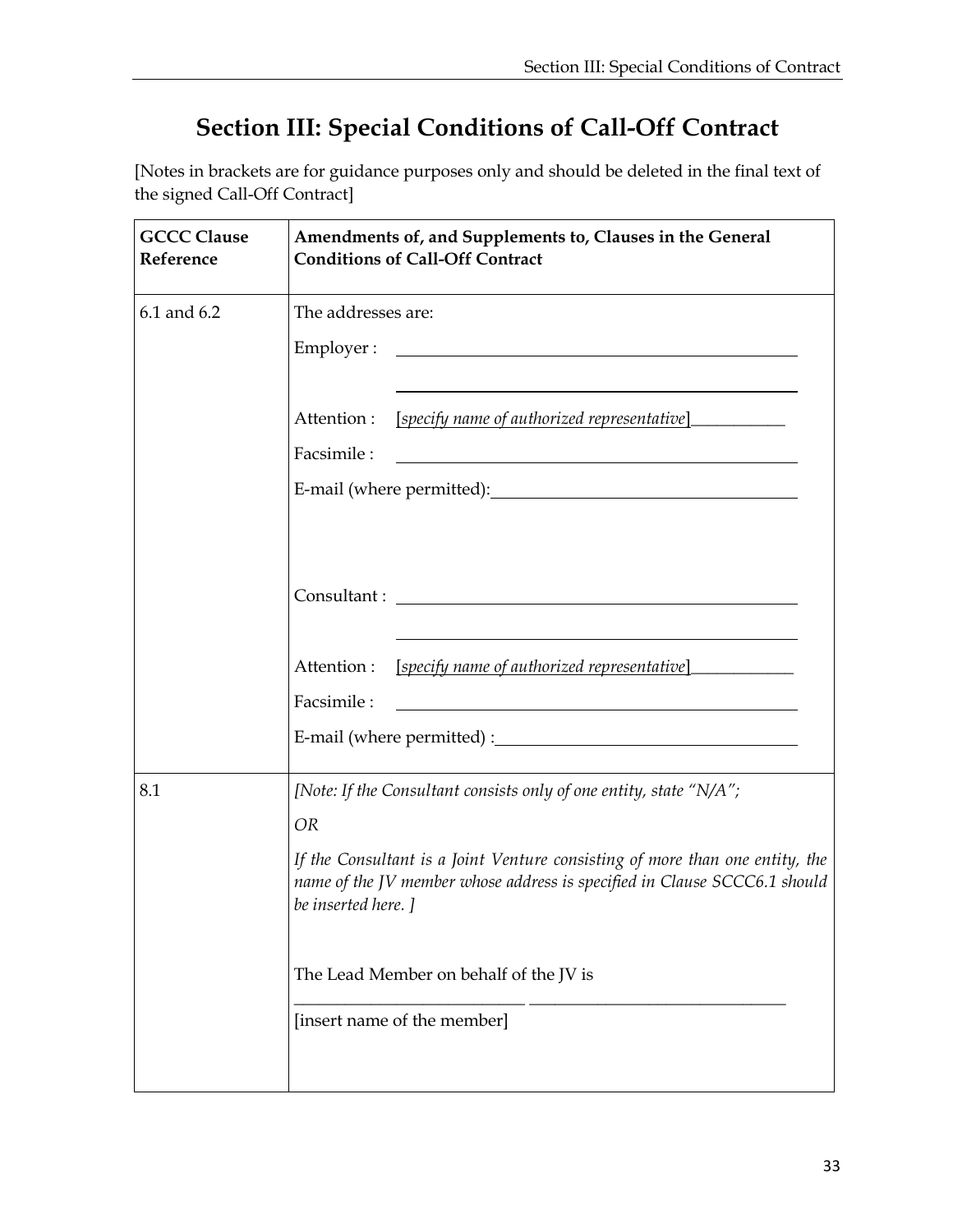| 9.1  | The Authorized Representatives are:                                                                                                                                   |
|------|-----------------------------------------------------------------------------------------------------------------------------------------------------------------------|
|      |                                                                                                                                                                       |
|      | For the Consultant: [name, title, address]                                                                                                                            |
| 12.1 | [Note: If there are no effectiveness conditions, state "N/A"]                                                                                                         |
|      |                                                                                                                                                                       |
|      | The effectiveness conditions are the following: [insert "N/A" or list the<br>conditions]                                                                              |
| 13.1 | Termination of the Framework Agreement and/or Call-Off Contract<br>for Failure to Become Effective:                                                                   |
|      | The time period shall be ______________________ [insert time period,<br>e.g.: four months].                                                                           |
| 14.1 | <b>Commencement of Services:</b>                                                                                                                                      |
|      | The number of days/months shall be____________________ [e.g.: ten<br>days].                                                                                           |
|      | Confirmation of Key Staff' availability to start the Assignment shall be<br>submitted to the Employer in writing as a written statement signed by<br>each Key Expert. |
| 15.1 | <b>Expiration of Framework Agreement:</b>                                                                                                                             |
|      | [insert time period,<br>e.g.: twelve months].                                                                                                                         |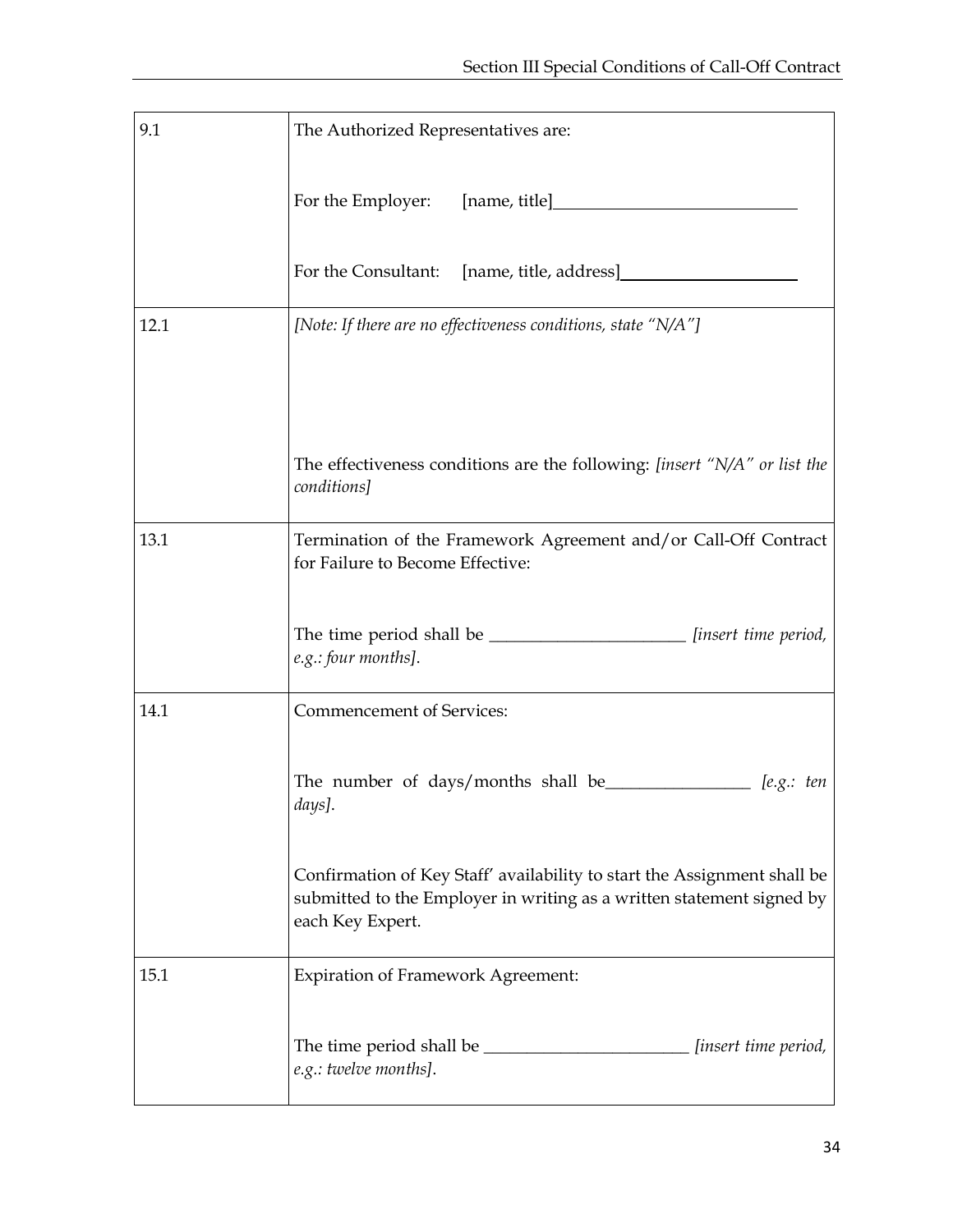| 22.1.3.       | The Employer reserves the right to determine on a case-by-case basis<br>whether the Consultant should be disqualified from providing<br>goods, works or non-consulting services due to a conflict of a nature<br>described in Clause GCCC 21.1.3 |                                                                                                                            |                                                                                                                                                                                                                                                                                                                                                   |
|---------------|--------------------------------------------------------------------------------------------------------------------------------------------------------------------------------------------------------------------------------------------------|----------------------------------------------------------------------------------------------------------------------------|---------------------------------------------------------------------------------------------------------------------------------------------------------------------------------------------------------------------------------------------------------------------------------------------------------------------------------------------------|
|               |                                                                                                                                                                                                                                                  |                                                                                                                            |                                                                                                                                                                                                                                                                                                                                                   |
| 24.1          | No additional provisions.                                                                                                                                                                                                                        |                                                                                                                            |                                                                                                                                                                                                                                                                                                                                                   |
|               | [OR]                                                                                                                                                                                                                                             |                                                                                                                            |                                                                                                                                                                                                                                                                                                                                                   |
| negotiations: |                                                                                                                                                                                                                                                  | The following limitation of the Consultant's Liability towards the<br>Employer can be subject to the Framework Agreement's |                                                                                                                                                                                                                                                                                                                                                   |
|               |                                                                                                                                                                                                                                                  |                                                                                                                            | "Limitation of the Consultant's Liability towards the Employer:                                                                                                                                                                                                                                                                                   |
|               | (a)                                                                                                                                                                                                                                              |                                                                                                                            | Except in the case of gross negligence or wilful misconduct<br>on the part of the Consultant or on the part of any person or<br>a firm acting on behalf of the Consultant in carrying out the<br>Services, the Consultant, with respect to damage caused by<br>the Consultant to the Employer's property, shall not be<br>liable to the Employer: |
|               |                                                                                                                                                                                                                                                  | (i)                                                                                                                        | for any indirect or consequential loss or damage;<br>and                                                                                                                                                                                                                                                                                          |
|               |                                                                                                                                                                                                                                                  | (ii)                                                                                                                       | for any direct loss or damage that exceeds [insert a<br>multiplier, e.g.: one, two, three] times the total<br>value of the Call-Off Contract;                                                                                                                                                                                                     |
|               | (b)                                                                                                                                                                                                                                              |                                                                                                                            | This limitation of liability shall not                                                                                                                                                                                                                                                                                                            |
|               |                                                                                                                                                                                                                                                  | (i)                                                                                                                        | affect the Consultant's liability, if any, for damage<br>to Third Parties caused by the Consultant or any<br>person or firm acting on behalf of the Consultant<br>in carrying out the Services;                                                                                                                                                   |
|               |                                                                                                                                                                                                                                                  | (ii)                                                                                                                       | be construed as providing the Consultant with<br>any limitation or exclusion from liability which is<br>prohibited by the laws in The Republic of Ghana                                                                                                                                                                                           |
|               |                                                                                                                                                                                                                                                  |                                                                                                                            | [Notes to the Employer and the Consultant: Any suggestions made by the<br>Consultant in the Proposal to introduce exclusions/limitations of the<br>Consultant's liability under the Framework Agreement should be carefully                                                                                                                       |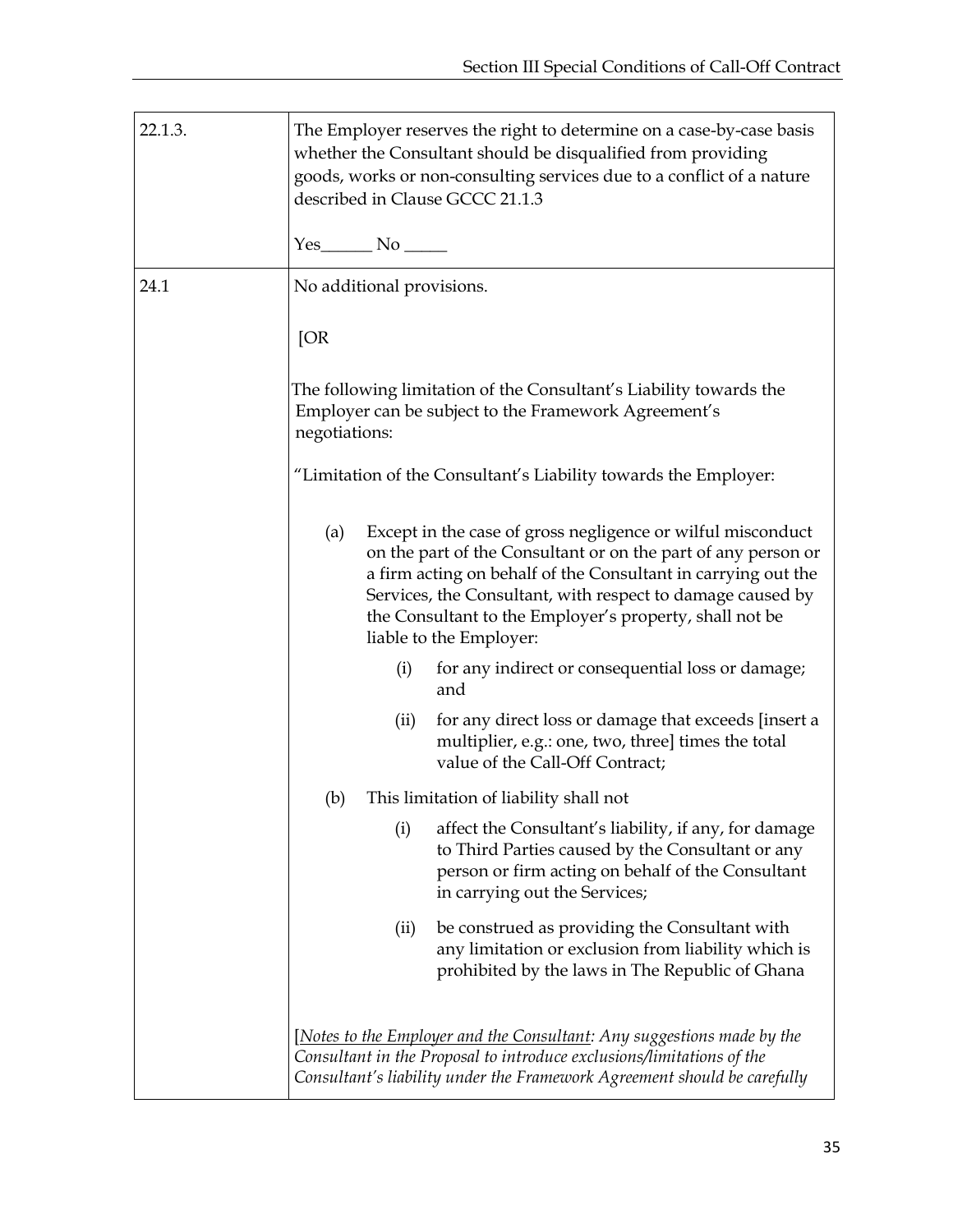|      | scrutinized by the Employer prior to accepting any changes to what was<br>included in the issued RFP. In this regard, the Parties should be aware that<br>any limitation of the Consultant's liability should at the very least be<br>reasonably related to                                                                                                                                                                                                                              |
|------|------------------------------------------------------------------------------------------------------------------------------------------------------------------------------------------------------------------------------------------------------------------------------------------------------------------------------------------------------------------------------------------------------------------------------------------------------------------------------------------|
|      | (a) the damage the Consultant might potentially cause to the Employer, and<br>(b) the Consultant's ability to pay compensation using its own assets and<br>reasonably obtainable insurance coverage.                                                                                                                                                                                                                                                                                     |
|      | The Consultant's liability shall not be limited to less than a multiplier of the<br>total payments to the Consultant under the Framework Agreement for<br>remuneration and [reimbursable expenses]. A statement to the effect that the<br>Consultant is liable only for the re-performance of faulty Services is not<br>acceptable. Also, the Consultant's liability should never be limited for loss<br>or damage caused by the Consultant's gross negligence or wilful<br>misconduct.] |
|      | Employer shall not indemnify and hold harmless the Consultant<br>against Third Party claims, except, of course, if a claim is based on<br>loss or damage caused by a default or wrongful act of the Employer<br>to the extent permissible by the law in The Republic of Ghana.                                                                                                                                                                                                           |
| 25.1 | The insurance coverage against the risks shall be as follows:                                                                                                                                                                                                                                                                                                                                                                                                                            |
|      | [Note: Delete what is not applicable except (a)].                                                                                                                                                                                                                                                                                                                                                                                                                                        |
|      | (a) Professional liability insurance, with a minimum coverage of<br>[insert amount and currency which should be not<br>less than the total amount of Call-Off Contract Price];                                                                                                                                                                                                                                                                                                           |
|      | Third Party motor vehicle liability insurance in respect of motor<br>(b)<br>vehicles operated in The Republic of Ghana by the Consultant or<br>its Staff or Sub-consultants, with a minimum coverage of [insert<br>amount and currency or state "in accordance with the applicable law<br>in The Republic of Ghana"];                                                                                                                                                                    |
|      | Third Party liability insurance, with a minimum coverage of<br>(c)<br>[insert amount and currency or state "in accordance with the<br>applicable law in The Republic of Ghana"];                                                                                                                                                                                                                                                                                                         |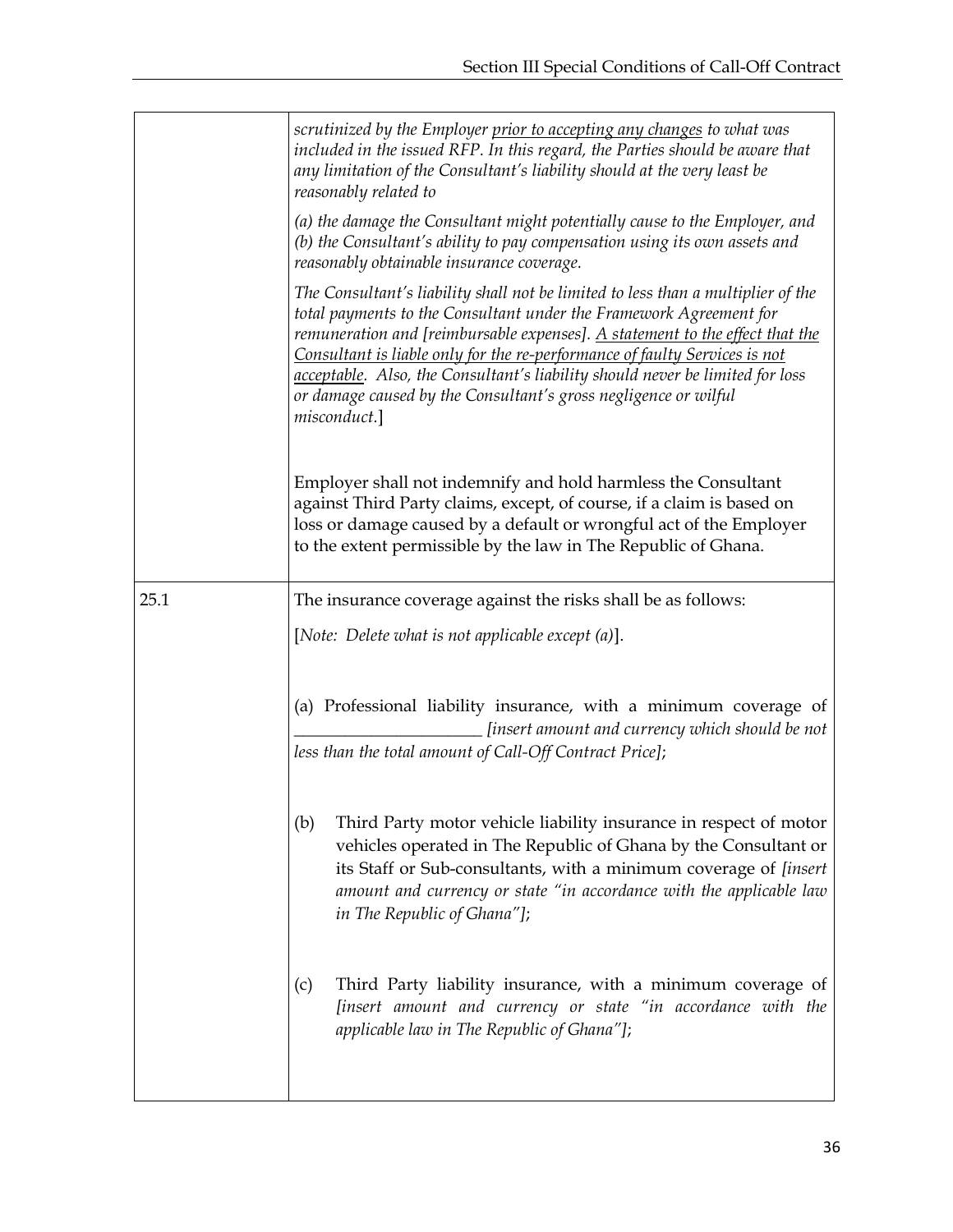|         | (d)<br>employer's liability and workers' compensation insurance in<br>respect of the Staff and Sub-consultants in accordance with the<br>relevant provisions of the applicable law in The Republic of<br>Ghana, as well as, with respect to such Staff, any such life,<br>health, accident, travel or other insurance as may be<br>appropriate; and |  |  |
|---------|-----------------------------------------------------------------------------------------------------------------------------------------------------------------------------------------------------------------------------------------------------------------------------------------------------------------------------------------------------|--|--|
|         | insurance against loss of or damage to (i) equipment purchased<br>(e)<br>in whole or in part with funds provided under the Call-Off<br>Contract, (ii) the Consultant's property used in the performance<br>of the Services, and (iii) any documents prepared by the<br>Consultant in the performance of the Services.                               |  |  |
| 30.1.c. | [where applicable insert other actions of the Consultant which require prior<br>approval of Employer, or otherwise delete]                                                                                                                                                                                                                          |  |  |
| 32.1    | [Note: If applicable, insert any exceptions to proprietary rights                                                                                                                                                                                                                                                                                   |  |  |
| 32.2    | [Note: If there is to be no restriction on the future use of these documents by<br>either Party, this Clause SCCC 27.2 should be deleted. If the Parties wish to<br>restrict such use, any of the following options, or any other option agreed to<br>by the Parties, could be used:                                                                |  |  |
|         | [The Consultant shall not use these [insert what appliesdocuments]<br>and software] for purposes unrelated to this Framework<br>Agreement without the prior written approval of the Employer.]                                                                                                                                                      |  |  |
|         | <b>OR</b>                                                                                                                                                                                                                                                                                                                                           |  |  |
|         | [The Employer shall not use these [insert what]                                                                                                                                                                                                                                                                                                     |  |  |
|         | appliesdocuments and software] for purposes                                                                                                                                                                                                                                                                                                         |  |  |
|         | unrelated to the Framework Agreement without the prior                                                                                                                                                                                                                                                                                              |  |  |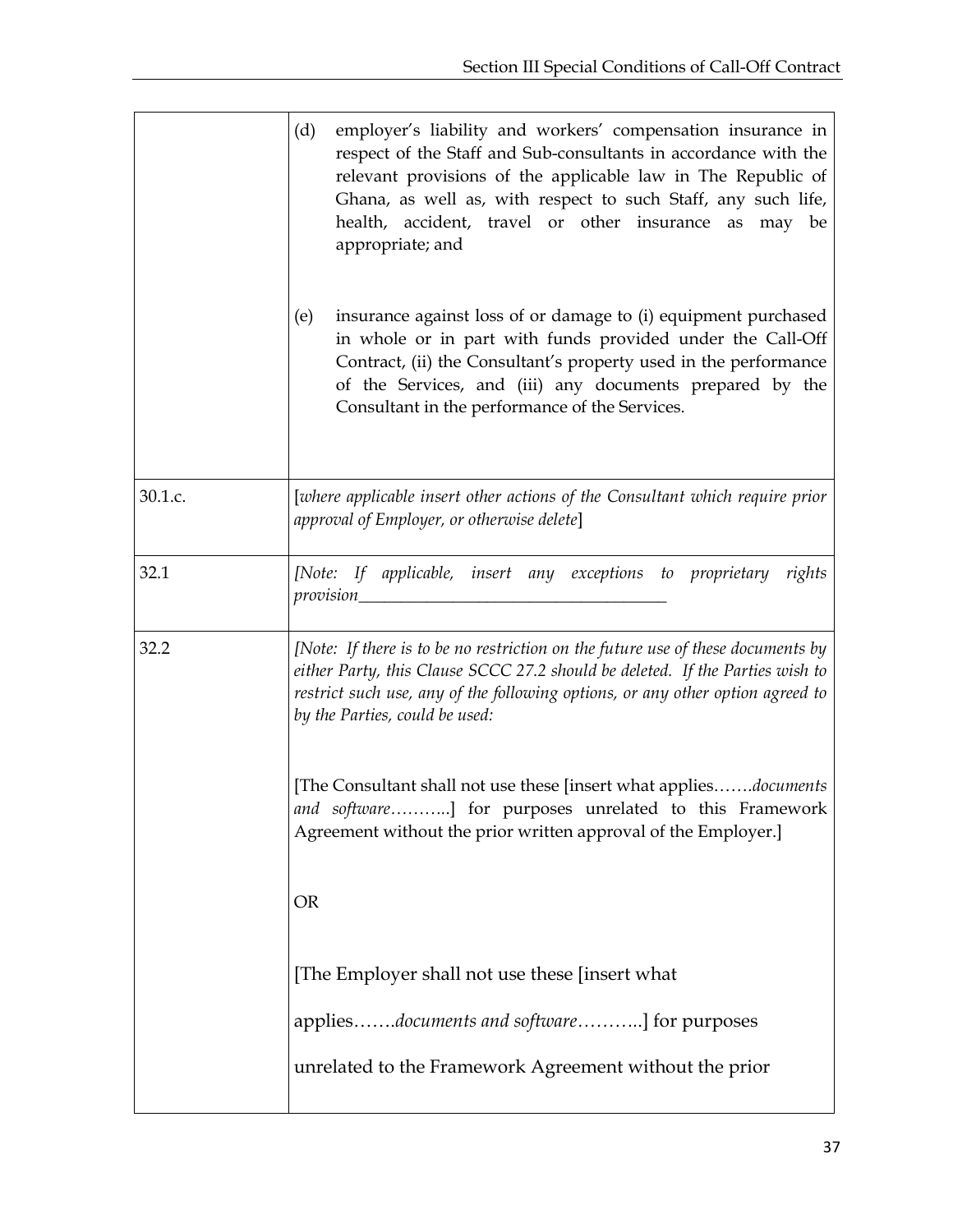|                           | written approval of the Consultant.]                                                                                                                                                                                                                         |
|---------------------------|--------------------------------------------------------------------------------------------------------------------------------------------------------------------------------------------------------------------------------------------------------------|
|                           | <b>OR</b>                                                                                                                                                                                                                                                    |
|                           | [Neither Party shall use these [insert what appliesdocuments and<br>software] for purposes unrelated to the Framework Agreement<br>without the prior written approval of the other Party.]                                                                   |
| 34.1                      | The specified rate for paying Liquidated Damages is _<br>[insert amount] at rate per day.                                                                                                                                                                    |
|                           | The<br>Total payable amount for Liquidated Damages<br>is<br>[insert amount in currency, figures, and then words]                                                                                                                                             |
| 42.1<br>(a) through $(f)$ | [Note: List here any changes or additions to Clause GCCC 42.1. If<br>there are no such changes or additions, delete this Clause SCCC 42.1.]                                                                                                                  |
| 42.1(g)                   | [Note: List here any other assistance to be provided by the Employer.<br>If there is no such other assistance, delete this Clause SCCC 35.1(f).]                                                                                                             |
| 49.2                      | Contract Price in foreign currency or currencies<br>The<br>is:<br>[insert amount and currency for each currency]<br>[indicate: inclusive or exclusive] of local indirect taxes.                                                                              |
|                           | <i>s</i> insert<br>amount and currency] [indicate: inclusive or exclusive] of local<br>indirect taxes.                                                                                                                                                       |
|                           | Any indirect local taxes chargeable in respect of the Call-Off Contract<br>for the Services provided by the Consultant shall [insert as<br>appropriate: "be paid" or "reimbursed"] by the Employer [insert as<br>appropriate:" for" or "to"] the Consultant. |
| 50                        | Price adjustment on the remuneration _________[insert "applies" or "<br>does not apply"]                                                                                                                                                                     |
|                           | [Note: If the Call-Off Contract is issued in less than 12 months following the                                                                                                                                                                               |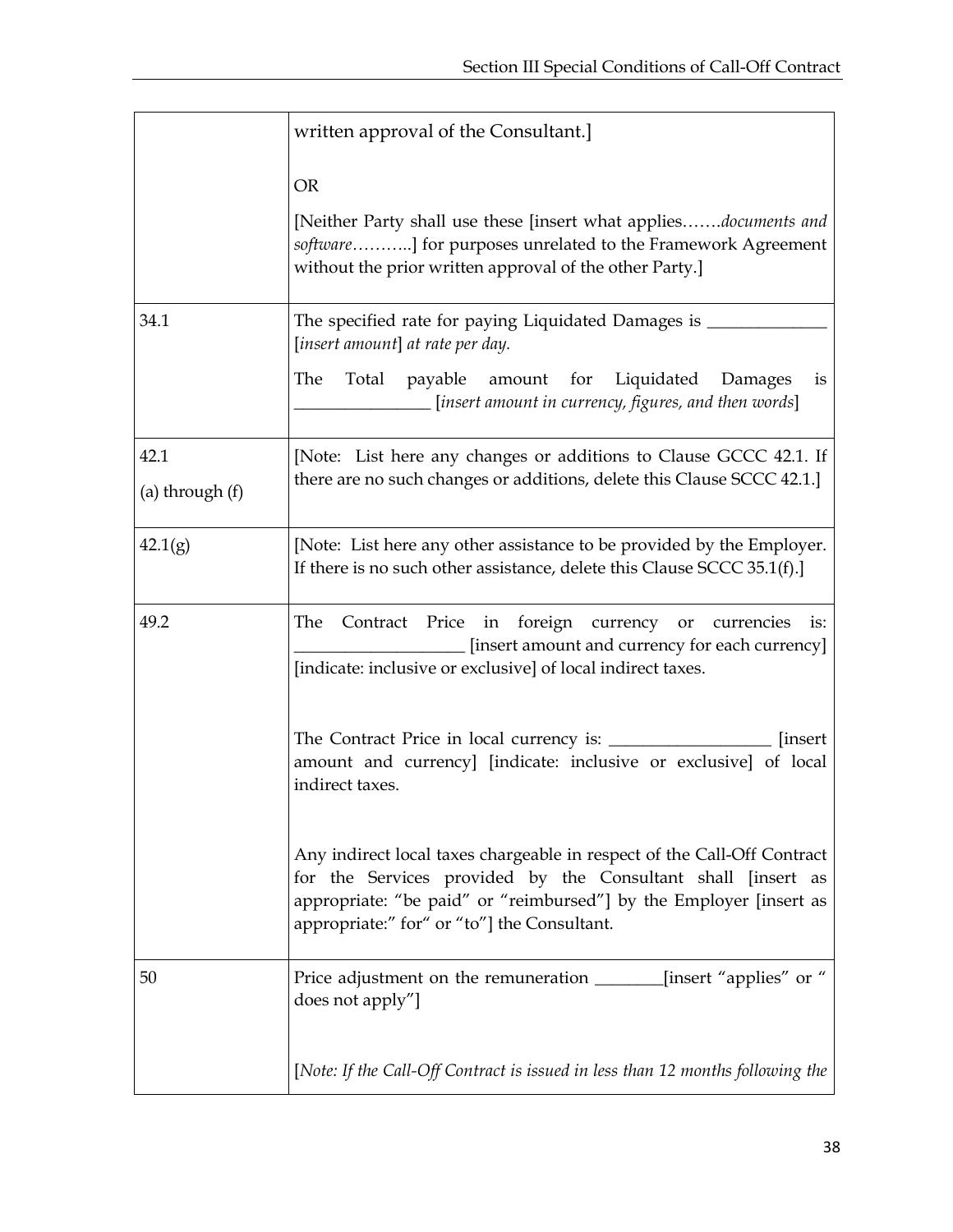*signing of the Framework Agreement, price adjustment may apply.*]

If the Call-Off Contract is issued more than 12 months after signing of the Framework Agreement, a price adjustment provision on the remuneration for local and/or foreign inflation shall be applied. The adjustment shall be made every 6 months for remuneration in local and/or foreign currency and – except if there is very high inflation in The Republic of Ghana, the adjustments shall be made every 3 months taking effect on the 7<sup>th</sup> month after the Call-Off Contract is issued. Remuneration in foreign currency should be adjusted by using the relevant index for salaries in the country of the respective foreign currency (which normally is the country of the Consultant) and remuneration in local currency by using the corresponding index for The Republic of Ghana. A sample provision is provided below for guidance:

{Payments for remuneration made in [foreign *and/or* local] currency shall be adjusted as follows:

(1) Remuneration paid in foreign currency on the basis of the rates set forth in Appendix C shall be adjusted every 6 months (and, the first time, with effect for the remuneration earned in the 13<sup>th</sup> calendar month after the date of the Call-Off Contract Effectiveness date) by applying the following formula:

$$
R_f = R_{fo} \times \frac{I_f}{I_{fo}} \qquad \{\text{or} \ \ R_f = R_{fo} \times \left[ \ \ 0.1 + 0.9 \frac{I_f}{I_{fo}} \ \ \right] \}
$$

where

*R<sup>f</sup>* is the adjusted remuneration;

*Rfo* is the remuneration payable on the basis of the remuneration rates (Appendix C) in foreign currency;

 $I_f$  is the official index for salaries in the country of the foreign currency for the first month for which the adjustment is supposed to have effect; and

 $I_f$ <sup>o</sup> is the official index for salaries in the country of the foreign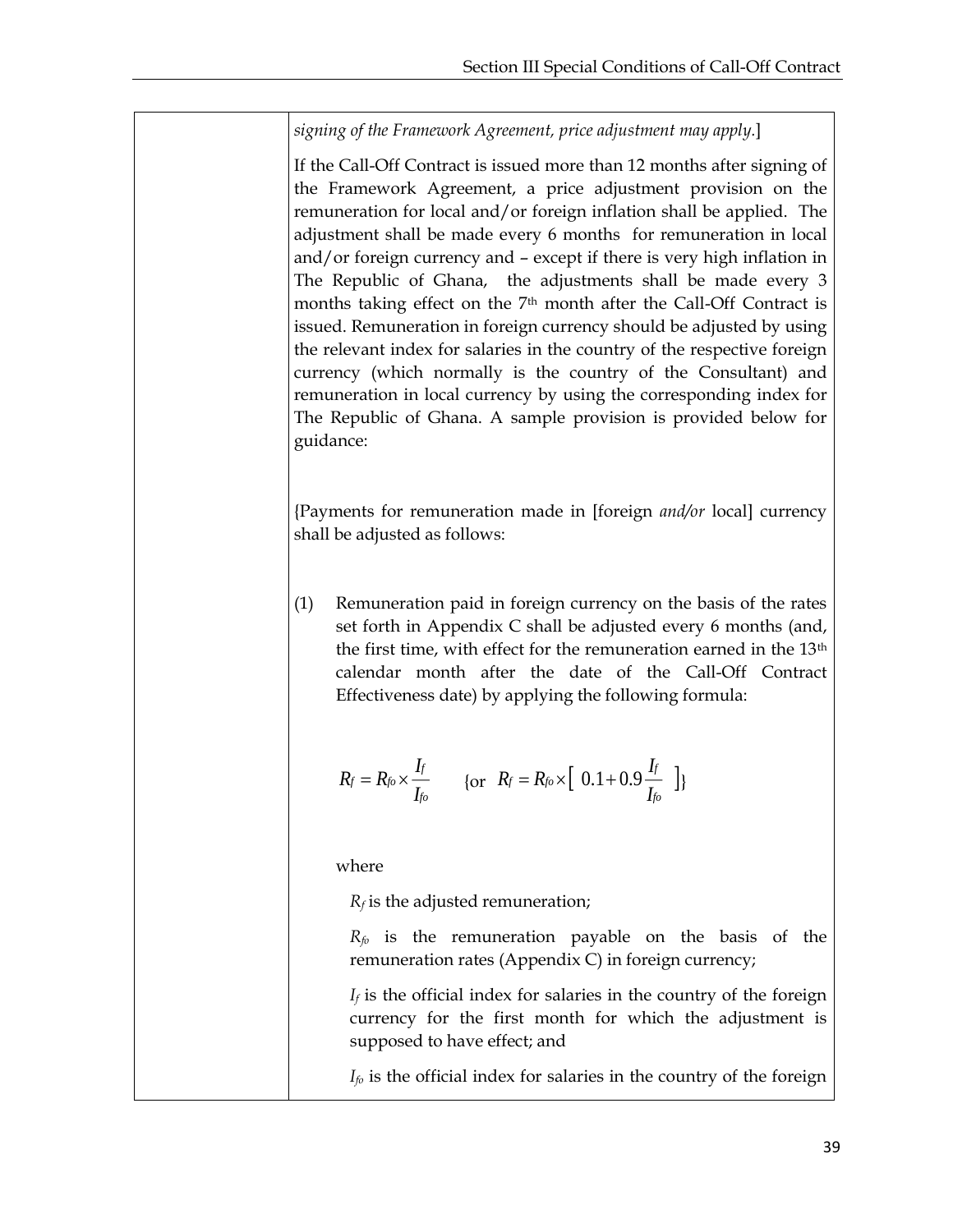currency for the month of the date of the Framework Agreement.

 The Consultant shall state here the name, source institution, and any necessary identifying characteristics of the official index for salaries corresponding to  $I_f$  and  $I_f$  in the adjustment formula for remuneration paid in foreign currency: [*Insert the name, source institution, and necessary identifying characteristics of the index for foreign currency, e.g. "Consumer Price Index for all Urban Consumers (CPI-U), not seasonally adjusted; U.S. Department of Labor, Bureau of Labor Statistics"*]

(2) Remuneration paid in local currency pursuant to the rates set forth in Appendix C shall be adjusted every 6 months (and, for the first time, with effect for the remuneration earned in the 13th calendar month after the date of the Framework Agreement) by applying the following formula:

$$
R_l = R_{l_o} \times \frac{I_l}{I_{l_o}} \qquad \{\text{or} \qquad R_l = R_{l_o} \times \left[ \begin{array}{c} 0.1 + 0.9 \frac{I_l}{I_{l_o}} \end{array} \right] \}
$$

where

*R<sup>l</sup>* is the adjusted remuneration;

*Rlo* is the remuneration payable on the basis of the remuneration rates (Appendix C) in local currency;

*I<sup>l</sup>* is the official index for salaries in The Republic of Ghana for the first month for which the adjustment is to have effect; and

*Ilo* is the official index for salaries in The Republic of Ghana for the month of the date of the Framework Agreement.

*[Note: for the Call-Off Contracts with duration less than 12 months affected by very high inflation in The Republic of Ghana, the remuneration paid in local currency pursuant to the rates set forth in Appendix C shall be adjusted every 3 months (and, for the first time, with effect for the remuneration earned in the 7th calendar month after effective date of Call-Off Contract)]*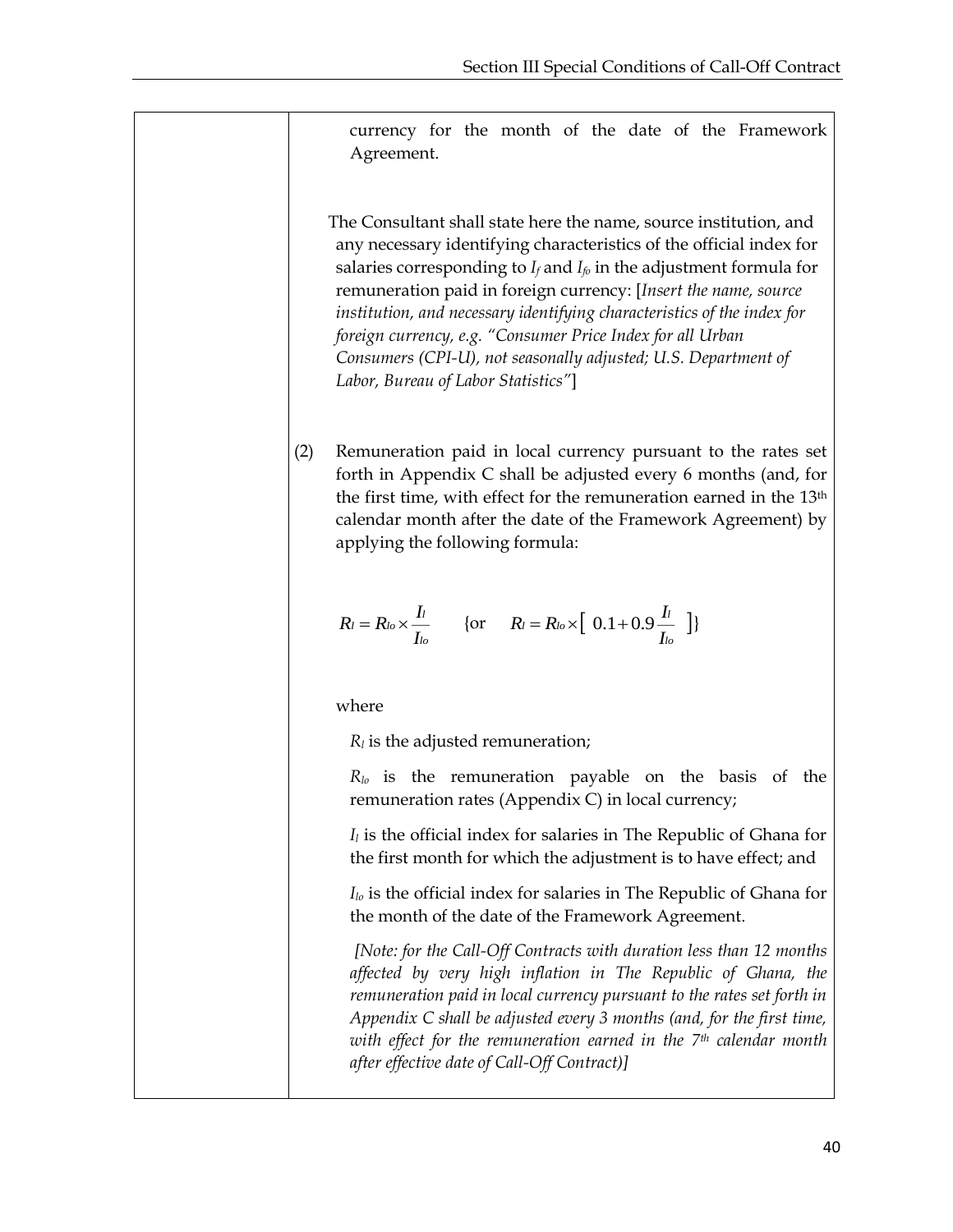|               | The Employer shall state here the name, source institution, and<br>any necessary identifying characteristics of the official index for<br>salaries corresponding to $I_l$ and $I_{lo}$ in the adjustment formula for<br>remuneration paid in local currency: [Legitimate source of indices<br>include Ghana Statistical Services and The Bank of Ghana] |
|---------------|---------------------------------------------------------------------------------------------------------------------------------------------------------------------------------------------------------------------------------------------------------------------------------------------------------------------------------------------------------|
| 51.1 and 51.2 | [Note: The Employer decides whether the Consultant (i) should be<br>exempted from indirect local tax, or (ii) should be reimbursed by the<br>Employer for any such tax they might have to pay (or that the<br>Employer would pay such tax on behalf of the Consultant]                                                                                  |
|               | The Employer warrants that [choose one applicable option consistent<br>with the ITC 7.4 and the outcome of the Framework Agreement's<br>negotiations:                                                                                                                                                                                                   |
|               | If ITC 7.4 indicates a tax exemption status, include the following: "the<br>Consultant, the Sub-consultants and the Staff shall be exempt from"                                                                                                                                                                                                         |
|               | <b>OR</b>                                                                                                                                                                                                                                                                                                                                               |
|               | If ITC 7.4 does not indicate the exemption and, depending on whether<br>the Employer shall pay the withholding tax or the Consultant has to<br>pay, include the following:                                                                                                                                                                              |
|               | "the Employer shall pay on behalf of the Consultant, the Sub-<br>consultants and the Staff," OR "the Employer shall reimburse the<br>Consultant, the Sub-consultants and the Staff"]                                                                                                                                                                    |
|               | any indirect taxes, duties, fees, levies and other impositions imposed,<br>under the applicable law in The Republic of Ghana, on the<br>Consultant, the Sub-consultants and the Staff in respect of:                                                                                                                                                    |
|               | any payments whatsoever made to the Consultant, Sub-<br>(a)<br>consultants and the Staff (other than nationals or permanent<br>residents of The Republic of Ghana), in connection with the<br>carrying out of the Services;                                                                                                                             |
|               | any equipment, materials and supplies brought into The<br>(b)<br>Republic of Ghana by the Consultant or Sub-consultants for the<br>purpose of carrying out the Services and which, after having<br>been brought into such territories, will be subsequently<br>withdrawn by them;                                                                       |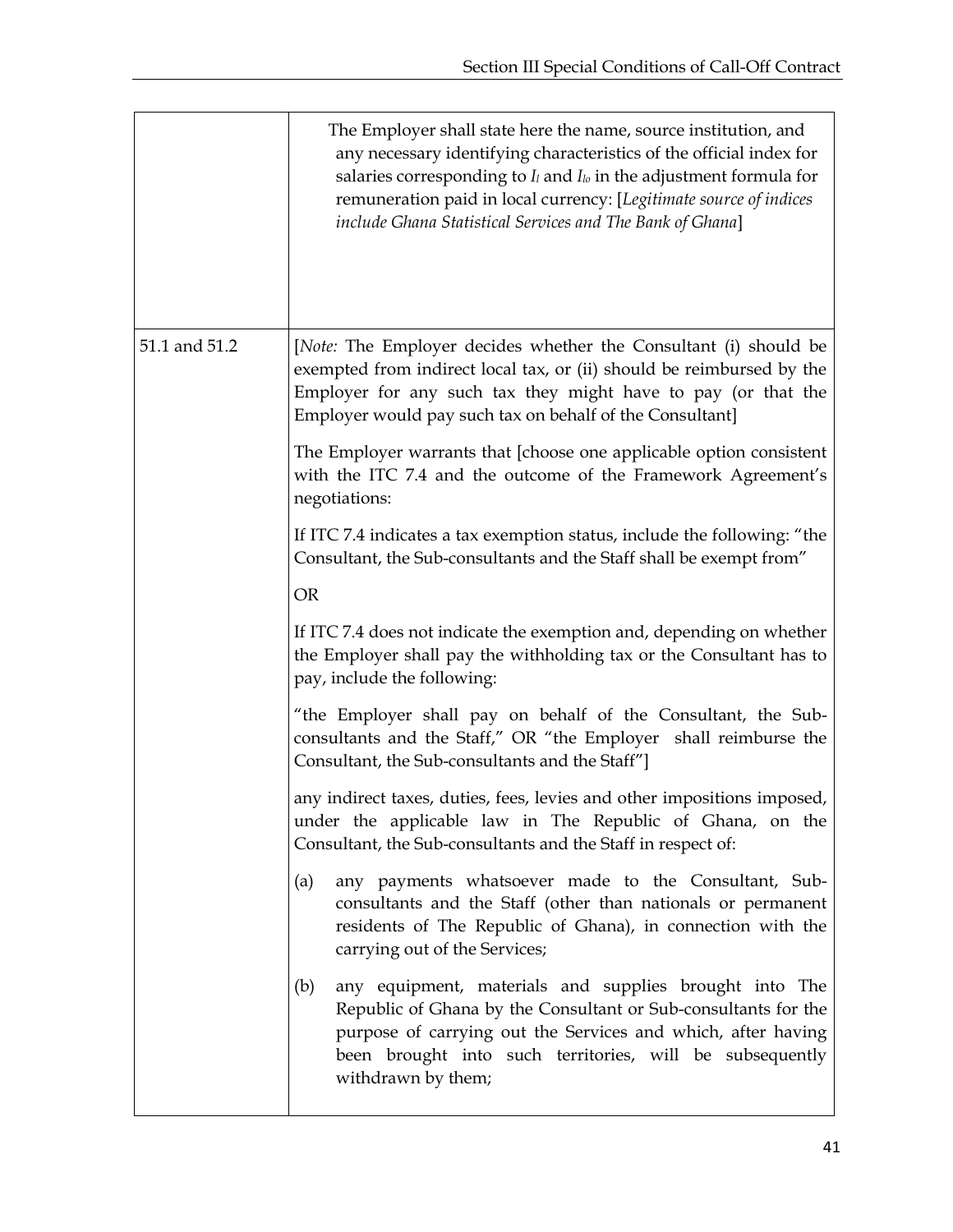|         | any equipment imported for the purpose of carrying out the<br>(c)<br>Services and paid for out of funds provided by the Employer<br>and which is treated as property of the Employer;                                                                                                                                                                                                                                                                                                                                                          |
|---------|------------------------------------------------------------------------------------------------------------------------------------------------------------------------------------------------------------------------------------------------------------------------------------------------------------------------------------------------------------------------------------------------------------------------------------------------------------------------------------------------------------------------------------------------|
|         | any property brought into The Republic of Ghana by the<br>(d)<br>Consultant, any Sub-consultants or the Staff (other than<br>nationals or permanent residents of The Republic of Ghana), or<br>the eligible dependents of such Staff for their personal use and<br>which will subsequently be withdrawn by them upon their<br>respective departure from The Republic of Ghana, provided<br>that:                                                                                                                                               |
|         | (i) the Consultant, Sub-consultants and Staff shall<br>follow the usual customs procedures of The<br>Republic of Ghana in importing property into The<br>Republic of Ghana; and                                                                                                                                                                                                                                                                                                                                                                |
|         | (ii) if the Consultant, Sub-consultants or Staff do not<br>withdraw but dispose of any property in The<br>Republic of Ghana upon which customs duties<br>and taxes have been exempted, the Consultant,<br>Sub-consultants or Staff, as the case may be, (a)<br>shall bear such customs duties and taxes in<br>conformity with the regulations of The Republic of<br>Ghana, or (b) shall reimburse them to the<br>Employer if they were paid by the Employer at the<br>time the property in question was brought into<br>The Republic of Ghana. |
| 52.1    | The currency [currencies] of payment shall be the following: [list]<br>currency(ies) which should be the same as in the Financial Proposal,<br>Form 4B:Summary of Costs ]                                                                                                                                                                                                                                                                                                                                                                      |
| 53.1(a) | [Note: The advance payment could be in either the foreign currency, or the<br>local currency, or both; select the correct wording in the Clause here below.<br>The advance bank payment guarantee should be in the same currency(ies)]                                                                                                                                                                                                                                                                                                         |
|         | The following provisions shall apply to the advance payment and the<br>advance bank payment guarantee:                                                                                                                                                                                                                                                                                                                                                                                                                                         |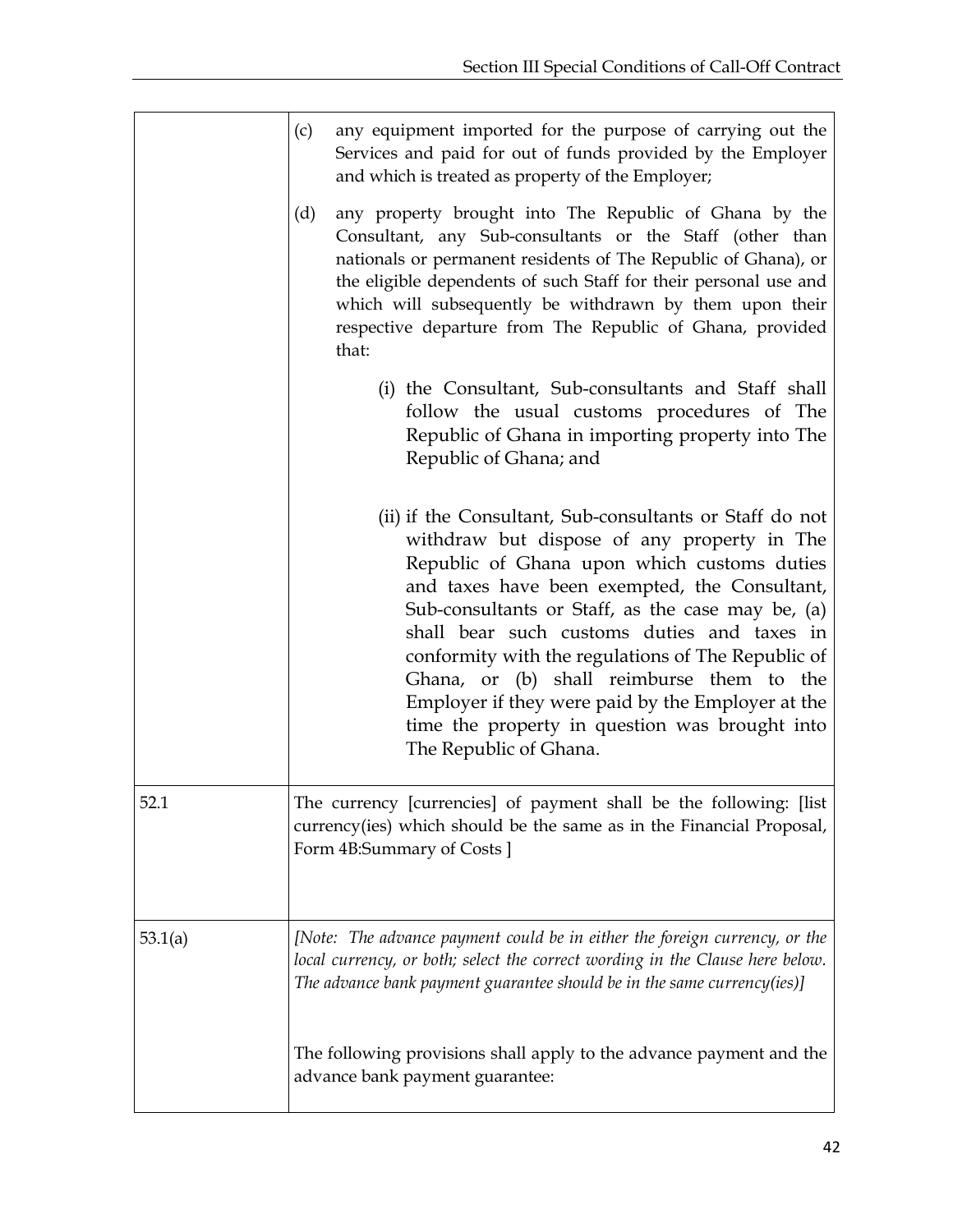|         | An advance payment [of <i>[insert amount]</i> in foreign currency]<br>(1)<br>[and of [insert amount] in local currency] shall be made within<br>[insert number] days after the Effective Date. The advance<br>payment will be set off by the Employer in equal installments<br>against the statements for the first [insert number] months of the<br>Services until the advance payment has been fully set off.<br>The advance bank payment guarantee shall be in the amount<br>(2)<br>and in the currency of the currency(ies) of the advance payment. |  |  |  |  |  |
|---------|---------------------------------------------------------------------------------------------------------------------------------------------------------------------------------------------------------------------------------------------------------------------------------------------------------------------------------------------------------------------------------------------------------------------------------------------------------------------------------------------------------------------------------------------------------|--|--|--|--|--|
| 53.1(b) | [Note: Delete this Clause SCCC 45.1(b) if the Consultant shall have to<br>submit its itemized statements monthly. Otherwise, the following text<br>can be used to indicate the required intervals:                                                                                                                                                                                                                                                                                                                                                      |  |  |  |  |  |
|         | The Consultant shall submit to the Employer itemized statements at<br>time intervals of __________________ [e.g. "every quarter", "every six<br>months", "every two weeks", etc.].]                                                                                                                                                                                                                                                                                                                                                                     |  |  |  |  |  |
| 53.1(e) | The accounts are:                                                                                                                                                                                                                                                                                                                                                                                                                                                                                                                                       |  |  |  |  |  |
|         | for foreign currency: [insert account].<br>for local currency: [insert account].                                                                                                                                                                                                                                                                                                                                                                                                                                                                        |  |  |  |  |  |
| 54.1    | The interest rate is: [insert rate].                                                                                                                                                                                                                                                                                                                                                                                                                                                                                                                    |  |  |  |  |  |
| 57.1    | Disputes shall be settled by arbitration in accordance with the<br>following provisions:<br>1.<br>Selection of Arbitrators. Each dispute submitted by a Party to<br>arbitration shall be heard by a sole arbitrator or an arbitration<br>panel composed of three (3) arbitrators, in accordance with the<br>following provisions:                                                                                                                                                                                                                       |  |  |  |  |  |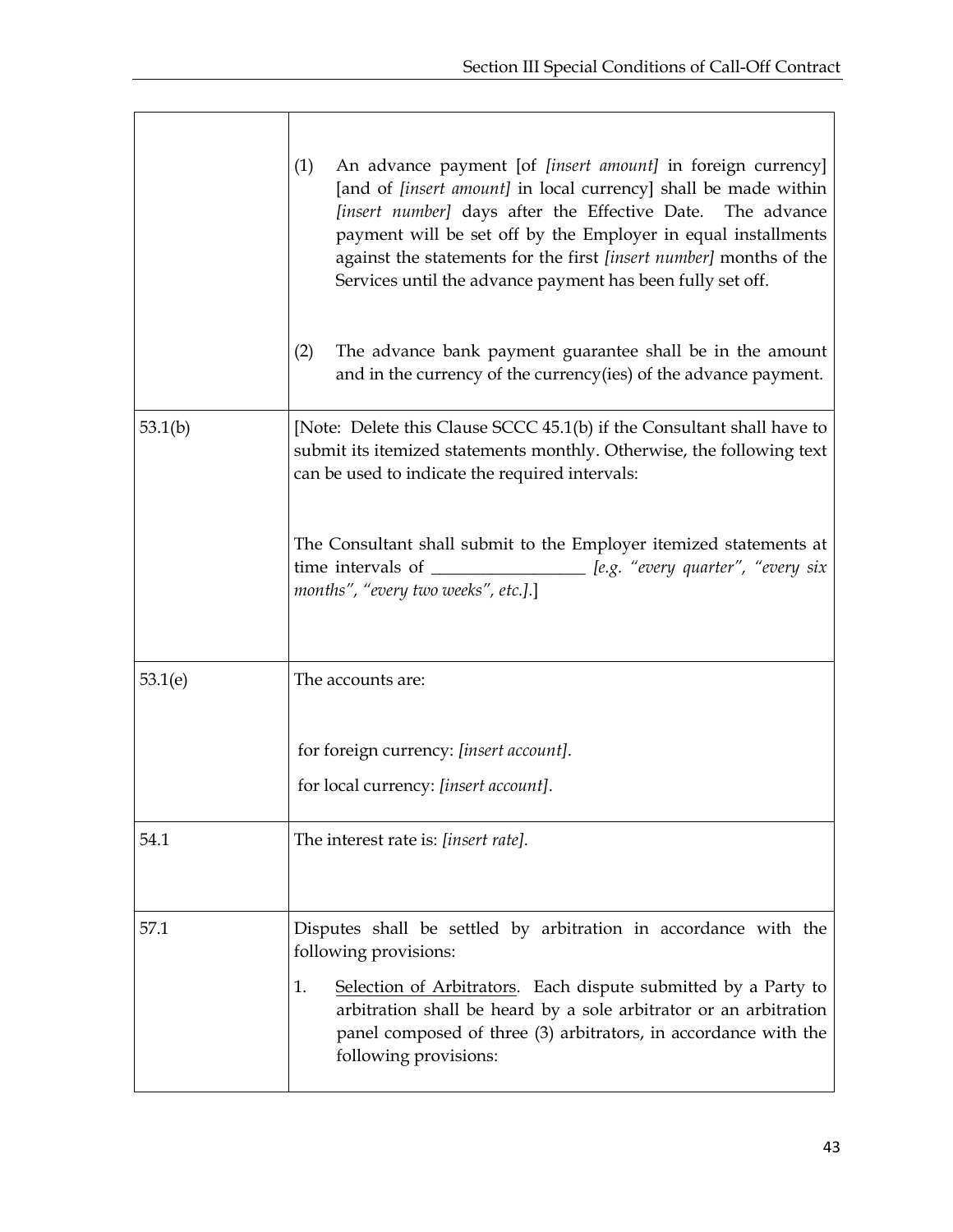- (a) Where the Parties agree that the dispute concerns a technical matter, they may agree to appoint a sole arbitrator or, failing agreement on the identity of such sole arbitrator within thirty (30) days after receipt by the other Party of the proposal of a name for such an appointment by the Party who initiated the proceedings, either Party may apply to *[name an appropriate international professional body, e.g., the Federation Internationale des Ingenieurs-Conseil (FIDIC) of Lausanne, Switzerland]* for a list of not fewer than five (5) nominees and, on receipt of such list, the Parties shall alternately strike names therefrom, and the last remaining nominee on the list shall be the sole arbitrator for the matter in dispute. If the last remaining nominee has not been determined in this manner within sixty (60) days of the date of the list, *[insert the name of the same professional body as above]* shall appoint, upon the request of either Party and from such list or otherwise, a sole arbitrator for the matter in dispute.
- (b) Where the Parties do not agree that the dispute concerns a technical matter, the Employer and the Consultant shall each appoint one (1) arbitrator, and these two arbitrators shall jointly appoint a third arbitrator, who shall chair the arbitration panel. If the arbitrators named by the Parties do not succeed in appointing a third arbitrator within thirty (30) days after the latter of the two (2) arbitrators named by the Parties has been appointed, the third arbitrator shall, at the request of either Party, be appointed by *[name an appropriate international appointing authority, e.g., the Secretary General of the Permanent Court of Arbitration, The Hague; the Secretary General of the International Centre for Settlement of Investment Disputes, Washington, D.C.; the International Chamber of Commerce, Paris; etc.]*.
- (c) If, in a dispute subject to paragraph (b) above, one Party fails to appoint its arbitrator within thirty (30) days after the other Party has appointed its arbitrator, the Party which has named an arbitrator may apply to the *[name the*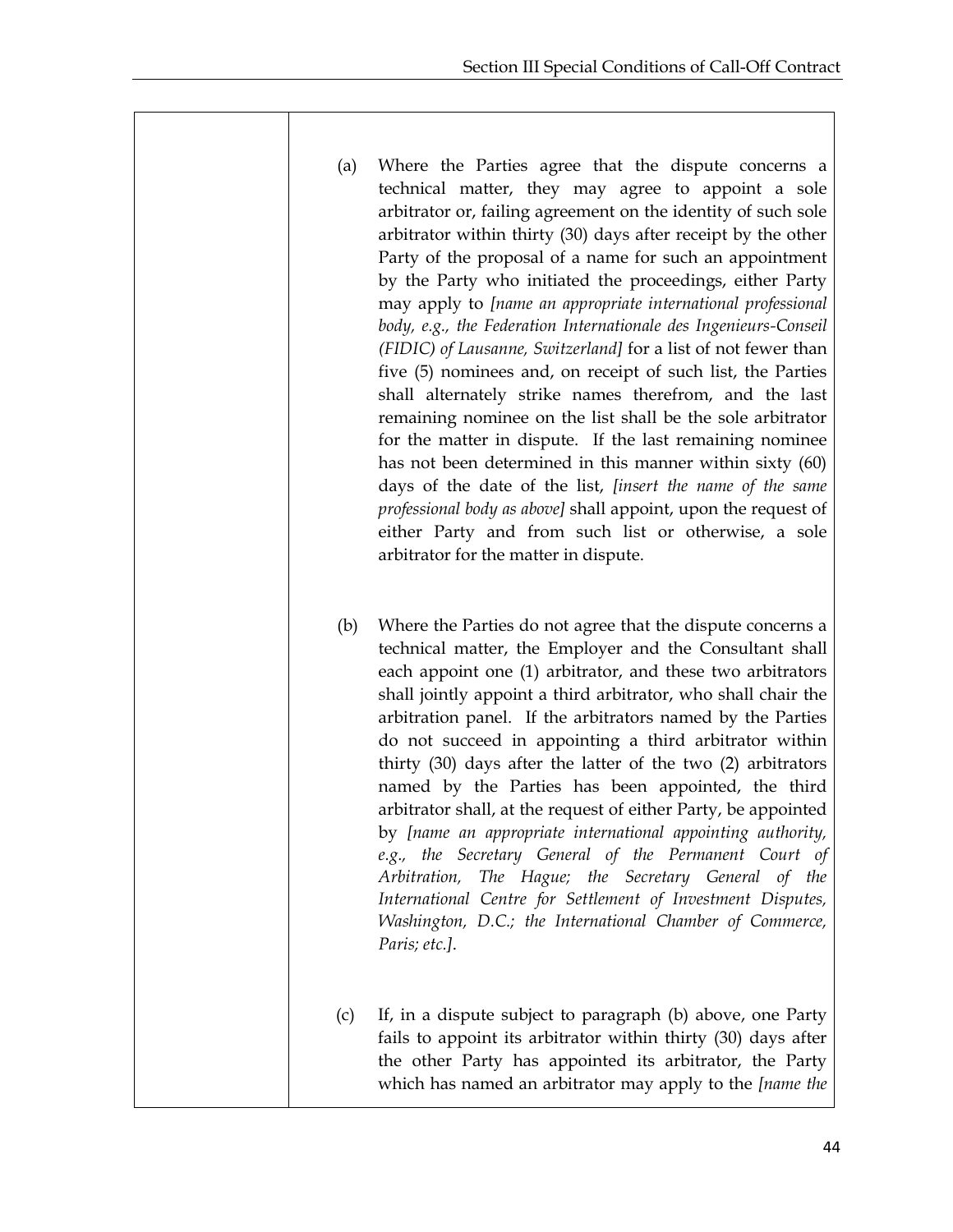| same appointing authority as in said paragraph $(b)$ ] to appoint<br>a sole arbitrator for the matter in dispute, and the<br>arbitrator appointed pursuant to such application shall be<br>the sole arbitrator for that dispute. |                                                                                                                                                                                                                                                                                                                                                                                                                                                                                                                                                                                                     |  |  |  |  |  |
|----------------------------------------------------------------------------------------------------------------------------------------------------------------------------------------------------------------------------------|-----------------------------------------------------------------------------------------------------------------------------------------------------------------------------------------------------------------------------------------------------------------------------------------------------------------------------------------------------------------------------------------------------------------------------------------------------------------------------------------------------------------------------------------------------------------------------------------------------|--|--|--|--|--|
| 2.                                                                                                                                                                                                                               | Rules of Procedure. Except as otherwise stated herein,<br>arbitration proceedings shall be conducted in accordance with<br>the rules of procedure for arbitration of the United Nations<br>Commission on International Trade Law (UNCITRAL) as in<br>force on the date of the Framework Agreement.                                                                                                                                                                                                                                                                                                  |  |  |  |  |  |
| 3.                                                                                                                                                                                                                               | Substitute Arbitrators. If for any reason an arbitrator is unable<br>to perform his/her function, a substitute shall be appointed in<br>the same manner as the original arbitrator.                                                                                                                                                                                                                                                                                                                                                                                                                 |  |  |  |  |  |
| 4.                                                                                                                                                                                                                               | Nationality and Qualifications of Arbitrators. The sole arbitrator<br>or the third arbitrator appointed pursuant to paragraphs $1(a)$<br>through 1(c) above shall be an internationally recognized legal<br>or technical expert with extensive experience in relation to the<br>matter in dispute and shall not be a national of the Consultant's<br>home country [Note: If the Consultant consists of more than one<br>entity, add: or of the home country of any of their members or<br>Parties] or of the Government's country. For the purposes of<br>this Clause, "home country" means any of: |  |  |  |  |  |
| (a)                                                                                                                                                                                                                              | the country of incorporation of the Consultant [Note: If the<br>Consultant consists of more than one entity, add: or of any<br>of their members or Parties]; or                                                                                                                                                                                                                                                                                                                                                                                                                                     |  |  |  |  |  |
| (b)                                                                                                                                                                                                                              | the country in which the Consultant's [or any of their<br>members' or Parties'] principal place of business is located;<br><b>or</b>                                                                                                                                                                                                                                                                                                                                                                                                                                                                |  |  |  |  |  |
| (c)                                                                                                                                                                                                                              | the country of nationality of a majority of the Consultant's<br>[or of any members' or Parties'] shareholders; or                                                                                                                                                                                                                                                                                                                                                                                                                                                                                   |  |  |  |  |  |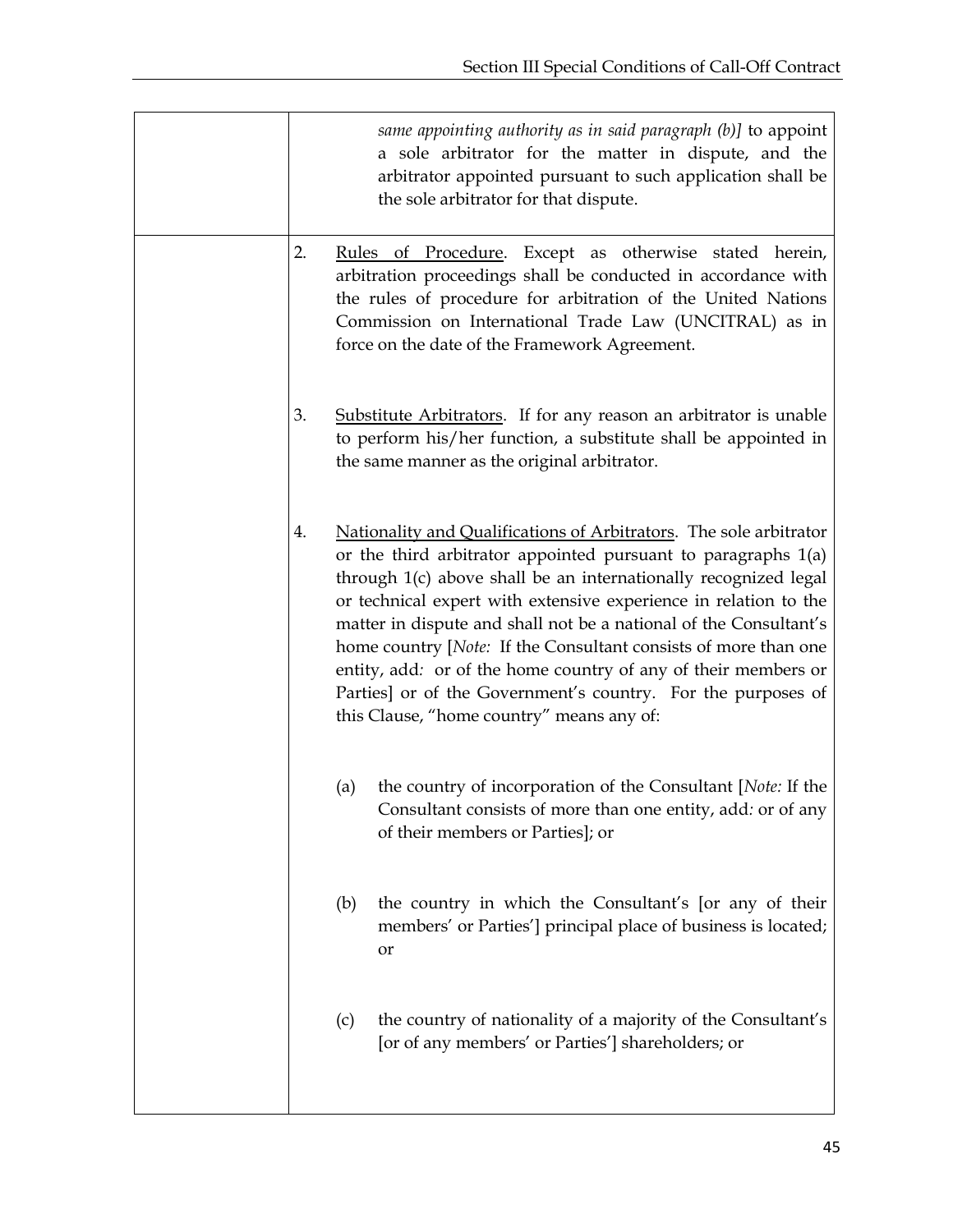|    | (d) | the country of nationality of the Sub-consultants<br>concerned, where the dispute involves a subcontract.                                                                                                                                                                                                                                         |  |  |  |  |  |  |
|----|-----|---------------------------------------------------------------------------------------------------------------------------------------------------------------------------------------------------------------------------------------------------------------------------------------------------------------------------------------------------|--|--|--|--|--|--|
|    | 5.  | Miscellaneous. In any arbitration proceeding hereunder:                                                                                                                                                                                                                                                                                           |  |  |  |  |  |  |
|    | (a) | proceedings shall, unless otherwise agreed by the Parties,<br>be held in [select a country which is neither The Republic of<br>Ghana nor the Consultant's country];                                                                                                                                                                               |  |  |  |  |  |  |
|    | (b) | the <i>[type of language]</i> language shall be the official language<br>for all purposes; and                                                                                                                                                                                                                                                    |  |  |  |  |  |  |
|    | (c) | the decision of the sole arbitrator or of a majority of the<br>arbitrators (or of the third arbitrator if there is no such<br>majority) shall be final and binding and shall be<br>enforceable in any court of competent jurisdiction, and the<br>Parties hereby waive any objections to or claims of<br>immunity in respect of such enforcement. |  |  |  |  |  |  |
| 59 |     | The Employer assures the Consultant a minimum (indicate the<br>percentage) of Agreement Price during the life of the FWA.                                                                                                                                                                                                                         |  |  |  |  |  |  |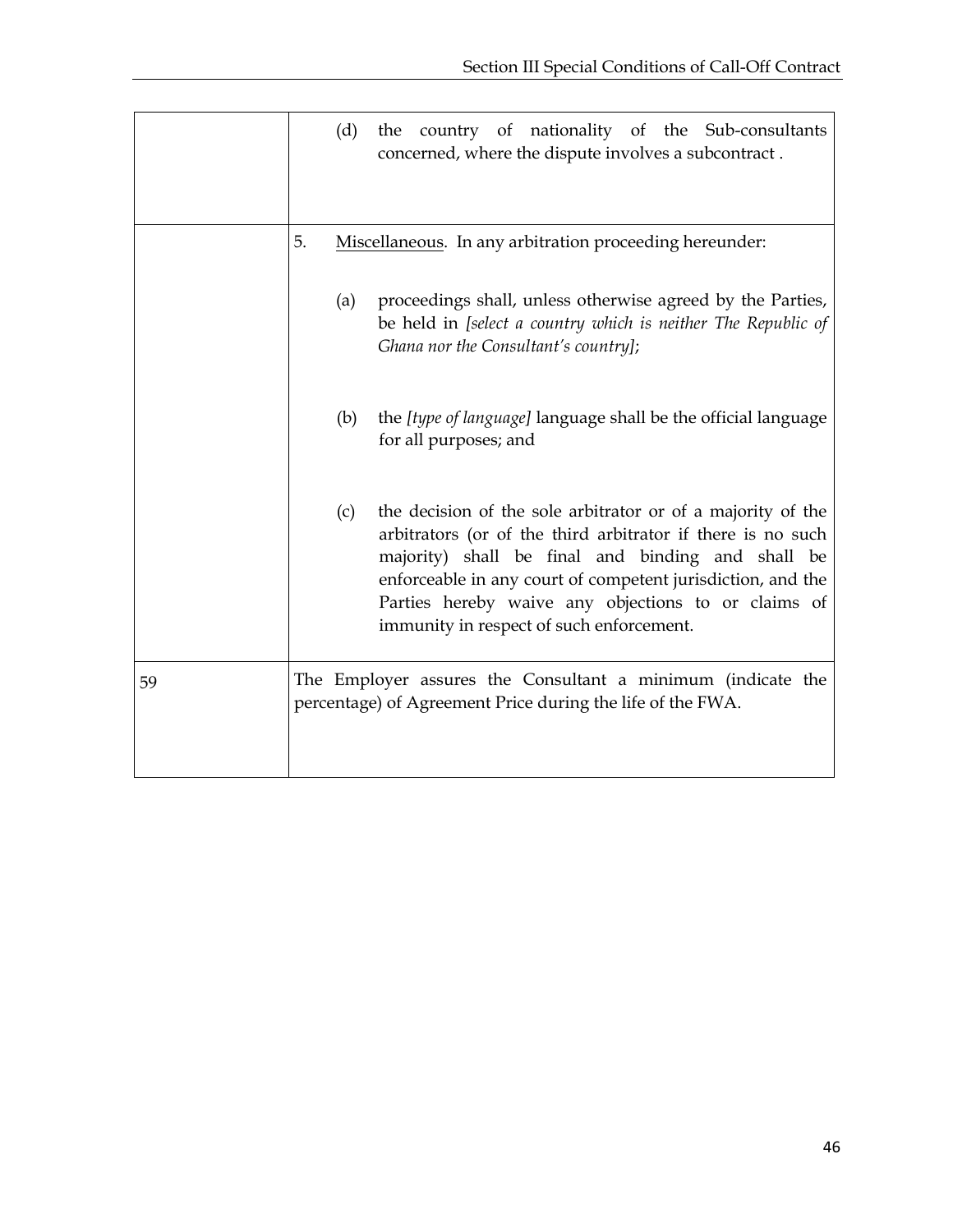## **Appendices**

#### <span id="page-50-1"></span><span id="page-50-0"></span>**APPENDIX A – DESCRIPTION OF SERVICES/ TERMS OF REFERENCE**

<span id="page-50-2"></span>*Note: Give detailed descriptions of the Services to be provided, dates for completion of various tasks, place of performance for different tasks, specific tasks to be approved by Client, etc.*

#### **APPENDIX B - REPORTING REQUIREMENTS**

<span id="page-50-3"></span>*Note: List format, frequency, and contents of reports; persons to receive them; dates of submission; etc.* 

#### **APPENDIX C - KEY PERSONNEL AND SUB-CONSULTANTS**

[Insert a table based on Form 3F of the Consultant's Technical Proposal and finalized at the Call-Off Contract's negotiations. Attach the CVs (updated and signed by the respective Key Staff) demonstrating the qualifications of Key Staff.]

[Note: Specify Hours of Work for Key Staff: List here the hours of work for Key Staff; travel time to/ from the Republic of Ghana; entitlement, if any, to leave pay; public holidays in the Republic of Ghana that may affect Consultant's work; etc. Make sure there is consistency with Form 3I. In particular: one month equals twenty two (22) working (billable) days. One working (billable) day shall be not less than eight (8) working (billable) hours. ]

#### **APPENDIX D - BREAKDOWN OF CONTRACT PRICE**

<span id="page-50-4"></span>{Insert the table with the unit rates to arrive at the breakdown of the lump-sum price. The table shall be based on *[Form 4D and Form 4E]* of the Consultant's Proposal and reflect any changes agreed at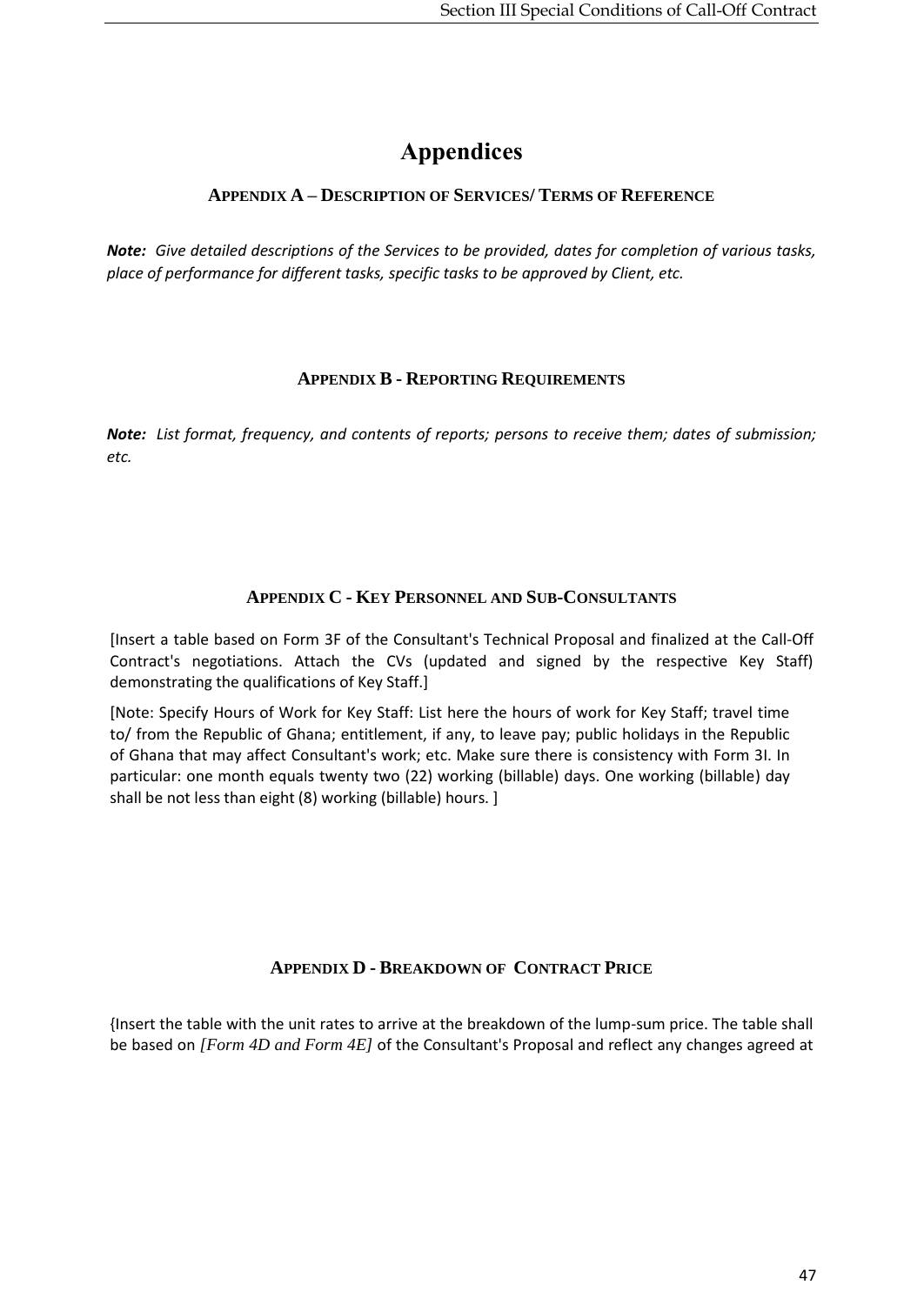the Call-Off Contract negotiations, if any. The footnote shall list such changes made to *[Form 4D and Form 4*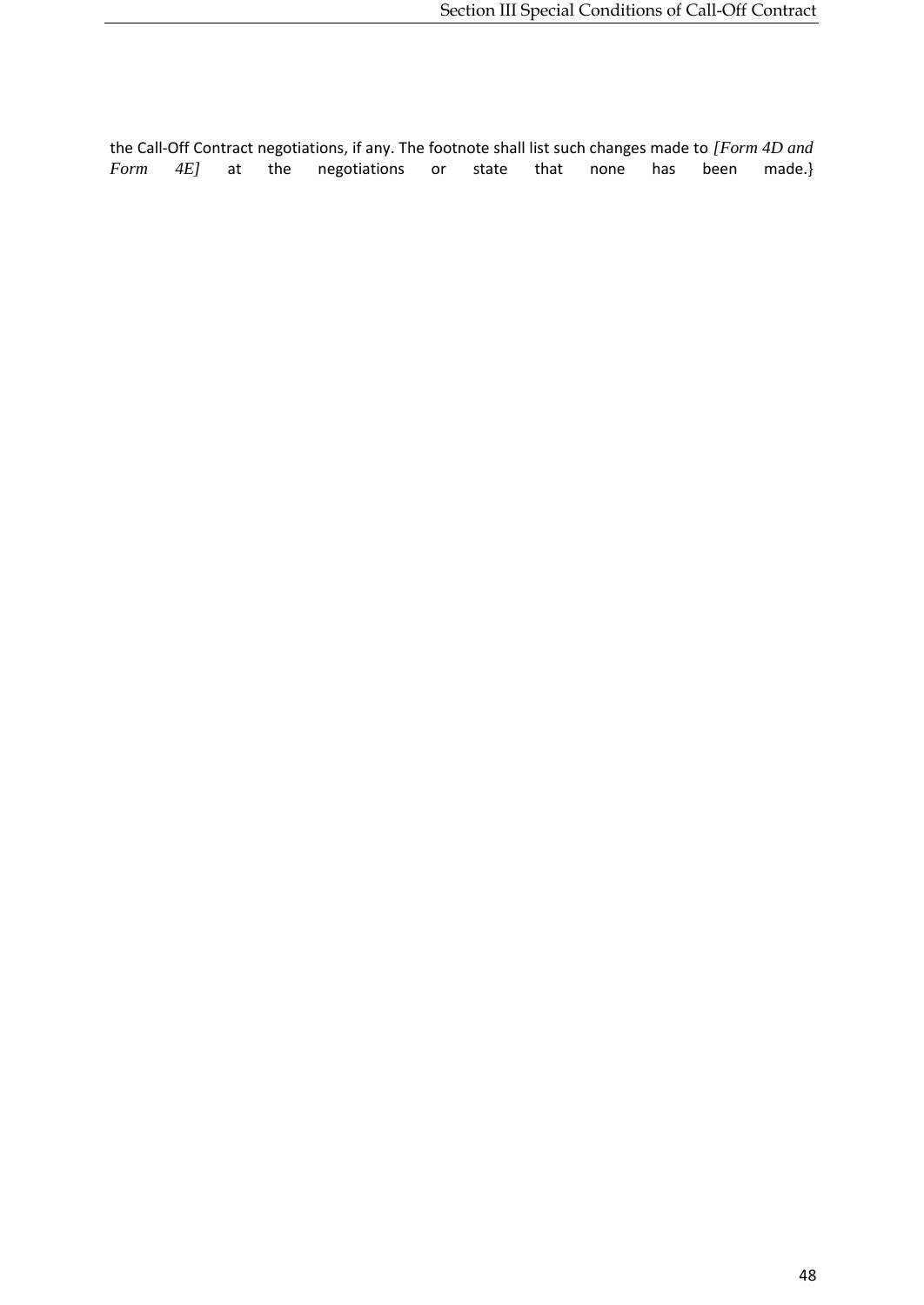#### **APPENDIX E - SERVICES AND FACILITIES PROVIDED BY THE CLIENT**

<span id="page-52-0"></span>*Note: List here the services and facilities to be made available to the Consultant by the Client.*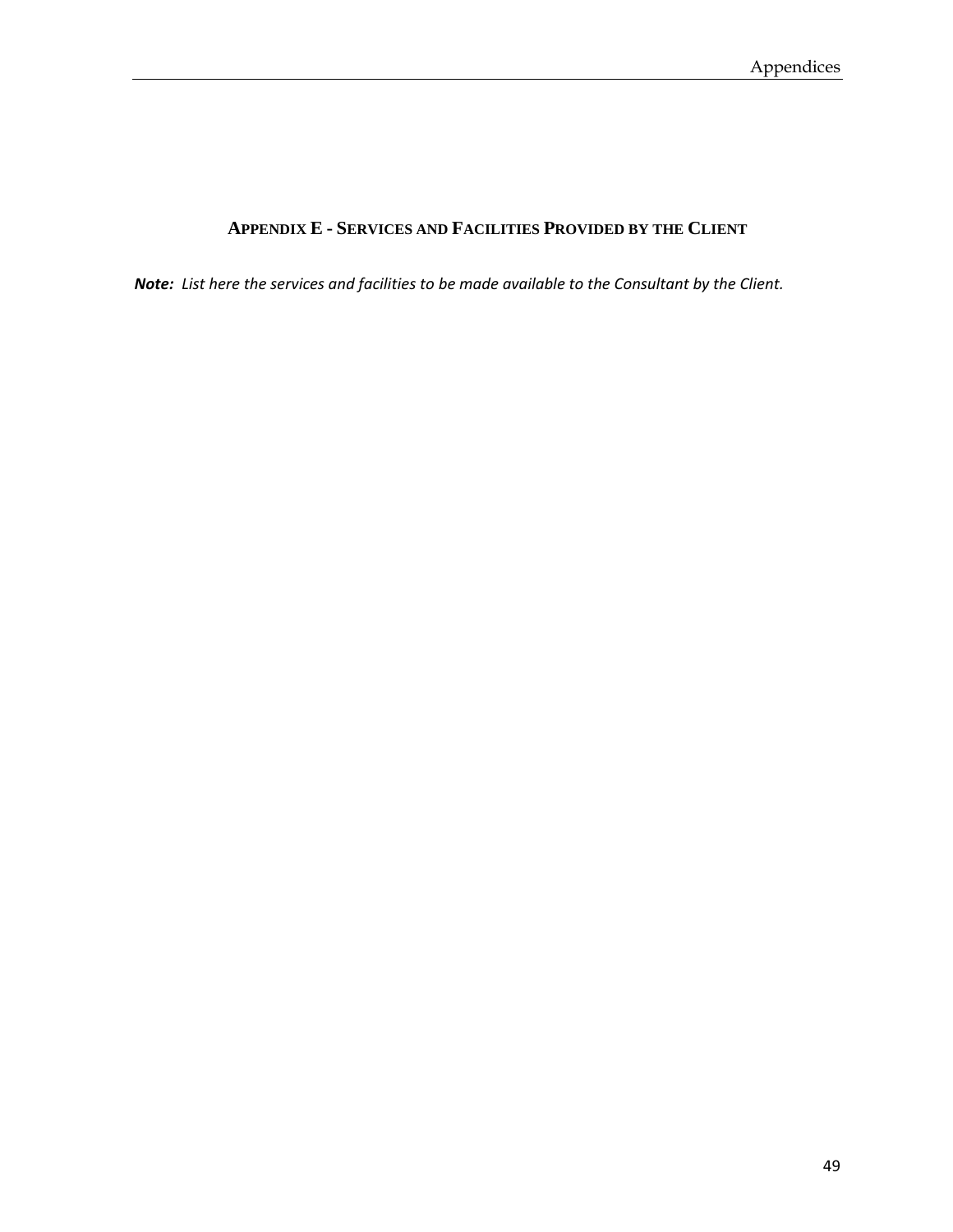#### *Model Form I*

#### *Breakdown of Agreed Fixed Rates in Consultant's Call-Off Contract*

*We hereby confirm that we have agreed to pay to the Staff listed, who will be involved in performing the Services, the basic fees and away from the home office allowances (if applicable) indicated below:*

|      | Staff                             |                                                                |                                | 3                     | 4        | 5                   | 6                                     |                                                    | 8                                                  |
|------|-----------------------------------|----------------------------------------------------------------|--------------------------------|-----------------------|----------|---------------------|---------------------------------------|----------------------------------------------------|----------------------------------------------------|
| Name | Position                          | Basic<br>Remuneration<br>rate per<br>Working<br>Month/Day/Year | Social<br>Charges <sup>1</sup> | Overhead <sup>1</sup> | Subtotal | Profit <sup>2</sup> | Away from<br>Home Office<br>Allowance | Agreed Fixed Rate<br>per Working<br>Month/Day/Hour | Agreed Fixed Rate<br>per Working<br>Month/Day/Hour |
|      | Home Office                       |                                                                |                                |                       |          |                     |                                       |                                                    |                                                    |
|      |                                   |                                                                |                                |                       |          |                     |                                       |                                                    |                                                    |
|      | Work in the Employer's<br>Country |                                                                |                                |                       |          |                     |                                       |                                                    |                                                    |
|      |                                   |                                                                |                                |                       |          |                     |                                       |                                                    |                                                    |

*(Expressed in [insert name of currency])\**

*1 Expressed as percentage of 1*

*2 Expressed as percentage of 4*

*\* If more than one currency, add a table*

*Signature Date*

*Name and Title:*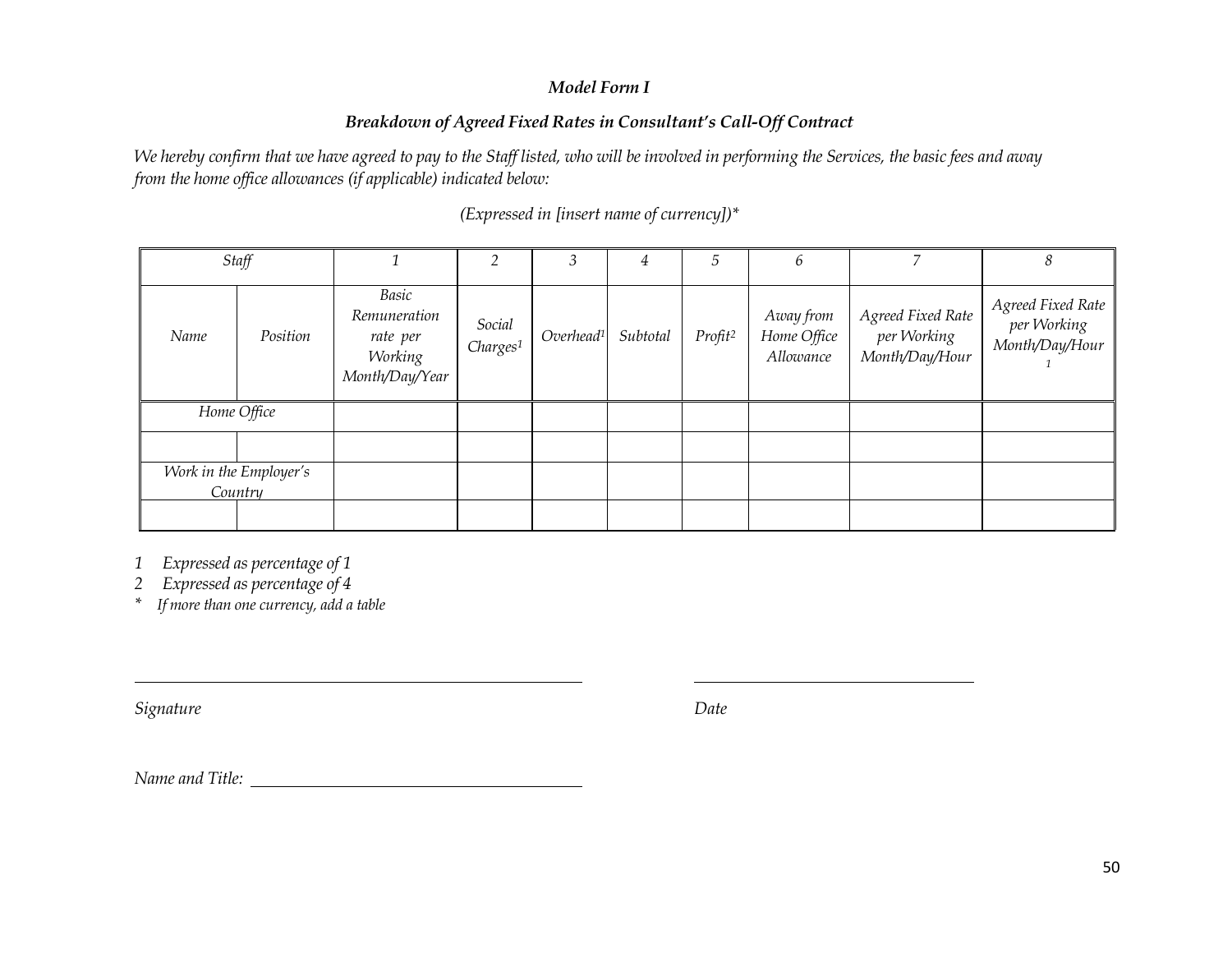### <span id="page-54-0"></span>**APPENDIX F - ADVANCE PAYMENTS GUARANTEE FORM**

[*Note: See Clause GCCC 52.1 (a) and SCCC 52.1(a)*]

#### **Bank Guarantee for Advance Payment**

*\_\_\_\_\_\_\_\_\_\_\_\_\_\_\_\_\_\_\_\_\_\_\_\_\_\_\_\_\_ [Bank's Name, and Address of Issuing Branch or Office]*

**Beneficiary:** \_\_\_\_\_\_\_\_\_\_\_\_\_\_\_\_\_ *[Name and Address of Client]*

Date:

 $\overline{a}$ 

#### **ADVANCE PAYMENT GUARANTEE No.:** \_\_\_\_\_\_\_\_\_\_\_\_\_\_\_\_\_

We have been informed that \_\_\_\_\_\_\_\_\_\_\_\_\_ *[name of Consultant or a name of the Joint Venture, same as appears on the signed Call-Off Contract]* (hereinafter called "the Consultant") has entered into Call-Off Contract No. \_\_\_\_\_\_\_\_\_\_\_\_\_ *[reference number of the Call-Off Contract]* dated \_\_\_\_\_\_\_\_\_\_\_\_ with you, for the provision of \_\_\_\_\_\_\_\_\_\_\_\_\_\_\_\_\_\_ *[brief description of Services]* (hereinafter called "the Call-Off Contract").

Furthermore, we understand that, according to the conditions of the Call-Off Contract, an advance payment in the sum of \_\_\_\_\_\_\_\_\_\_\_ *[amount in figures]* ( ) *[amount in words]* is to be made against an advance payment guarantee.

At the request of the Consultant, we \_\_\_\_\_\_\_\_\_\_\_\_\_\_\_ *[name of bank]* hereby irrevocably undertake to pay you any sum or sums not exceeding in total an amount of \_\_\_\_\_\_\_\_\_\_\_ *[amount in figures]* ( ) *[amount in words]*<sup>1</sup> upon receipt by us of your first demand in writing accompanied by a written statement stating that the Consultant are in breach of their obligation under the Call-Off Contract because the Consultant have used the advance payment for purposes other than toward providing the Services under the Call-Off Contract.

It is a condition for any claim and payment under this guarantee to be made that the advance payment referred to above must have been received by the Consultant on their account number \_\_\_\_\_\_\_\_\_\_\_\_\_ at \_\_\_\_\_\_\_\_\_\_\_\_\_\_\_\_\_\_\_*[name and address of bank]*.

The maximum amount of this guarantee shall be progressively reduced by the amount of the advance payment repaid by the Consultant as indicated in copies of certified monthly statements which shall be presented to us. This guarantee shall expire, at the latest, upon our receipt of the monthly payment certificate indicating

 $1$  The Guarantor shall insert an amount representing the amount of the advance payment and denominated either in the currency(ies) of the advance payment as specified in the Contract, or in a freely convertible currency acceptable to the Client.